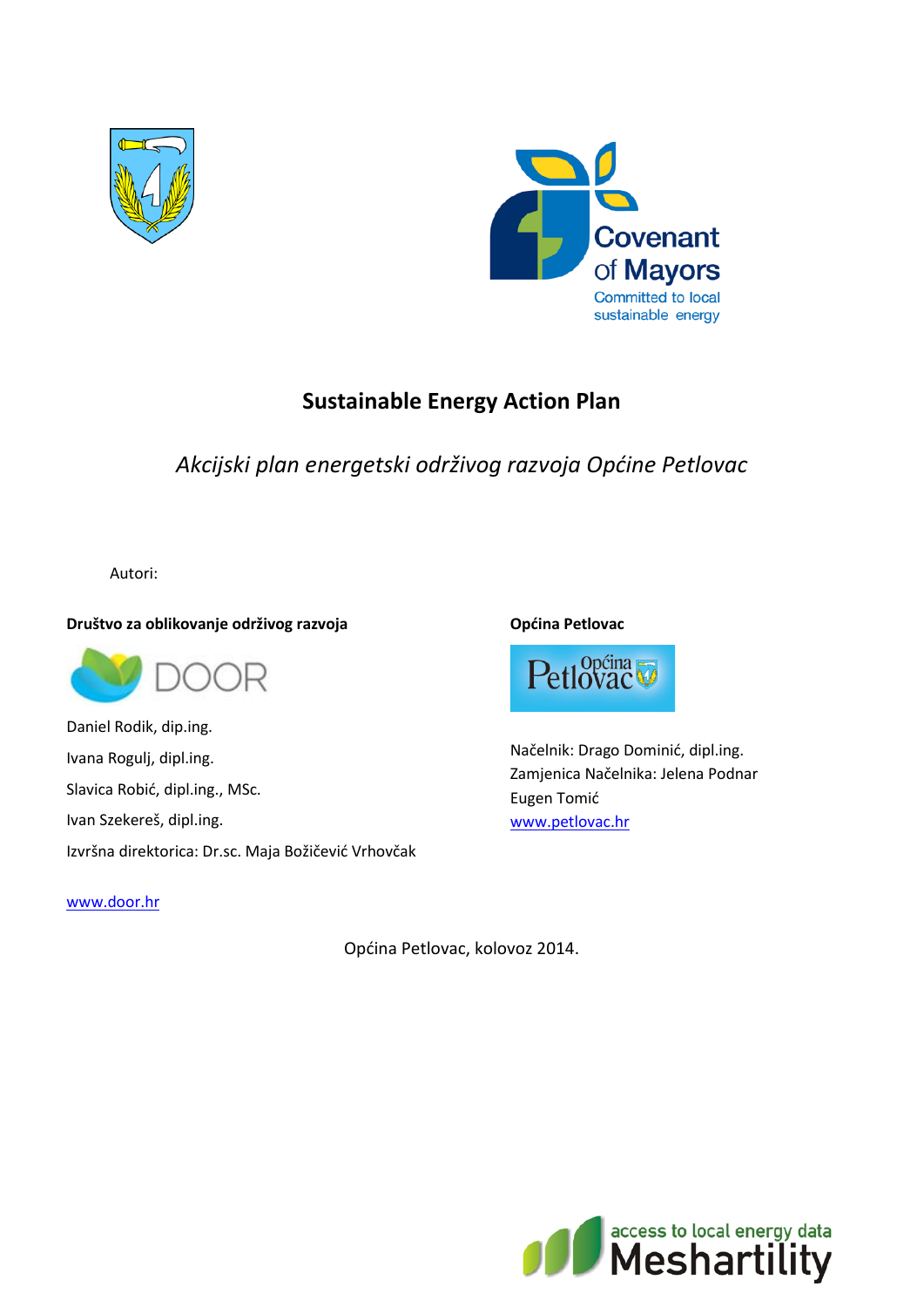# **Sadržaj**

| $\mathbf{1}$   |       |                                                                                                  |  |
|----------------|-------|--------------------------------------------------------------------------------------------------|--|
|                | 1.1   |                                                                                                  |  |
|                | 1.2   |                                                                                                  |  |
| $\overline{2}$ |       |                                                                                                  |  |
|                | 2.1   |                                                                                                  |  |
|                | 2.2   |                                                                                                  |  |
|                | 2.3   |                                                                                                  |  |
|                | 2.4   |                                                                                                  |  |
| 3              |       | Analiza potrošnje energije po sektorima u Općini Petlovac u 2011. godini 6                       |  |
|                | 3.1   |                                                                                                  |  |
|                | 3.1.1 |                                                                                                  |  |
|                | 3.1.2 |                                                                                                  |  |
|                | 3.1.3 |                                                                                                  |  |
|                | 3.2   |                                                                                                  |  |
|                | 3.3   |                                                                                                  |  |
|                | 3.4   |                                                                                                  |  |
| 4              |       |                                                                                                  |  |
| 5              |       | Projekcije potrošnje energije i emisije CO <sub>2</sub> do 2020. godine, Scenarij bez mjera 13   |  |
|                | 5.1   | Prognoza kretanja energetske potrošnje i pripadajućih emisija CO <sub>2</sub> do 2020. godine za |  |
|                | 5.2   | Prognoza kretanja energetske potrošnje i pripadajućih emisija CO <sub>2</sub> do 2020. godine za |  |
|                | 5.3   | Prognoza kretanja energetske potrošnje i pripadajućih emisija CO <sub>2</sub> do 2020. godine za |  |
|                | 5.4   |                                                                                                  |  |
| 6              |       |                                                                                                  |  |
|                | 6.1   |                                                                                                  |  |
|                | 6.2   |                                                                                                  |  |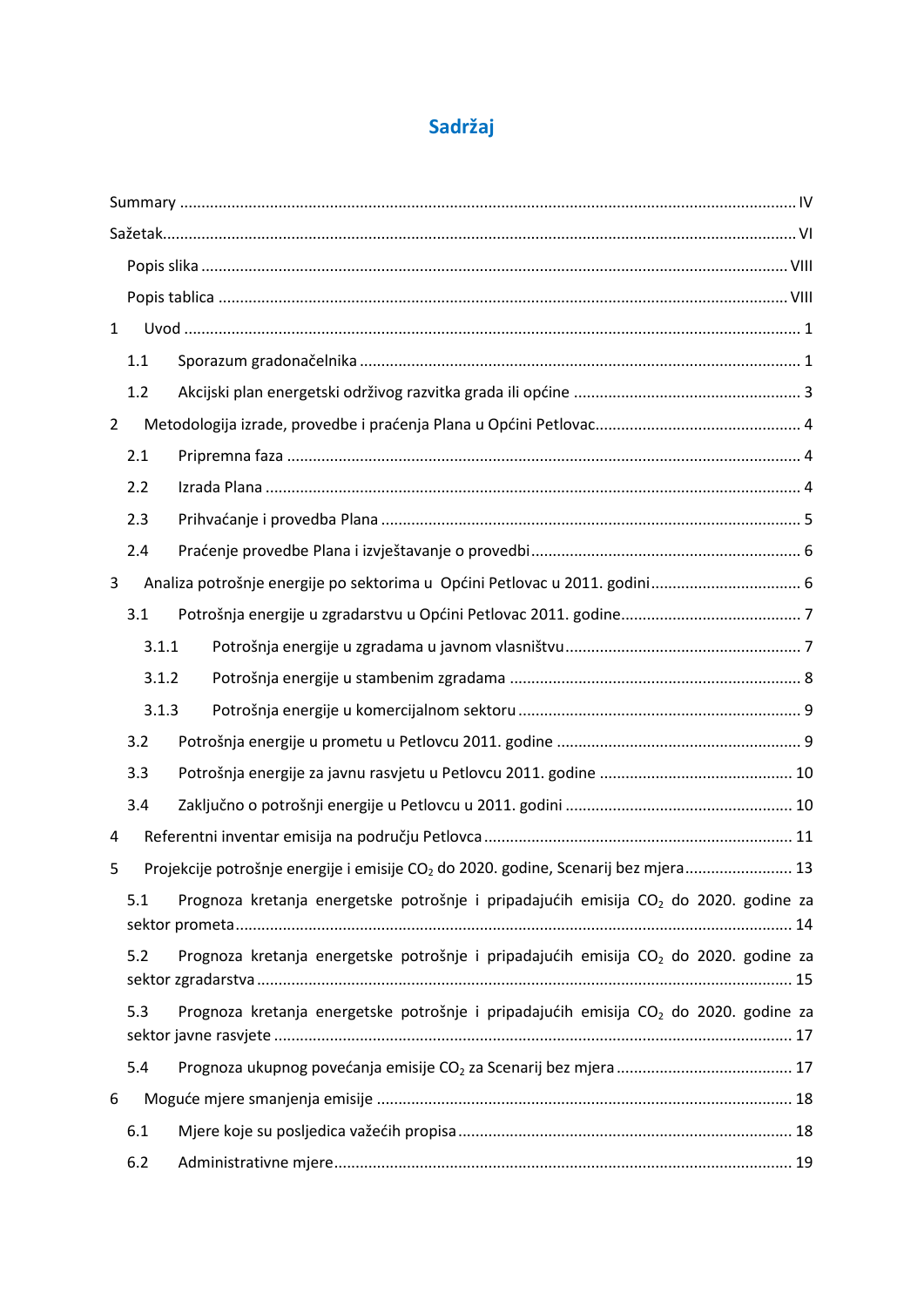|    | 6.3 |                                                                                     |  |
|----|-----|-------------------------------------------------------------------------------------|--|
|    | 6.4 |                                                                                     |  |
|    | 6.5 |                                                                                     |  |
| 7  |     |                                                                                     |  |
|    | 7.1 |                                                                                     |  |
|    | 7.2 |                                                                                     |  |
|    | 7.3 |                                                                                     |  |
|    | 7.4 |                                                                                     |  |
|    | 7.5 |                                                                                     |  |
|    | 7.6 |                                                                                     |  |
|    | 7.7 | Projekcije potrošnje energije i emisije CO2 do 2020. godine, Scenarij s mjerama  39 |  |
| 8  |     |                                                                                     |  |
|    | 8.1 |                                                                                     |  |
|    | 8.2 |                                                                                     |  |
| 9  |     |                                                                                     |  |
| 10 |     |                                                                                     |  |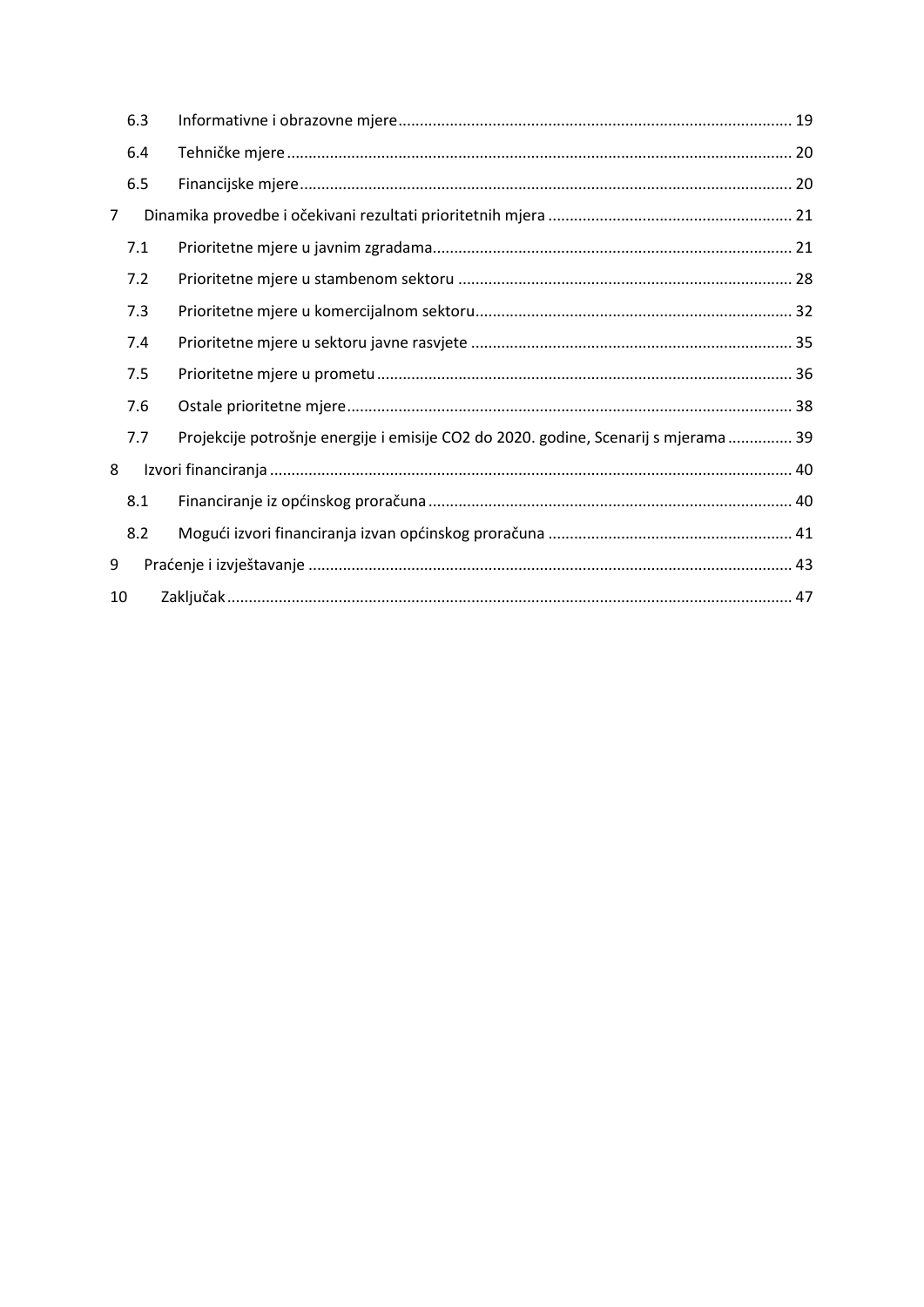#### <span id="page-3-0"></span>**Summary**

Sustainable Energy Action Plan for the Municipality of Petlovac has been developed as part of Municipality's adhesion to the Covenant of Mayors supported by the project Meshartility funded through the Intelegent Energy Europe Programme.

Based on the availability of the data on energy consumption in the three analysed end-use sectors buildings, transport and street lighting, year 2011 has been chosen for a base year.

For the selected base year, 2011, energy consumption has been analysed for all three sectors and based on findings Baseline Emissions Inventory has been calculated. Methodlogy used was accoring to the reccomendations by the Covenant of Mayors initiative. Projections for energy consumption growth have been made for scenario without foreseen measures for decreasing energy consumption – business as usual. Within the business as usual (BAU) energy consumpton and the resulting emissions are continuosuly increasing for the whole duration of the monitored period (until 2020). It has been estimated that CO2 emissions would in the BAU scenario be 14.71% higher in 2020 compared to 2011 as shown in the [Figure 1.](#page-3-1)



<span id="page-3-1"></span>

Cities and municipalities joining Covenant of Mayors are voluntariliy obliging to decreasegreenhouse gas emissions for 20% by 2020. With the aim of decreasing GHG emissions within Municipality of Petlovac numerous measures have been identified for decreasing energy consumption. For buildings sector 20 priority measures have beend designed, followed by 3 priority measures for transport and 2 for street lighting. One additional general measure has been identified – building small biogass plans for family farms. Envisaged measures result with total  $CO<sub>2</sub>$  of 2653.61t which is 20.56% lower than base year (in 2011 total emissions were 3340.31 t). For every measure detalied analysis has been done for possible  $CO<sub>2</sub>$  reductions, needed investment and avaialbale financing mechanisms. Using the assumption that all measures will be implemented, scenario "with measures" has been developed presenting energy consumption and emissions projectison by 2020. If all measures are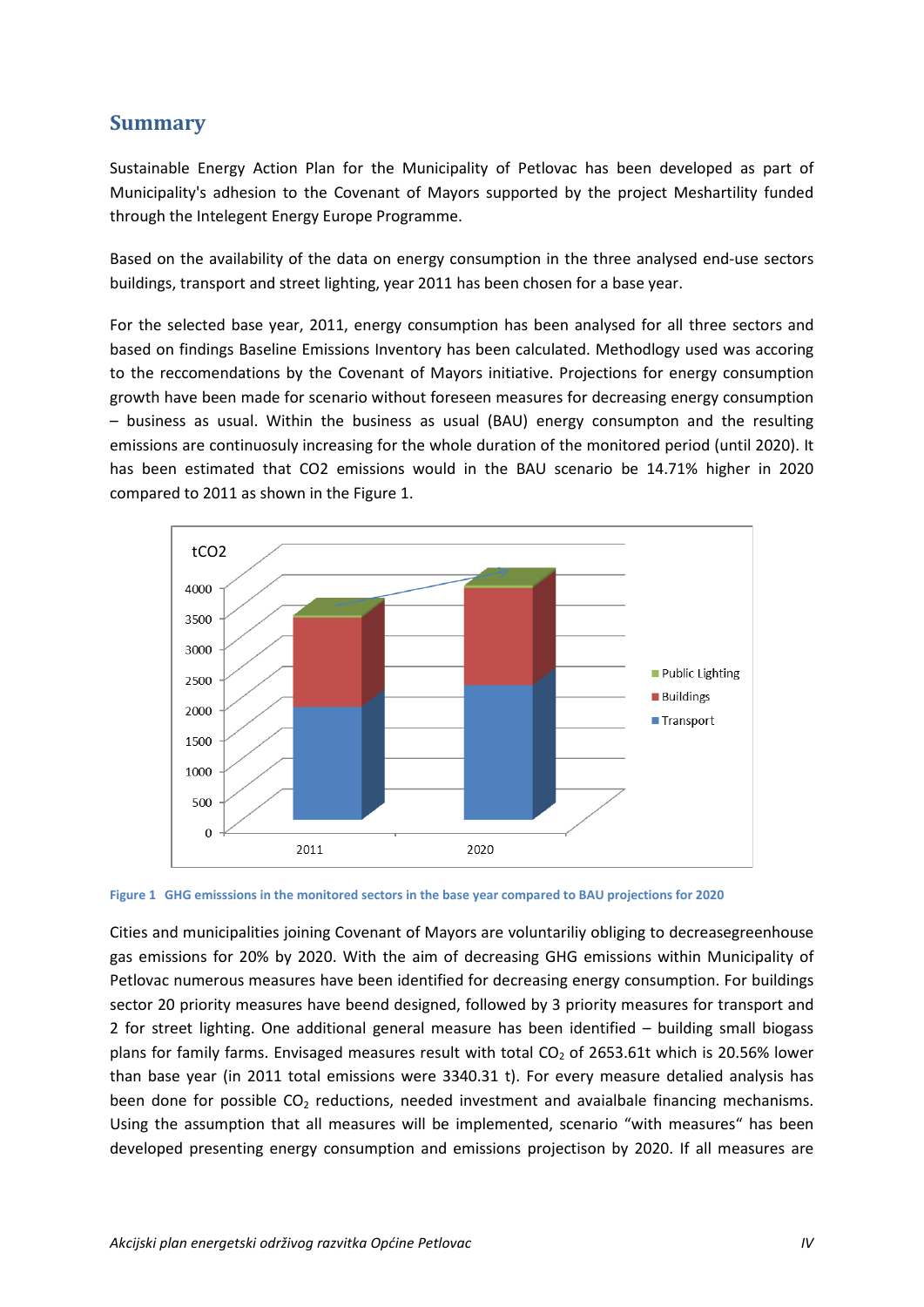succesfuly implemented within the planned timeframe, by 2020 emissions will be 20.56% lower than in the base year ([Figure 2](#page-4-0)).



**Figure 2 CO<sup>2</sup> in the base year and projection with measures implemenation in 2020**



<span id="page-4-0"></span>Expected shares by sector, in the total emission foreseen for 2020 are shown in the [Figure 3.](#page-4-1)

<span id="page-4-1"></span>**Figure 3 Expected impact on emission reductions in 2020 by sector**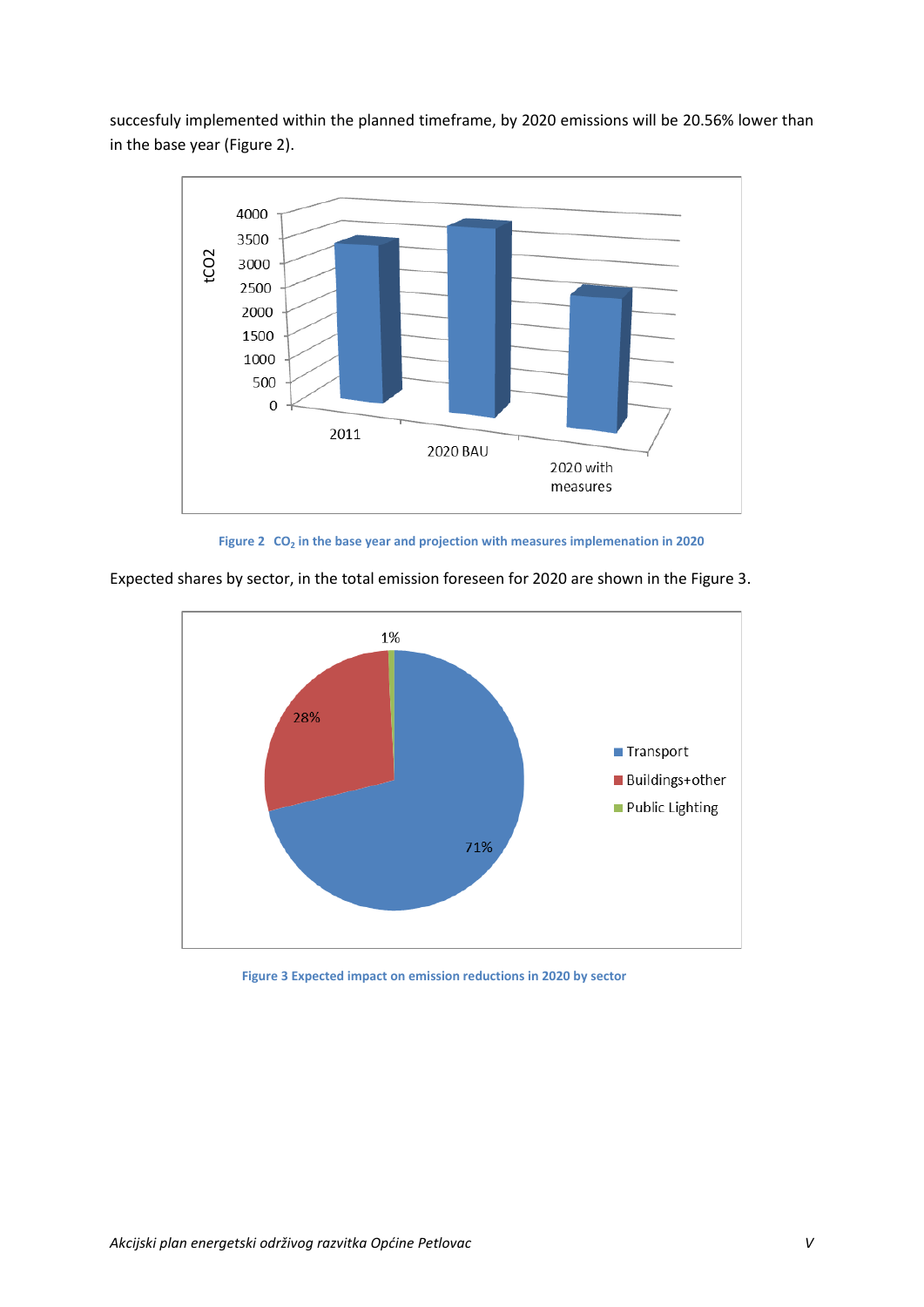## <span id="page-5-0"></span>**Sažetak**

Akcijski plan energetski održivog razvitka Općine Petlovac izrađen je u okviru pristupanja Općine Petlovac *Sporazumu gradonačelnika* (eng. *Covenant of Mayors*), zahvaljujući potpori pruženoj kroz projekt *Meshartility* koji se provodi u okviru programa *Inteligentna energija za Europu*.

Na temelju dostupnosti podataka o energetskoj potrošnji u tri analizirana sektora neposredne potrošnje energije – zgradarstvu, prometu i javnoj rasvjeti – kao bazna godina određena je 2011. godina.

Za baznu je godinu napravljena analiza potrošnje energije u sva tri sektora i sukladno tome referentni inventar emisija na temelju metodologije koju predlaže Sporazum gradonačelnika. Da bi se stekao uvid u trendove u potrošnji energije koji se mogu očekivati do 2020. godine, napravljena je projekcija potrošnje energije bez mjera kojima se pokušava utjecati na razinu potrošnje. U tom "Scenariju bez mjera", potrošnja energije i pridružene emisije kontinuiranu rastu u čitavom razmatranom razdoblju, a ustanovljeno je da bi emisija u tom slučaju iznosila 14,71 % više nego u baznoj 2011. godini, kao što prikazuje [Slika 1.](#page-5-1)



<span id="page-5-1"></span>**Slika 1 Emisije stakleničkih plinova u razmatranim sektorima u baznoj godini i projekcija temeljem Scenarija bez mjera u 2020. godini**

Gradovi i općine koji su pristupili Sporazumu gradonačelnika obvezuju se smanjiti emisije stakleničkih plinova na svojem području za barem 20% do 2020. godine. Da bi emisije s područja Općine Petlovac bile za 20% niže u odnosu na 2011. godinu, identificirane su brojne mjere za smanjenje potrošnje energije. Za sektor zgradarstva izdvojeno je 20 prioritetnih mjera, za promet 3 prioritetne mjere i za javnu rasvjetu 2 prioritetne mjere, čime je ustanovljeno je ograničenje budućih emisija CO<sub>2</sub> na 2.653,61 t, što je za 20,56% niže od bazne emisije koja iznosi 3.340,32 t. Identificirana je i dodatna priortietna mjera koja doprinosi smanjenju emisija na području Općine – izgradnja malih bioplinskih postrojenja za obiteljsko-poljoprivredna gospodarstva. Za svaku mjeru napravljena je detaljna analiza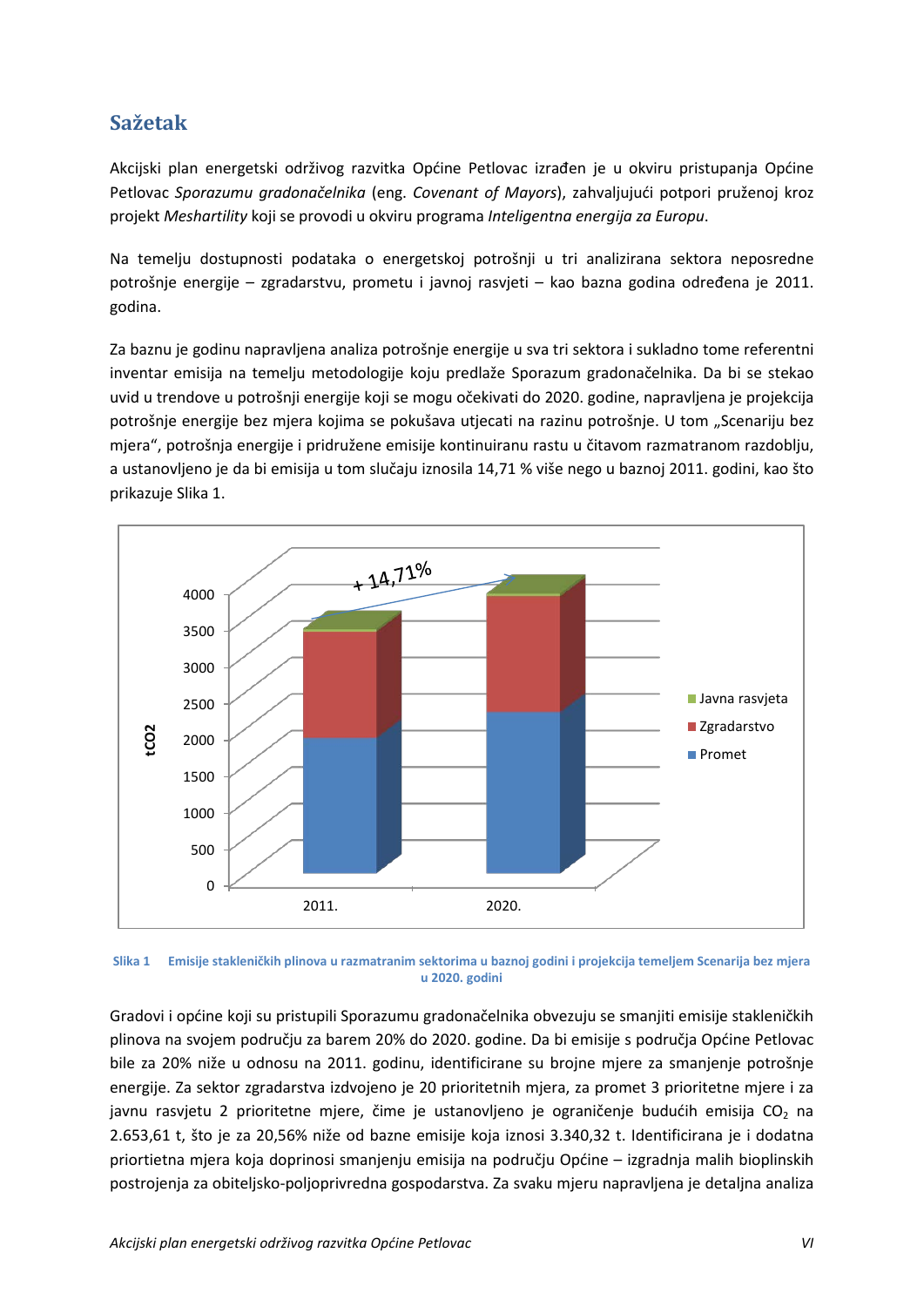mogućeg smanjenja emisije CO<sub>2</sub>, potrebnog ulaganja i dostupnih izvora financiranja. Pod pretpostavkom sustavne provedbe svih predviđenih mjera, izrađen je "Scenarij s mjerama" projekcija potrošnje energije i pridruženih emisija u 2020. godini. Uz pretpostavku da se sve mjere provedu, emisija će u 2020. biti 20,56% manja nego u baznoj godini ([Slika 2](#page-6-0)).







<span id="page-6-0"></span>Očekivane udjele emisija CO<sub>2</sub> 2020. godine svakog od analiziranih sektora prikazuje [Slika 3.](#page-6-1)

<span id="page-6-1"></span>**Slika 3 Očekivani udjeli emisije CO<sup>2</sup> sva tri sektora u 2020. godini**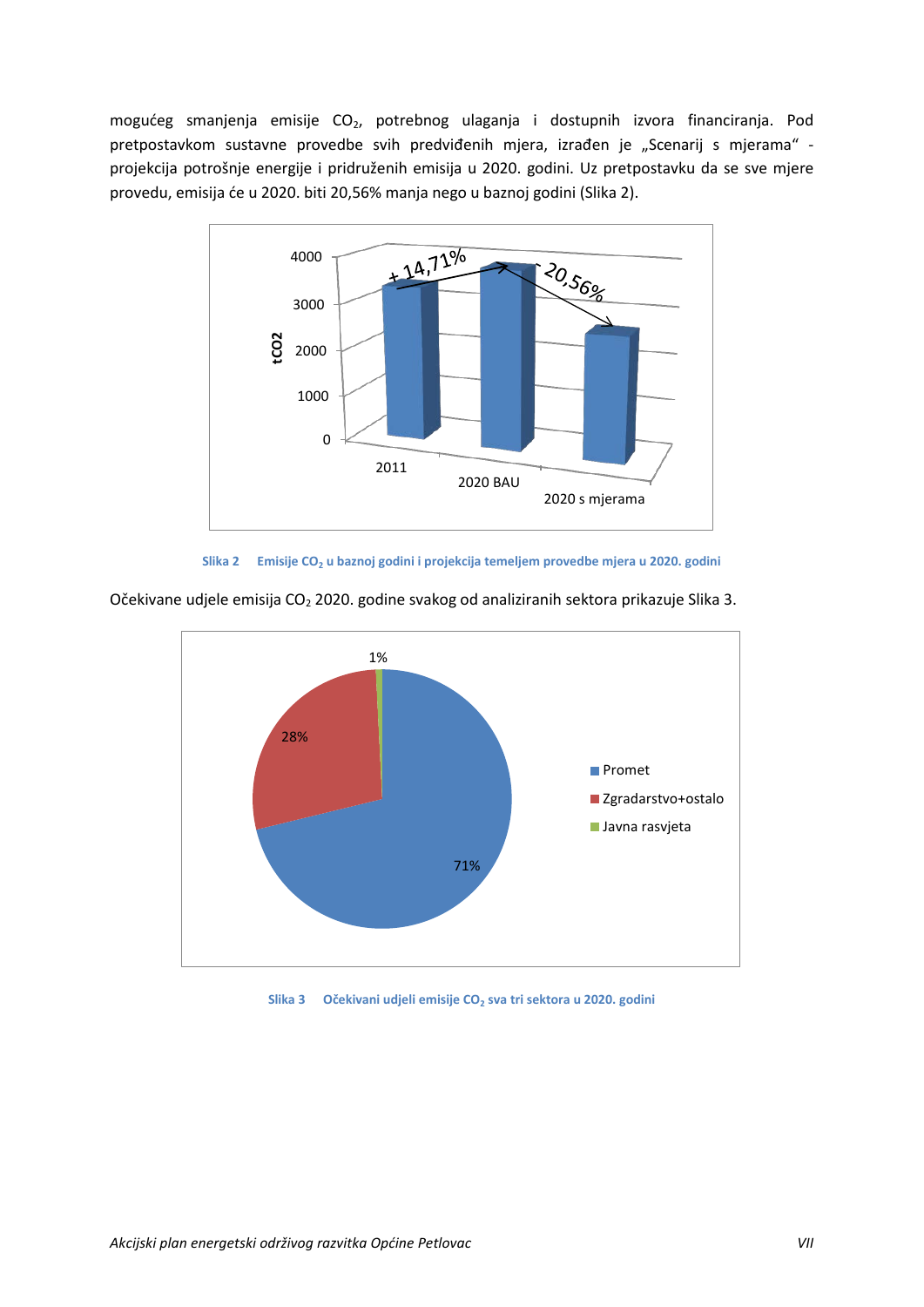# <span id="page-7-0"></span>**Popis slika**

| Slika 1  | Emisije stakleničkih plinova u razmatranim sektorima u baznoj godini i projekcija temeljem              |
|----------|---------------------------------------------------------------------------------------------------------|
|          |                                                                                                         |
| Slika 2  | Emisije CO <sub>2</sub> u baznoj godini i projekcija temeljem provedbe mjera u 2020. godini  VII        |
| Slika 3  |                                                                                                         |
| Slika 4  |                                                                                                         |
|          | Slika 5 Udjeli podsektora u sektoru zgradarstva u ukupnoj potrošnji energije u sektoru zgradarstva,     |
|          |                                                                                                         |
|          | Slika 6 Udio pojedinih energenata u ukupnoj potrošnji u sektoru zgradarstva, MWh, 2011 7                |
|          | Slika 7 Potrošnja energije po energentima u zgradama u javnom vlasništvu na području Općine             |
|          |                                                                                                         |
| Slika 8  |                                                                                                         |
| Slika 9  |                                                                                                         |
| Slika 10 | Udjeli pojedinih sektora potrošnje u neposrednoj potrošnji energije, Petlovac, 2011.                    |
| godina   | 10                                                                                                      |
| Slika 11 | Udjeli pojedinih energenata u neposrednoj potrošnji energije, Petlovac, 2011. godine. 11                |
| Slika 12 |                                                                                                         |
| Slika 13 |                                                                                                         |
| Slika 14 | Emisija CO <sub>2</sub> iz sektora zgradarstva, u 2011. godini i u 2020. godini, Scenarij bez mjera  17 |
|          | Slika 15 Emisija stakleničkih plinova u baznoj godini i projekcija temeljem Scenarija s mjerama 39      |

# <span id="page-7-1"></span>**Popis tablica**

| Tablica 1  |                                                                                                             |  |  |  |  |  |
|------------|-------------------------------------------------------------------------------------------------------------|--|--|--|--|--|
|            |                                                                                                             |  |  |  |  |  |
| Tablica 3  |                                                                                                             |  |  |  |  |  |
|            |                                                                                                             |  |  |  |  |  |
|            |                                                                                                             |  |  |  |  |  |
|            | Tablica 6 Procjena strukture i broja vozila podsektora osobna i komercijalna vozila u 2020. godini 15       |  |  |  |  |  |
| Tablica 7  | Prognoze potrošnje energije i pripadajućih emisije CO <sub>2</sub> za 2020. godinu za Scenarij bez          |  |  |  |  |  |
|            |                                                                                                             |  |  |  |  |  |
| Tablica 8  |                                                                                                             |  |  |  |  |  |
| Tablica 9  | Prognoza potrošnje energenata u Scenariju bez mjera za sektor zgradarstva u 2020.                           |  |  |  |  |  |
| godini     | 16                                                                                                          |  |  |  |  |  |
| Tablica 10 | Prognoza emisije CO <sub>2</sub> u 2020. godini, po energentima korištenima u zgradarstvu, za               |  |  |  |  |  |
|            |                                                                                                             |  |  |  |  |  |
| Tablica 11 | Potrošnja električne energije i emisija CO <sub>2</sub> sektor javne rasvjete, Scenarij bez mjera. 17       |  |  |  |  |  |
| Tablica 12 |                                                                                                             |  |  |  |  |  |
| Tablica 13 |                                                                                                             |  |  |  |  |  |
| Tablica 14 | Pregled mjera predloženih u zgradarstvu, u stambenom sektoru 31                                             |  |  |  |  |  |
| Tablica 15 | Pregled mjera predloženih u zgradarstvu, u komercijalnom sektoru  34                                        |  |  |  |  |  |
| Tablica 16 |                                                                                                             |  |  |  |  |  |
| Tablica 17 |                                                                                                             |  |  |  |  |  |
|            |                                                                                                             |  |  |  |  |  |
|            | Tablica 19 Prognoze potrošnje energije i pripadajućih emisije CO <sub>2</sub> za 2020. godinu za Scenarij s |  |  |  |  |  |
|            |                                                                                                             |  |  |  |  |  |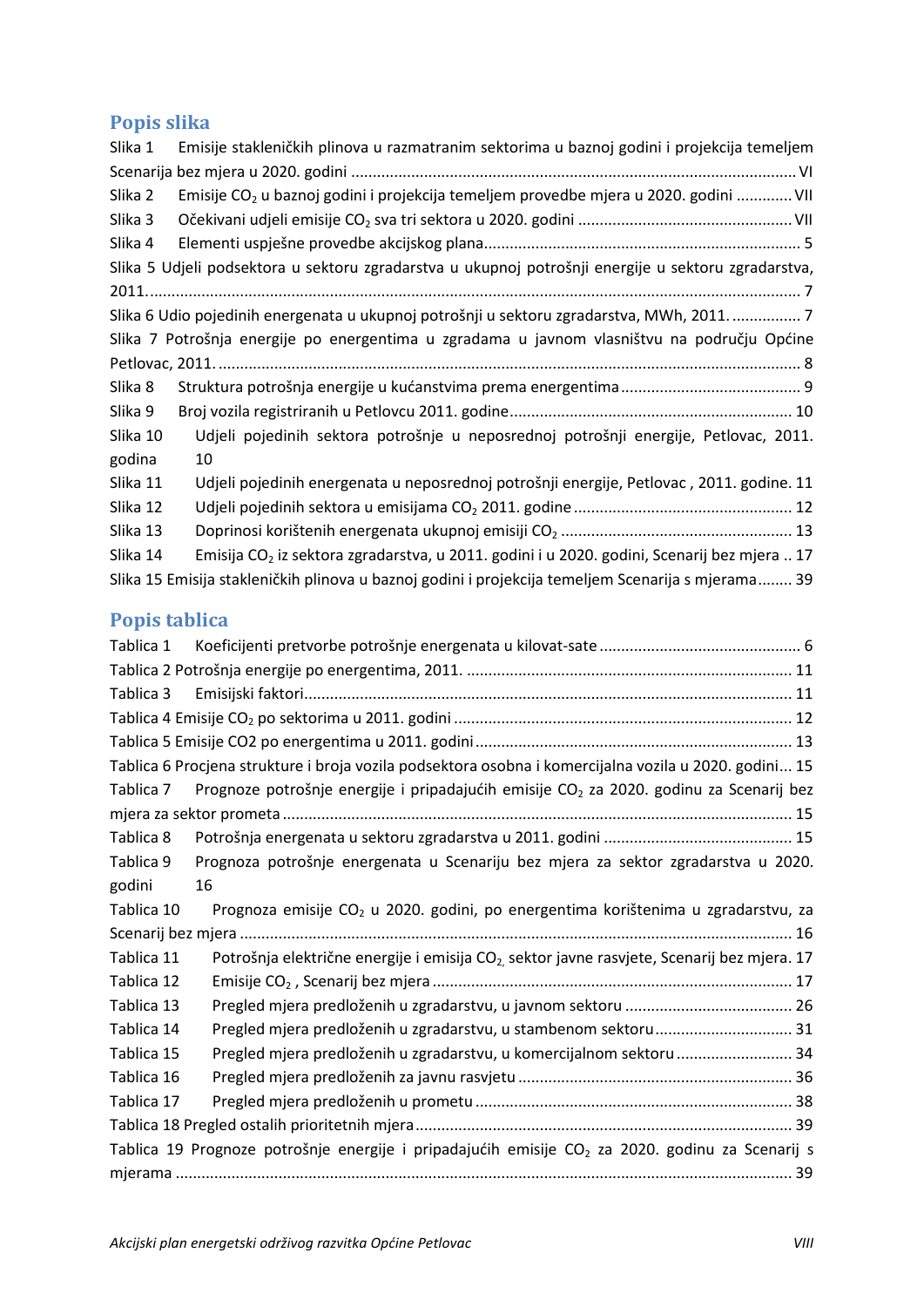Tablica 20 [Indikatori za praćenje provedbe Plana, izvori podataka i uključene organizacije](#page-51-1)......... 43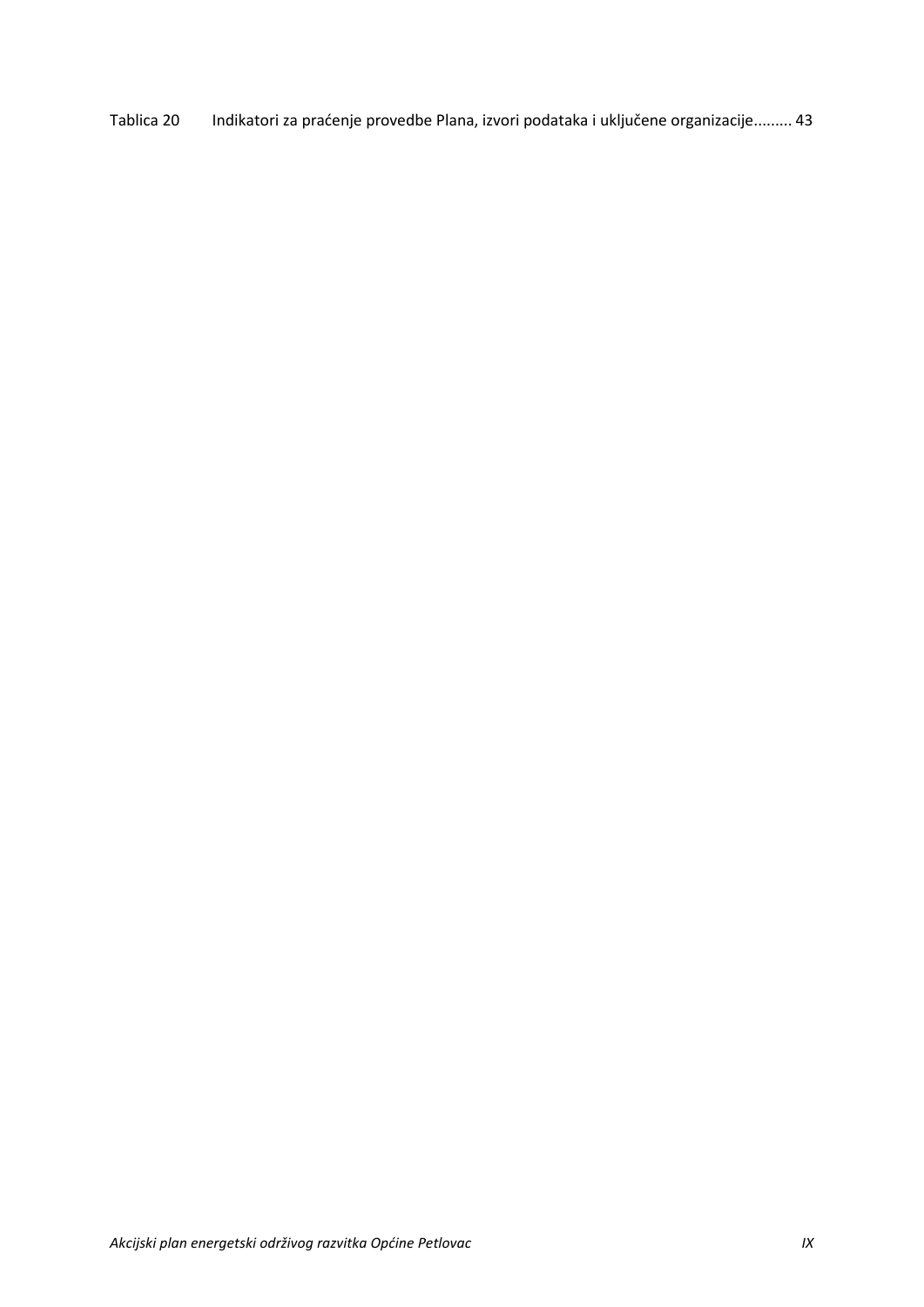## <span id="page-9-0"></span>**1 Uvod**

### <span id="page-9-1"></span>**1.1 Sporazum gradonačelnika**

Sporazum gradonačelnika (eng. *Covenant of Mayors[1](#page-9-2)* ) je inicijativa koja europske gradove i općine uključuje u borbu protiv klimatskih promjena. Potpisivanjem Sporazuma gradonačelnici i načelnici obvezuju se na primjenu mjera energetske učinkovitosti i uporabu obnovljivih izvora energije kojima će u konačnici do 2020. godine smanjiti emisije  $CO<sub>2</sub>$ u svom gradu ili općini za barem 20%, u skladu s europskom klimatsko-energetskom politikom. Da bi ostvarili taj cilj, potpisnici se obvezuju činiti sljedeće:

- Izraditi **Referentni inventar emisija CO2** tijekom godine dana nakon pridruživanja Sporazumu;
- Dostaviti Uredu Sporazuma gradonačelnika **Akcijski plan energetski održivog razvitka** koji je odobren od strane predstavničkog tijela lokalne samouprave, tijekom godine dana nakon pridruživanja;
- Redovito objavljivati svake dvije godine nakon donošenja Akcijskog plana **Izvještaje o provedbi** u kojima se navodi stupanj provedbe Akcijskog plana i ostvareni rezultati;
- Promovirati svoje aktivnosti i uključiti građane i druge dionike te redovito organizirati **lokalne energetske dane**;
- Širiti **poruku Sporazuma gradonačelnika**, osobito poticanjem drugih lokalnih vlasti na pridruživanje te davanjem svog doprinosa glavnim događanjima i tematskim radionicama.

Sporazum gradonačelnika otvoren je za sve jedinice lokalne samouprave tj. gradove i općine, neovisno o njihovoj veličini i iskustvu u provedbi energetskih i klimatskih politika. Jedinice lokalne samouprave koje su spremne pridružiti se Sporazumu gradonačelnika moraju tu ideju predstaviti u svome gradskom ili općinskom vijeću ili odgovarajućem tijelu nadležnom za donošenje odluka. Kad je odluka o pridruživanju službeno usvojena, o tome je potrebno obavijestiti Ured sporazuma gradonačelnika, nakon čega se se grad onosno općina uvrštava na javni popis potpisnica Sporazuma gradonačelnika<sup>[2](#page-9-3)</sup>.

Zadaci lokalne samouprave definirani Sporazumom gradonačelnika su sljedeći:

- Provedba mjera, projekata i programa energetske učinkovitosti u zgradama javne namjene;
- Provedba mjera, projekata i programa u cilju povećanja kvalitete, energetske učinkovitosti i smanjenja utjecaja na okoliš- javnog prijevoza;
- Provedba mjera, projekata i programa energetske učinkovitosti u javnoj rasvjeti na području grada ili općine;
- Planiranje razvitka gradova i općina na načelima održivosti;
- Stalna provedba informativno-edukativnih aktivnosti o načinima povećanja energetske učinkovitosti i smanjenja emisija CO<sub>2</sub>, s ciljem podizanja svijesti građana o nužnosti učinkovite uporabe energije u svim segmentima života i rada;

<span id="page-9-2"></span><sup>1</sup> http://www.sporazumgradonacelnika.eu/

<span id="page-9-3"></span> $^{2}$  http://www.sporazumgradonacelnika.eu/about/signatories hr.html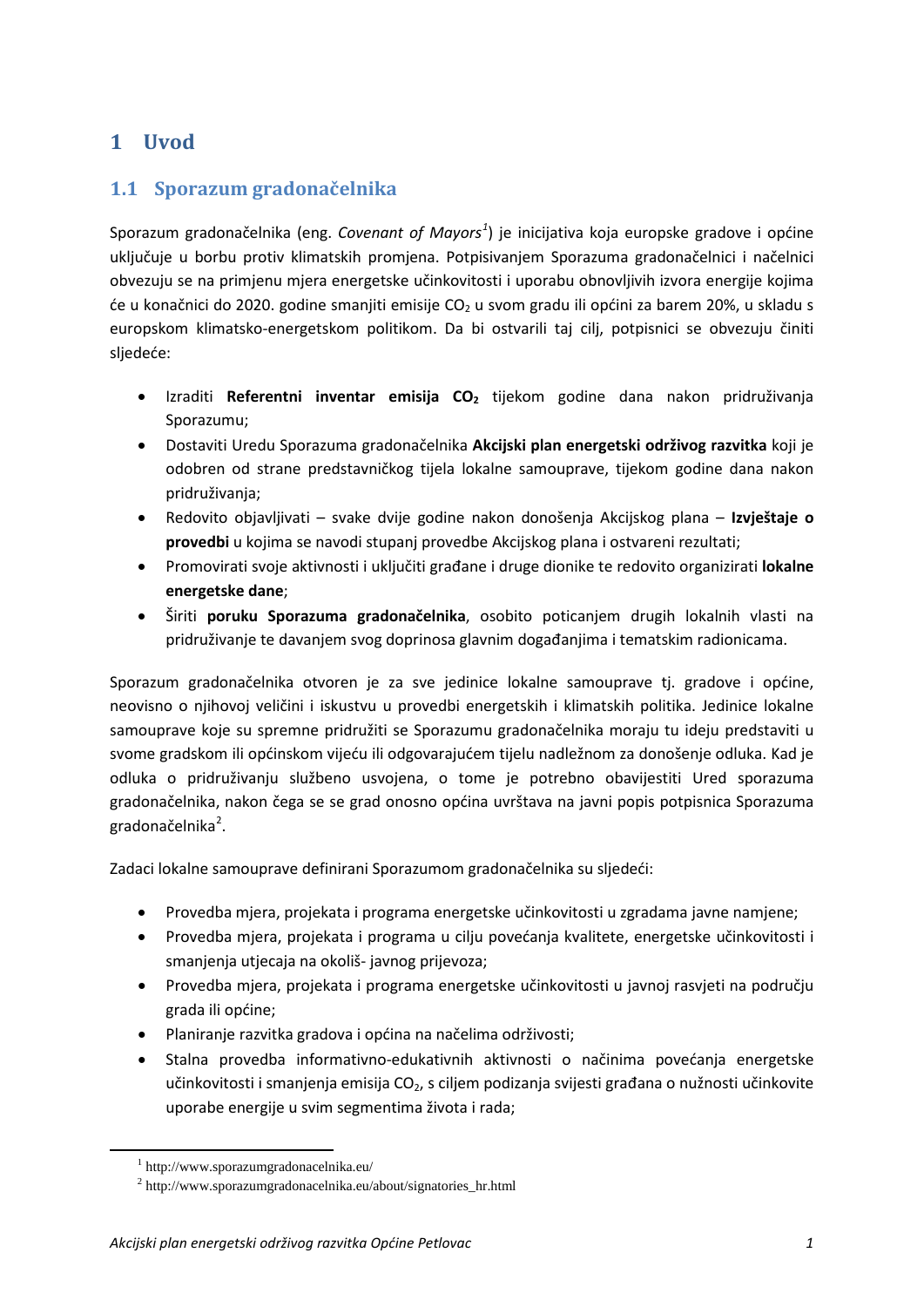- Potpora programima i projektima drugih subjekata s ciljem većeg korištenja obnovljivih izvora energije i učinkovitije uporabe energije;
- Promicanje lokalne proizvodnje energije iz obnovljivih izvora i kogeneracije.

Nakon potpisivanja Sporazuma gradonačelnika potrebno je poduzeti sljedeće korake:

- 1. Oformiti odjel koji će se baviti navedenom tematikom, te osigurati dovoljne logističke, ljudske i financijske resurse za provedbu Sporazuma. Održivo gospodarenje energijom mora postati dio dugoročnog planiranja unutar pojedinih tijela, kako financijski tako i organizacijski. Potrebno je ostvariti suradnju i koordinaciju svih jedinica na koje bi se tematika održivog gospodarenja energijom mogla odnositi (npr. prostorno planiranje, promet, energetika itd.).
- 2. Izraditi Referentni inventar emisija CO<sub>2</sub> te Akcijski plan energetski održivog razvitka. Navedeni zadaci mogu biti izazov za pojedinu lokalnu jedinicu te se stoga preporučuje umrežavanje s ostalim lokalnim/regionalnim jedinicama kao i pomoć od strane državnih agencija te povezivanje s nevladinim sektorom odnosno građanstvom.
- 3. Dostaviti Akcijski plan Uredu Sporazuma gradonačelnika unutar godine dana od pristupanja Sporazumu. Plan mora biti odobren od strane lokalnog upravljačkog tijela, a bit će provjeren od strane Zajedničkog istraživačkog centra (eng. *Joint Research Centre*).
- 4. Trajno provoditi Akcijski plan energetskog održivog razvitka. Ovaj korak zahtijeva najviše vremena i resursa. U kontekstu vidljivosti postignutih rezultata, preporuča se organiziranje Dana energije na kojima se dionici mogu upoznati s predloženim mjerama, njihovom provedbom i rezultatima.
- 5. Potrebno je nadzirati ostvarivanje rezultata -nakon podnošenja Akcijskog plana, potrebno je svake dvije godine izvještavati o njegovoj provedbi, da bi se osigurala vidljivost ostvarenih rezultata, kao i pravovremeno identificirale eventualne poteškoće i kašnjenja.

Inicijativa je prerasla europske granice i proširila se svijetom pa su se tako pridružili i gradovi iz Novog Zelanda, Libanona, Maroka i drugih država. Sporazumu je do kolovoza 2014. godine pristupilo 59 hrvatskih gradova i općina.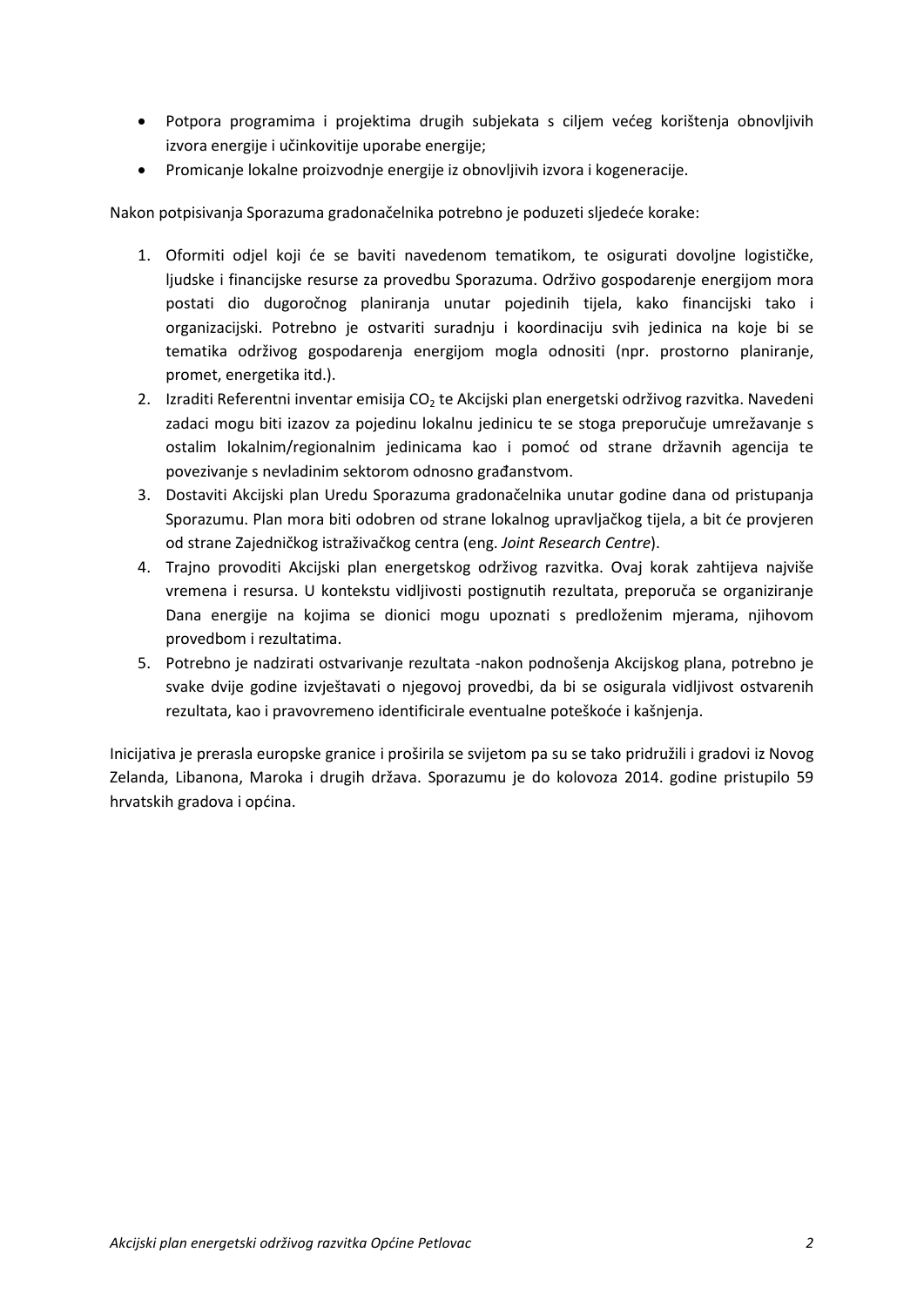## <span id="page-11-0"></span>**1.2 Akcijski plan energetski održivog razvitka grada ili općine**

Akcijski plan energetskog održivog razvitka (eng. *Sustainable Energy Action Plan, SEAP*) je dokument kojim potpisnik Sporazuma gradonačelnika određuje na koji će se način postići cilj smanjenja emisije CO<sup>2</sup> do 2020. godine. Plan definira aktivnosti i mjere za postizanje cilja, zajedno s rokovima i preuzetim obvezama, a mora biti u skladu sa smjernicama iz Sporazuma gradonačelnika. Akcijski plan koristi rezultate Referentnog inventara emisija  $CO<sub>2</sub>$  kao temelja za definiranje područja djelovanja i poduzimanje najboljih mogućih mjera za ostvarenje smanjenja emisije CO<sub>2</sub>. Na temelju prikupljenih podataka o zatečenom stanju, Plan identificira najbolje mjere te daje precizne i jasne odrednice za provedbu projekata i mjera energetske učinkovitosti i korištenja obnovljivih izvora energije na lokalnoj razini, a koji će rezultirati smanjenjem emisije  $CO<sub>2</sub>$  za barem 20% do 2020. godine.

Glavni ciljevi izrade i provedbe Akcijskog plana su:

- smanjiti emisije  $CO<sub>2</sub>$  iz svih sektora provedbom mjera energetske učinkovitosti, korištenjem obnovljivih izvora energije, upravljanjem potrošnjom energije, edukacijom i drugim mjerama;
- u što većoj mjeri pridonijeti sigurnosti i diverzifikaciji energetske opskrbe grada ili općine;
- smanjiti energetsku potrošnju u sektorima zgradarstva, prometa i javne rasvjete;
- omogućiti transformaciju urbanih u ekološki održiva područja.

Akcijski plan se fokusira na dugoročne transformacije energetskih sustava unutar gradova i općina te daje mjerljive ciljeve za smanjenje potrošnje energije i pripadajućih emisija CO<sub>2</sub>. Obveze iz Akcijskog plana odnose se na cijelo područje grada ili općine, kako javnog tako i privatnog sektora. Plan definira aktivnosti u sektoru zgradarstva, prometa i javne rasvjete i uglavnom ne uključuje sektor industrije, jer nije u nadležnosti gradova i općina te je na njega teško utjecati. Akcijski plan u svim svojim segmentima treba biti usuglašen s institucionalnim i zakonskim okvirima na europskoj, nacionalnoj i lokalnoj razini te pokrivati razdoblje do 2020. godine.

Europska komisija je pripremila Priručnik za izradu Akcijskog plana održivog energetskog razvitka<sup>[3](#page-11-1)</sup> u cilju olakšavanja njegove pripreme i provedbe u jedinicama lokalne samouprave te uspoređivanja postignutih rezultata među europskim gradovima i općinama.

<span id="page-11-1"></span><sup>&</sup>lt;sup>3</sup> Priručnik se može preuzeti sa http://www.covenantofmayors.eu/IMG/pdf/seap\_guidelines\_en-2.pdf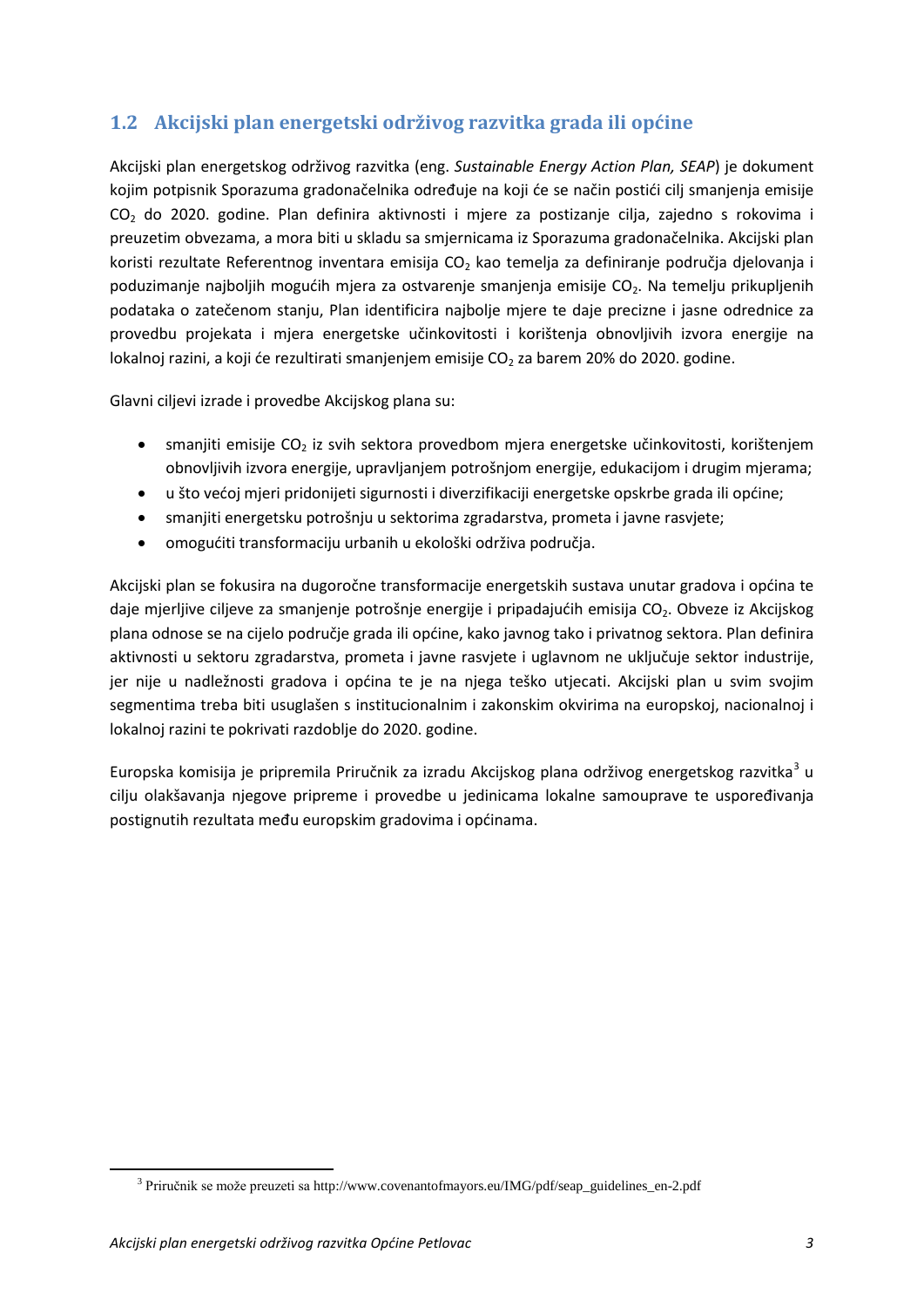## <span id="page-12-0"></span>**2 Metodologija izrade, provedbe i praćenja Plana u Općini Petlovac**

### <span id="page-12-1"></span>**2.1 Pripremna faza**

Općina Petlovac je pristupila Sporazumu gradonačelnika 7. listopada 2013. godine. Nakon toga provedena je preliminarna analiza energetske potrošnje na području Općine, koja je kasnije poslužila kao temelj za izradu ovog dokumenta – Akcijskog plana energetski održivog razvoja Općine Petlovac (u daljnjem tekstu: Plan).

Tijekom pripremne faze izrade Plana održano je predstavljanje ciljeva Sporazuma gradonačelnika i metodologija izrade Plana općinskom načelniku i vijećnicima na sjednici općinskog vijeća u rujnu 2013. godine.

### <span id="page-12-2"></span>**2.2 Izrada Plana**

Nakon pripremne faze pristupilo se izradi Akcijskog plana energetski održivog razvitka Općine. Kao bazna godina određena je 2011. godina, na temelju raspoloživosti podataka o potrošnji energije i energenata.

Prema preporukama Sporazuma gradonačelnika, sektori energetske potrošnje podijeljeni su na **zgradarstvo, promet i javnu rasvjetu**. Potrošnja u zgradarstvu dalje je podijeljena na potrošnju u stambenom sektoru, javnom sektoru i komercijalnom sektoru. Potrošnja u prometu podijeljena je na potrošnju vozila u privatnom vlasništvu (osobna vozila, mopedi, motocikli, teretna i radna vozila te autobusi), vozila u vlasništvu Općine i općinskih poduzeća (osobna vozila, teretna i radna vozila) te potrošnja energije u javnom prijevozu.

Podaci korišteni u analizi energetske potrošnje u zgradarstvu su: površina javnog, stambenog te komercijalnog sektora, potrošnja svih energenata (električna energija, loživo ulje, ukapljeni naftni plin, ogrjevno drvo) u stambenom, javnom i komercijalnom sektoru, broj stalno naseljenih kućanstava, broj objekata u javnom vlasništvu i broj stanovnika Petlovca.

Podaci korišteni u analizi energetske potrošnje u prometu dobiveni su od MUP-a, a to su: broj registriranih vozila na području općine i raspodjela prema tipu vozila (osobna, kombinirana, mopedi, motocikli, teretna i radna). Kako u Petlovcu nije registrirano ni jedno vozilo namijenjeno javnom prijevozu, potrošnja goriva u javnom prijevozu nije razmatrana. Podaci korišteni u analizi potrošnje električne energije u javnoj rasvjeti su broj i karakteristike rasvjetnih tijela te potrošnja električne energije u baznoj godini na području općine.

Izračun emisija  $CO<sub>2</sub>$  uzrokovanih potrošnjom goriva u navedenim sektorima usklađen je s metodologijom Međuvladinog tijela za klimatske promjene (eng. *Intergovernmental Panel for Climate Change,* IPCC) te su preuzeti odgovarajući emisijski faktori.

Nakon provedene analize energetske potrošnje na području Petlovca, 16. lipnja 2014. održana je radionica namijenjena svim zainteresiranim dionicima kojima je predstavljen Sporazum gradonačelnika, povezane aktivnosti koje se provode u Petlovcu, rezultati preliminarne analize potrošnje te moguće mjere za smanjenje budućih emisija CO<sub>2</sub>. Na temelju komentara i pitanja od strane prisutnih dionika dorađen je pregled potrošnje energije u referentnoj godini, a mjere su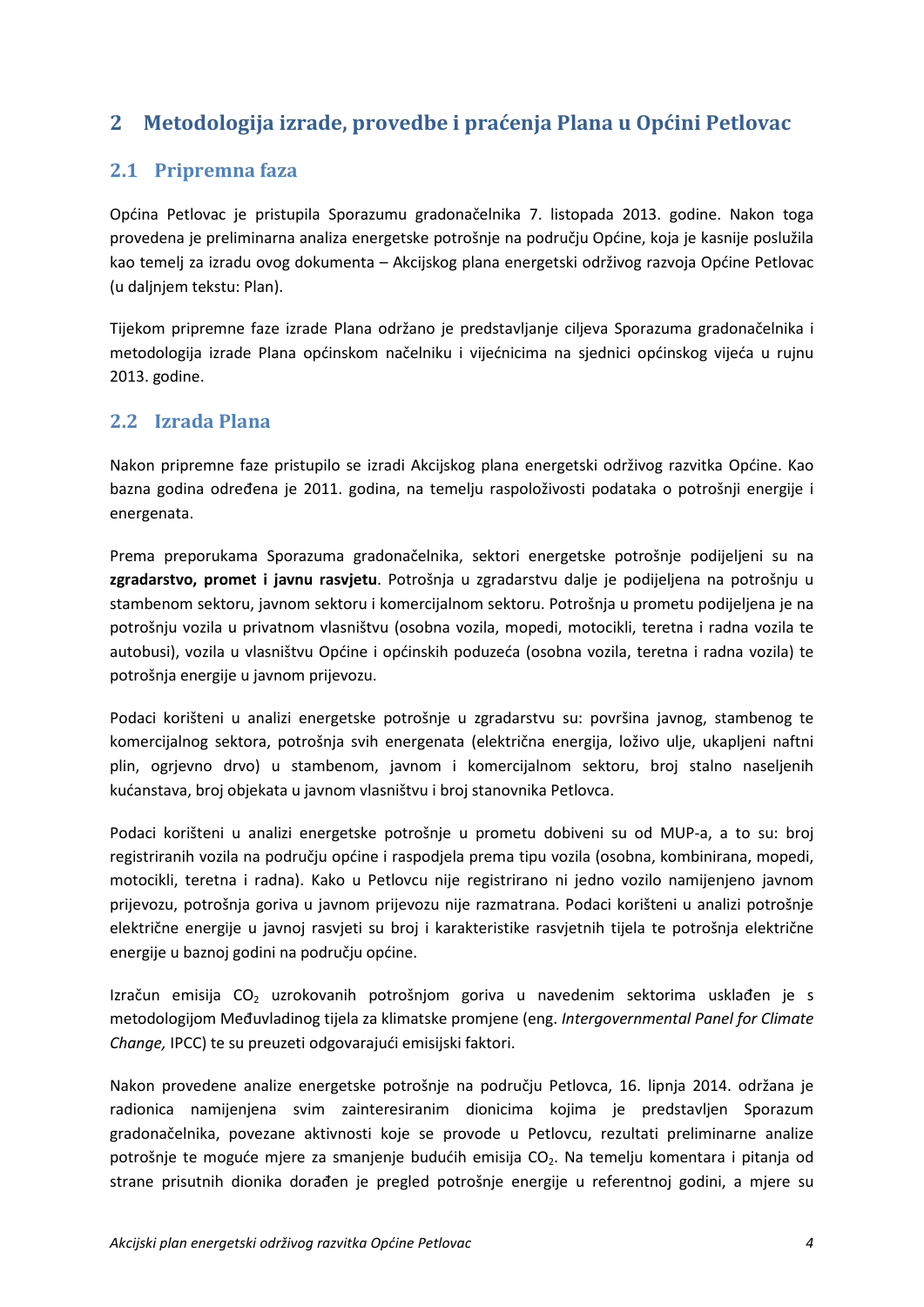prilagođene stvarnim potrebama na području Petlovca. Cilj radionice bio je uključiti sve zainteresirane dionike u izradu Plana, s ciljem podizanja kvalitete i primjenjivosti Plana.

Prognoze kretanja energetske potrošnje i pripadajućih emisija  $CO<sub>2</sub>$  u Petlovcu napravljene su za Scenarij bez mjera i za Scenarij s mjerama do 2020. godine. Scenarij bez mjera je temeljni scenarij koji pretpostavlja porast energetske potrošnje prepuštene tržišnim kretanjima i navikama potrošača, bez sustavne provedbe mjera energetske učinkovitosti, ali uz pretpostavku uobičajene primjene novih, tehnološki naprednijih proizvoda i usluga kako se tijekom vremena pojavljuju na tržištu. Prognoze su napravljene pomoću modela LEAP (eng. *Long-range Energy Alternatives Planning System*) izrađenog od strane Štokholmskog okolišnog instituta (eng. *Stockholm Environmental Institute*, SEI).

U skladu s preporukama Sporazuma gradonačelnika i sa zaključcima održane radionice, identificirane su mjere smanjenja potrošnje energije i smanjenja emisija  $CO<sub>2</sub>$  do 2020. godine, kojima će se utjecati na sva tri analizirana sektora (zgradarstvo, promet i javnu rasvjetu). Za svaku od identificiranih mjera određen je potencijal uštede energije i CO<sub>2</sub>, cijena provedbe i mogući izvori financiranja. Na temelju potencijala uštede CO<sub>2</sub> predloženih mjera ustanovljen je cilj smanjenja emisije CO<sub>2</sub> do 2020. godine, ukupno i po pojedinim sektorima potrošnje energije.

### <span id="page-13-0"></span>**2.3 Prihvaćanje i provedba Plana**

Nakon javnog predstavljanja nacrta Plana, na temelju zaprimljenih komentara izrađen je konačni tekst Plana i predložen Načelniku za usvajanje od strane Općinskog vijeća. Prilikom donošenja godišnjih proračuna Općine Petlovac vodit će se računa da se istim osiguraju odgovarajuća sredstva za aktivnosti koje predviđa Plan. [Slika 4](#page-13-1) prikazuje elemente nužne za uspješnu provedbu Plana.



**Slika 4 Elementi uspješne provedbe akcijskog plana[4](#page-13-2)**

<span id="page-13-2"></span><span id="page-13-1"></span>Da bi provedba Plana bila uspješna, nužno je da Općina imenuje koordinatora provedbe i radnu grupu zaprovedbu Plana. Koordinator provedbe Plana treba biti izravno odgovoran Načelniku Općine

<sup>4</sup> Izvor: Priručnik za potpisnike Sporazuma gradonačelnika

http://www.crocom.hr/assets/files/Prirucnik\_za\_potpisnike\_Sporazuma\_gradonacelnika.pdf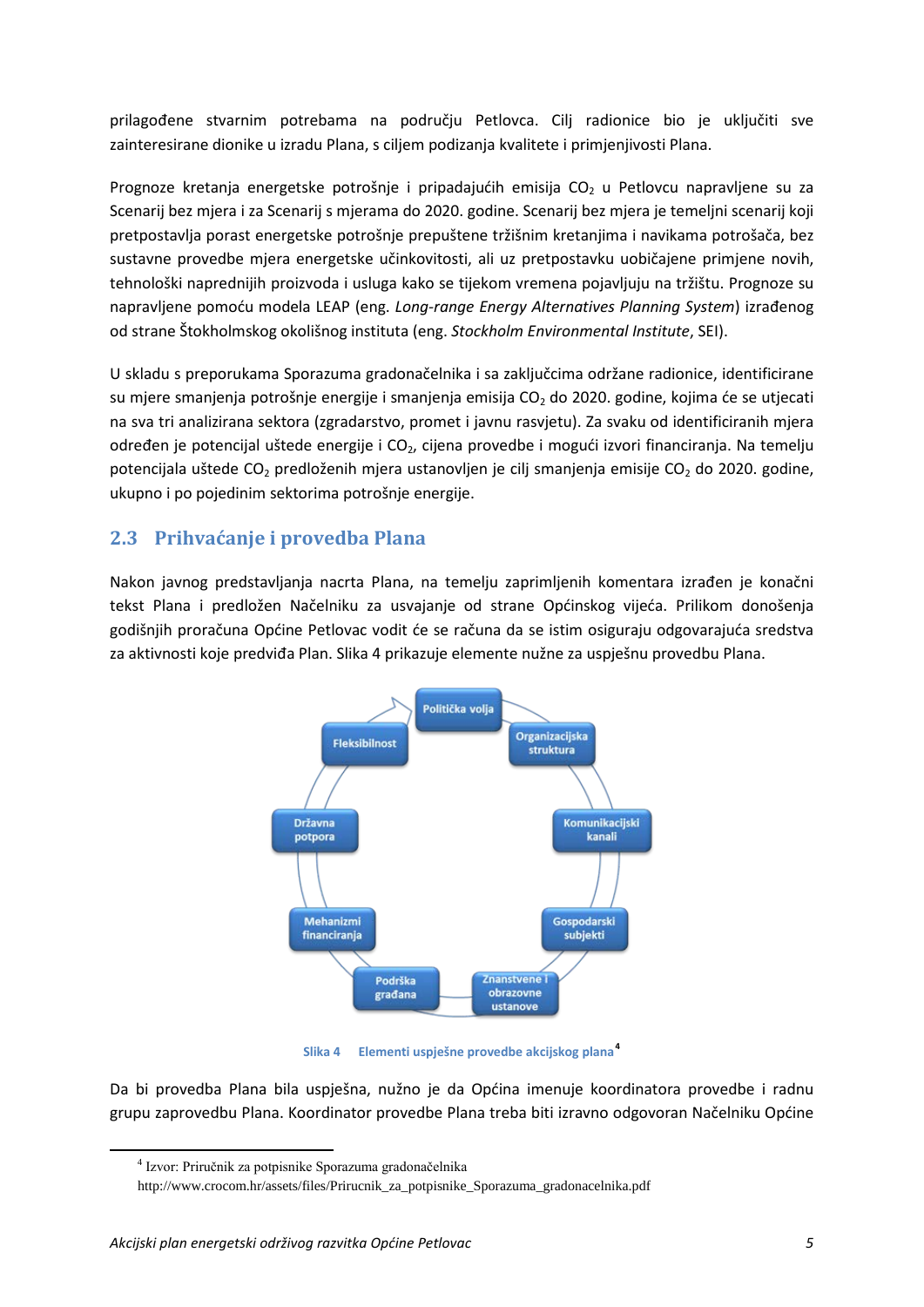te biti u stalnoj kominikaciji s članovima radne grupe. Uloga radne grupe je stručna pomoć koordinatoru i tijelima Općine u provedbi mjera.

### <span id="page-14-0"></span>**2.4 Praćenje provedbe Plana i izvještavanje o provedbi**

Za sve mjere predložene u okviru Plana, predloženi su indikatori koje je potrebno pratiti (poglavlje 11), kao i institucije koje je potrebno uključiti u praćenje provedbe i prikupljanje indikatora. Za uspješno praćenje provedbe plana, uz praćenje indikatora uspješnosti provedbe pojedinih mjera, nužno je i redovito ažuriranje Registra emisija CO<sub>2</sub>. Sukladno preporukama Sporazuma gradonačelnika, ažuriranje će se provoditi svake četiri godine.

Tijelo zaduženo za praćenje provedbe Plana je Općina Petlovac, a osoba zadužena za praćenje i izvještavanje - koordinator provedbe Plana.

## <span id="page-14-1"></span>**3 Analiza potrošnje energije po sektorima u Općini Petlovac u 2011. godini**

U ovom poglavlju prikazana je potrošnja energije u Petlovcu po najvažnijim sektorima neposredne potrošnje, a to su **zgradarstvo, promet i javna rasvjeta**. Unutar sektora zgradarstvo, potrošnja je dodatno podijeljena na potrošnju u stambenim zgradama, u komercijalnom sektoru i u javnom sektoru, dok je potrošnja unutar sektora promet podijeljena na potrošnju vozila u privatnom vlasništvu te na potrošnju vozila u javnom vlasništvu. U slučaju Općine Petlovac potrošnja energije u prometu promatrana je samo za sektor privatnih vozila jer Općina nema vozila u svom vlasništvu, a javni prijevoz obavlja tvrtka koja nije s područja Općine.

<span id="page-14-2"></span>Ostala potrošnja energije (poduzetništvo izvan opsega zgradarstva te industrija koja nije uključena u ETS<sup>[5](#page-14-3)</sup>) zanemariva je te stoga nije obuhvaćena Akcijskim planom. Kako se podaci o potrošnji energije prikupljaju u različitim oblicima i mjernim jedinicama, da bi usporedbe potrošnje u pojedinim sektorima, podsektorima i energentima bile moguće, u nastavku teksta sve su namjene potrošnje prikazane u kilovat-satima. Koeficijente pretvorbe utroška jedinične mase ili volumena različitih energenata u kilovat-sate prikazuje [Tablica 1.](#page-14-2)

| <b>Energent</b>         | Koeficijent pretvorbe    |  |  |
|-------------------------|--------------------------|--|--|
| Električna energija     |                          |  |  |
| Prirodni plin           | $9,4$ kWh/m <sup>3</sup> |  |  |
| Ekstra lako loživo ulje | 11,86 kWh/l              |  |  |
| Ukapljeni naftni plin   | 13,73 kWh/kg             |  |  |
| Ogrjevno drvo           | 3,5 kWh/kg               |  |  |
| Benzin                  | 9,1 kWh/l                |  |  |
| Dizel                   | 10 kWh/l                 |  |  |

#### **Tablica 1 Koeficijenti pretvorbe potrošnje energenata u kilovat-sate**

<span id="page-14-3"></span><sup>5</sup> ETS – Shema trgovanja emisijama (eng. *Emission Trading Scheme*),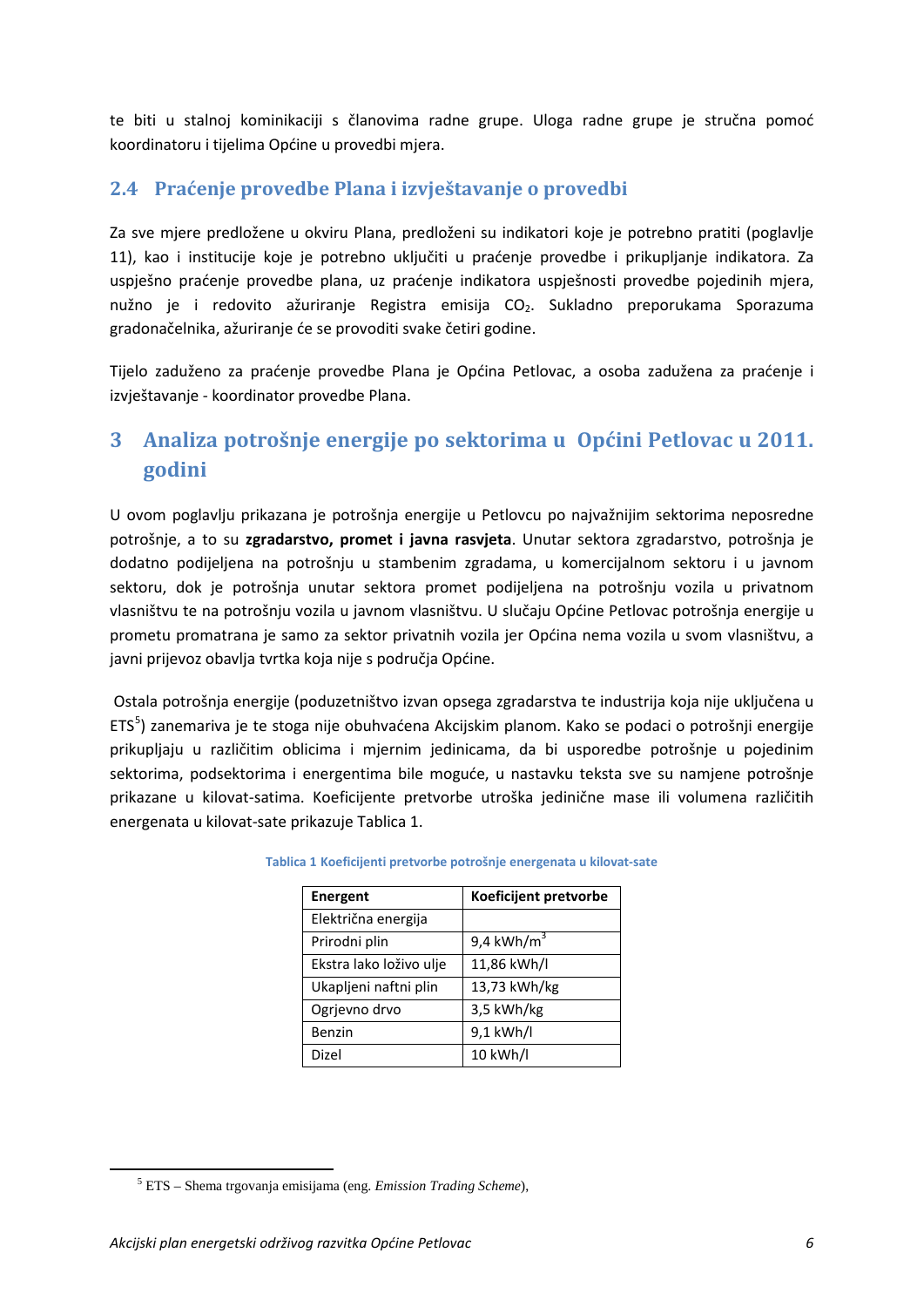### <span id="page-15-0"></span>**3.1 Potrošnja energije u zgradarstvu u Općini Petlovac 2011. godine**

Potrošnja energije u zgradarstvu podijeljena je na potrošnju u javnom sektoru, u stambenom sektoru i u komercijalnom sektoru u 2011. godini (udjele prikazuje [Slika 5](#page-15-2)).



**Slika 5 Udjeli podsektora u sektoru zgradarstva u ukupnoj potrošnji energije u sektoru zgradarstva, 2011.**

<span id="page-15-2"></span>Ukupna potrošnja u sektoru zgradarstva iznosi 14.806,72 MWh, od čega je 4.313,87 MWh potrošnja električne energije, 112,80MWh ukapljenog naftnog plina, 148,27MWh loživog ulja te 10.231,78 MWh drvne biomase. Najveći udio u ukupnoj potrošnji energije ima upravo drvna biomasa, jer se ogrijevno drvo koristi kao najčešći energent za grijanje kućanstava. Struktura udjela pojedinih energenata u ukupnoj potrošnji energije prikazana je na [Slika 6.](#page-15-3)



**Slika 6 Udio pojedinih energenata u ukupnoj potrošnji u sektoru zgradarstva, MWh, 2011.**

#### <span id="page-15-3"></span><span id="page-15-1"></span>**3.1.1 Potrošnja energije u zgradama u javnom vlasništvu**

Analizom je obuhvaćeno 18 objekta ukupne površine 3.872 m<sup>2</sup>, prema namjeni – općinska uprava, školstvo i kultura.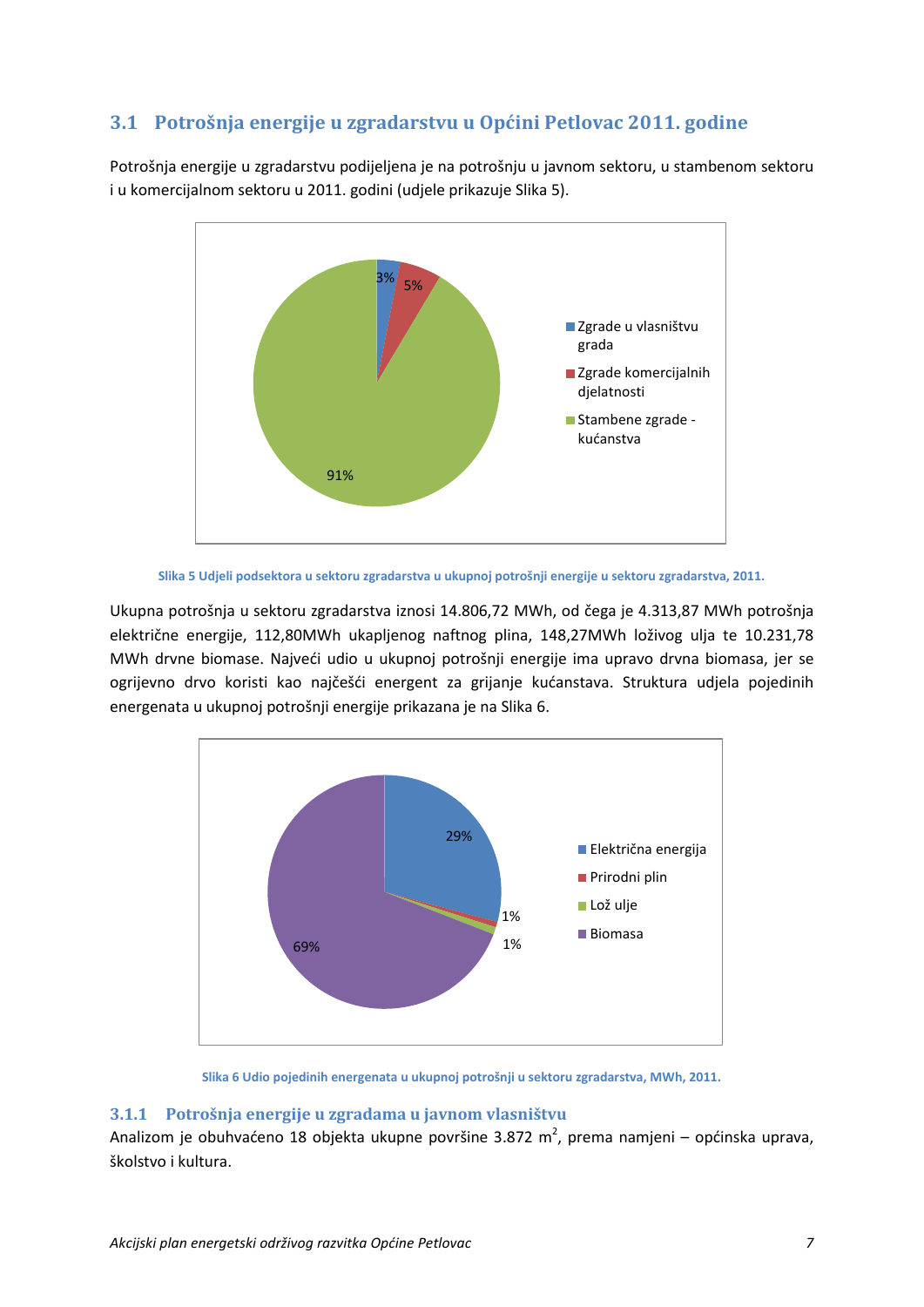Zgrade u javnom vlasništvu na području Općine Petlovac ukupne površine 3.872 m<sup>2</sup>, a prema namjeni obuhvaćaju zgrade općinske uprave, obrazovne i kulturne objekte. Ukupna potrošnja energije u zgradama u javnom vlasništvu na području Općine Petlovac iznosi 454,87MWh. [Slika 7](#page-16-1) prikazuje potrošnju pojedinih energenata u zgradama u vlasništvu općine i općinskih ustanova ovisno o namjeni zgrada.



<span id="page-16-1"></span>

Najveća potrošnja energije vidljiva je u kategoriji "Ostali objekti" koja se odnosi na prostorije lokalnih nogometnih klubova i zgradu DVD-a, a zatim slijede kategorije "kultura", odnosno lokalni domove kulture i kategorija "školstvo" koja se odnosi na vrtić i osnovnu školu u Petlovcu. Najviše energije, oko 180 MWh troši se na ogrjevno drvo, dok potrošnja loživog ulja iznosi 148MWh, odnosno 125 MWh električne energije. Zbog relativno visokog postotka korištenja, zamjena loživog ulja drugim izvorima energije predstavlja značajan potencijal za postizanje financijskih ušteda i smanjenje količine emisija.

#### <span id="page-16-0"></span>**3.1.2 Potrošnja energije u stambenim zgradama**

Prema posljednjem popisu stanovništva, Petlovac ima 2407 stanovnika i 892 stalno nastanjena kućanstava, većinom obiteljskih kuća. Ukupna površina stambenih zgrada iznosi 69.270 m<sup>2</sup>. Od energetnata, u kućanstvima se koriste električna energija, ogrjevno drvo i prirodni plin. Većina kućanstava koristi ogrjevno drvo za grijanje (98%), dok se tek 2% kućanstava grije na plin. Za procjenu prosječne potrošnje drva po kućanstvu korištena je procjena Program učinkovitog korištenja energije u neposrednoj potrošnji na području Osječko-baranjske županije<sup>[6](#page-16-2)</sup> i Programa energetske obnove stambenih zgrada za razdoblje od 2013. do 2020. godine<sup>[7](#page-16-3)</sup> u iznosu 7,3 m<sup>3</sup> po kućanstvu. Strukturu energenata utrošenih u kućanstvima 2011. godine prikazuje [Slika 8.](#page-17-2) Ukupna potrošnja energije u kućanstvima iznosi 13.540,35MWh.

<span id="page-16-2"></span><sup>6</sup> [www.obz.hr](http://www.obz.hr/)

<span id="page-16-3"></span> $7$  www.mgipu.hr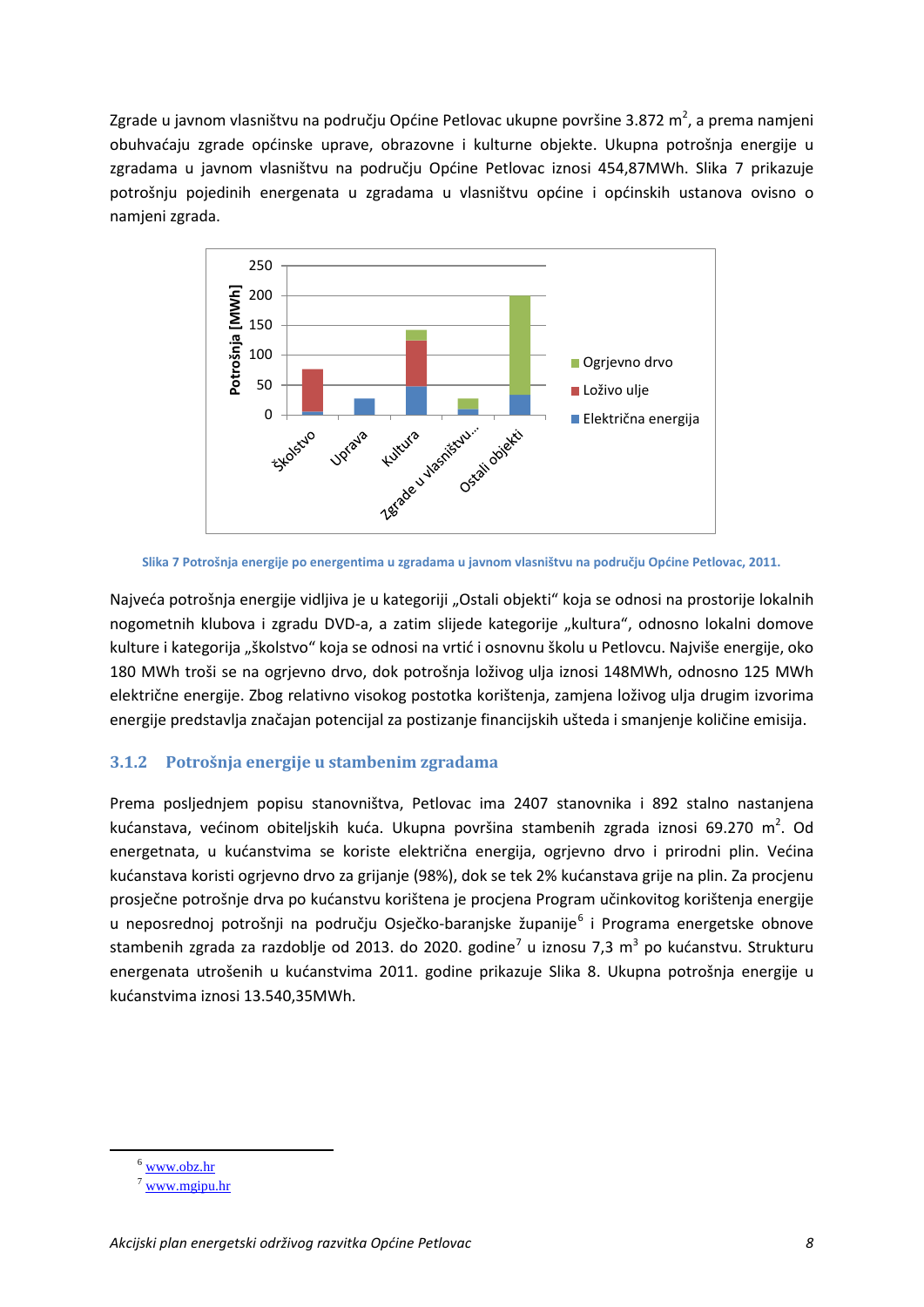

**Slika 8 Struktura potrošnja energije u kućanstvima prema energentima**

<span id="page-17-2"></span>Iz slike je vidljivo da je dominantan izvor energije u kućanstvima općine Petlovac ogrjevno drvo. Korištenjem ogrjevnog drveta dobiva se gotovo 75% korisnih oblika energije utrošenih u kućanstvima općine Petlovac te provedba mjera energetske učinkovitosti u stambenom sektoru predstavlja najveći potencijal za uštede energije na području općine. Kako se biomsa, odnosno ogrjevno drvo, smatra emisijski neutralnim energentom, smanjenja potrošnje energije u tom slučaju neće doprinjeti smanjenju emisija stakleničkih plinova, no provedba mjere energetske učinkovitosti rezultirati će poboljšanjem kvalitete uvjeta življenja te smanjenje troškova.

#### <span id="page-17-0"></span>**3.1.3 Potrošnja energije u komercijalnom sektoru**

Energija se u komercijalnom sektoru troši na uobičajene potrebe u zgradarstvu – grijanje, pripremu potrošne tople vode, rad uređaja i rasvjetu. Od energenata se u 2011. godini koristila isključivo električna energija. Broj zgrada komercijalne namjene je 15, a ukupna procijenjena površina objekata je 875,58 m<sup>2</sup>. Ukupna potrošnja energije u komecijalnom sektoru iznosila je 811,50MWh.

### <span id="page-17-1"></span>**3.2 Potrošnja energije u prometu u Petlovcu 2011. godine**

Potrošnja energije u prometu promatrana je samo za sektor privatnih vozila. Općina Petlovac nema vozila u svom vlasništvu, a javni prijevoz obavlja tvrtka koja nije s područja općine Petlovac. Ukupan broj registriranih vozila na području općine Petlovac iznosi 850 vozila, od čega 700 vozila predstavljaju osobna vozila, dok ostatak otpada na sva ostala vozila kao što je vidljivo iz [Slika 9.](#page-18-2)

Potrošnja energije u prometu ustanovljena je na temelju podataka o prosječnoj potrošnji goriva i godišnje prijeđenoj kilometraži osobnih vozila u Hrvatskoj. Takođe preuzet je podatak o raspodjeli korištenja goriva za osobna vozila iz čega je vidljivo da je 70% registriranih osobnih vozila vozi na benzin, a 30% na dizel, dok sva ostala teretna vozila voze na dizel, a motocikli i mopedi na benzin.

Razdioba potrošnje goriva između pojedinih kategorija vozila procijenjena je pomoću programa COPERT IV na temelju broja vozila registriranih u Petlovcu ([Slika 9](#page-18-2)) i nacionalne statistike. Vozila u privatnom vlasništvu podijeljena su na sljedeće kategorije: putnički promet (osobna vozila, mopedi, motocikli, autobusi) i teretni promet (teretna i radna vozila).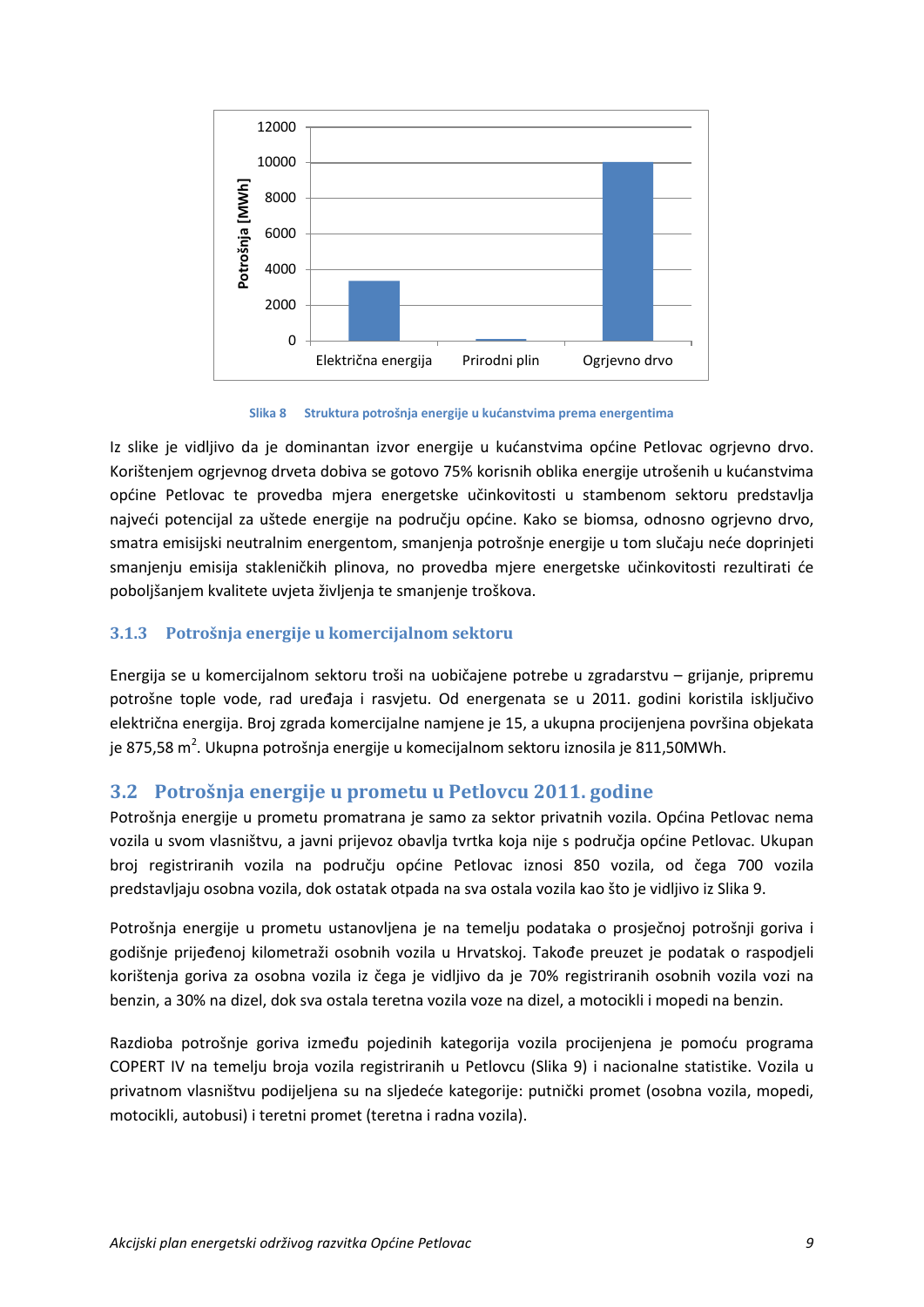

**Slika 9 Broj vozila registriranih u Petlovcu 2011. godine**

<span id="page-18-2"></span>Ukupna potrošnja energije u sektoru prometa u 2011. godini iznosila je 7107,74MWh..

### <span id="page-18-0"></span>**3.3 Potrošnja energije za javnu rasvjetu u Petlovcu 2011. godine**

Rasvjeta javnih površina osigurana je korištenjem 390 rasvjetnih tijela, pri čemu je uz 2920 radnih sati godišnje ukupna potrošnja električne energije za javnu rasvjetu iznosila je 102.64 MWh.

### <span id="page-18-1"></span>**3.4 Zaključno o potrošnji energije u Petlovcu u 2011. godini**

Udjele pojedinih sektora u neposrednoj potrošnji energije u Petlovcu prikazuje [Slika 10.](#page-18-3) Ukupno je potrošeno 22.017,1 MWh energije.





<span id="page-18-3"></span>Kao što je kroz poglavlje analiziratno i vidljivo iz grafičkog prikaza ([Slika 10](#page-18-3)) najviše energije troši u zgradama (67,2%), dvostruko manje u prometu (32,3%), dok je udio javne rasvjete u ukupnoj potrošnji izrazito nizak i iznosi tek oko 0.5%.

[Slika 11](#page-19-1) prikazuje strukturu utrošenih energenata u neposrednoj potrošnji energije u Petlovcu 2011. godine, a prikaz potrošnje po pojedinom energentu dan je u [Tablica 2.](#page-19-2)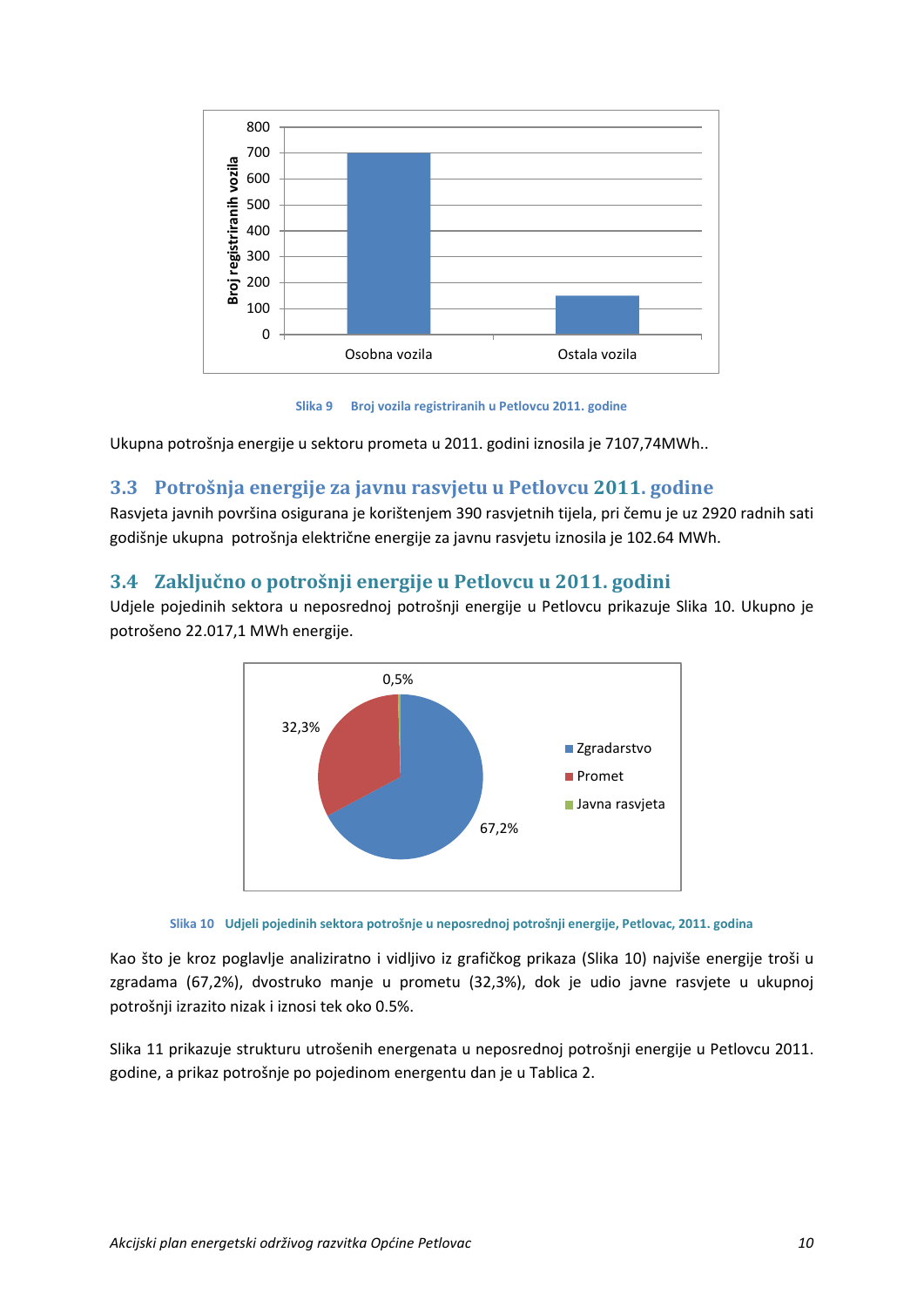

#### <span id="page-19-2"></span><span id="page-19-1"></span>**Slika 11 Udjeli pojedinih energenata u neposrednoj potrošnji energije, Petlovac , 2011. godine**

|  |  | Tablica 2 Potrošnja energije po energentima, 2011. |  |
|--|--|----------------------------------------------------|--|
|  |  |                                                    |  |

|                     | MWh       |
|---------------------|-----------|
| Električna energija | 4.416,51  |
| <b>UNP</b>          | 112,80    |
| Loživo ulje         | 148,27    |
| <b>Biomasa</b>      | 10.231,78 |
| Benzin              | 2742,74   |
| Dizel               | 4365      |
| Ukupno              | 22.017,10 |

Najveći udio neposredne potrošnje energije u 2011. godini čini ogrjevno drvo (46.5%) dok su na drugom mjestu električna energija (20,0%) i benzinsko gorivo (19.8%). Značajan udio u potrošnji ima i dizelsko gorivo (12,5%), dok ostali energenti imaju značajno manje udjele.

Iz navedenog se može zaključiti da najveći potencijal za uštedu energije i posljedično smanjenje emisija ugljičnog dioksida leži u sektoru zgradarstva i potrošnji električne energije. Značajan po mogućnostima smanjenja budućih emisija je također i sektor prometa što se može zaključiti na temelju činjenice da dva najvažnija goriva u prometu (benzinsko i dizelsko gorivo) zajedno čine oko 32,3% u strukturi neposredno utrošenih energenata

## <span id="page-19-0"></span>**4 Referentni inventar emisija na području Petlovca**

<span id="page-19-3"></span>Nakon što je ustanovljena potrošnja energije u svim sektorima, napravljeni su izračuni emisije ugljičnog dioksida. Da bi se izračunala emisija pridružena jediničnoj potrošnji energije nekog energentakorišteni su standardni emisijski faktori ([Tablica 3](#page-19-3)).

| Energent              | Koeficijent emisije<br>$CO2$ , g/kWh |  |  |
|-----------------------|--------------------------------------|--|--|
| Električna energija   | 323                                  |  |  |
| Prirodni plin         | 205                                  |  |  |
| Ukapljeni naftni plin | 230                                  |  |  |

#### **Tablica 3 Emisijski faktori**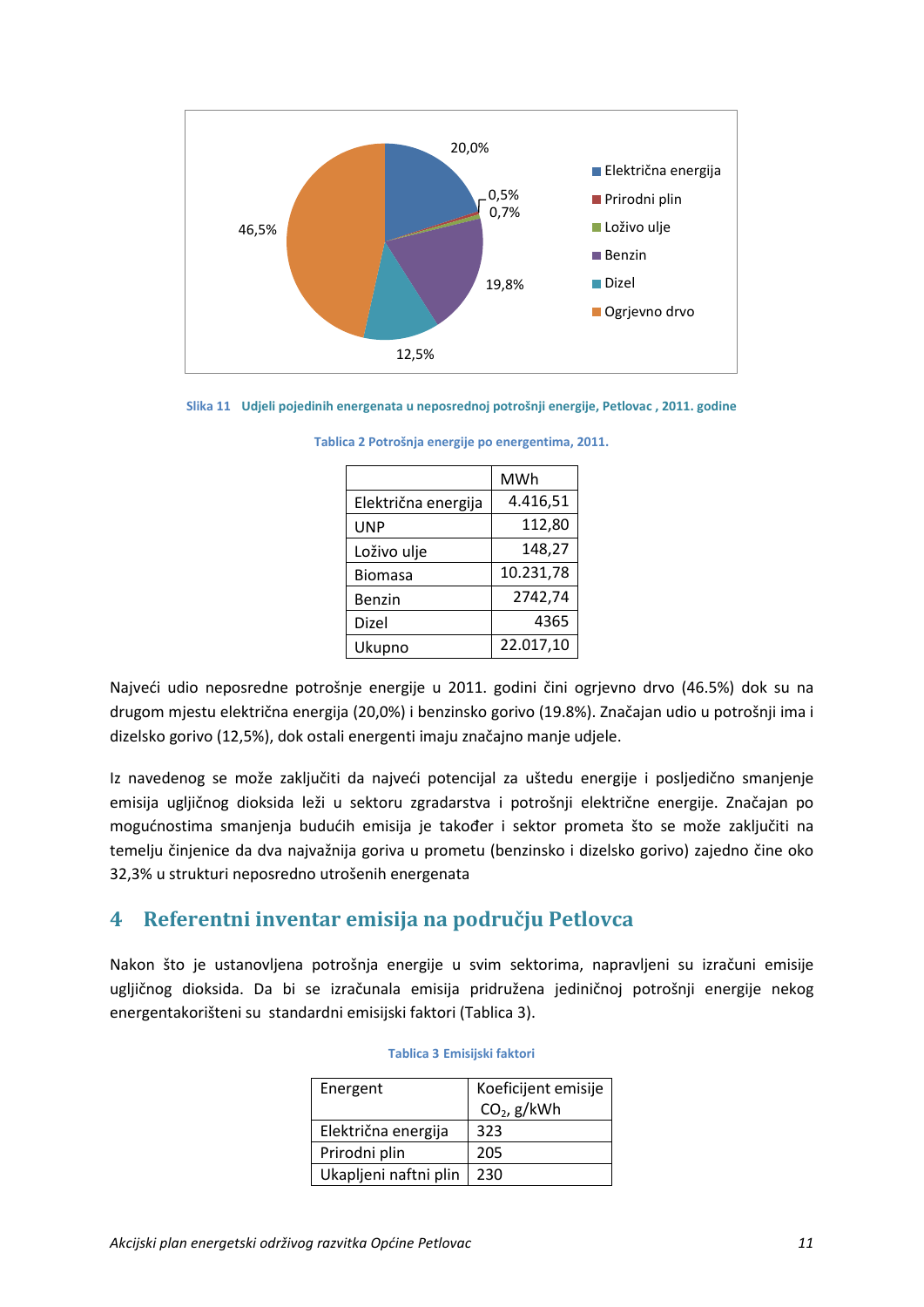| Loživo ulje   | 259 |
|---------------|-----|
| <b>Benzin</b> | 252 |
| Dizel         | 266 |

Korištenjem navedenih faktora i uzimajući u obzir potrošnju energije po sektorima prikazanu u prethodnom poglavlju, izračunate su emisije  $CO<sub>2</sub>$  iz tri analizirana sektora neposredne potrošnje energije u 2011. godini. [Slika 12](#page-20-0) prikazuje udjele pojedinih sektora u ukupnim emisijama CO<sub>2</sub> na području Petlovca 2011. godine.



**Slika 12 Udjeli pojedinih sektora u emisijama CO<sub>2</sub> 2011. godine** 

<span id="page-20-1"></span><span id="page-20-0"></span>Vidi se da najveći doprinos ukupnoj emisiji ima sektor prometa, iz kojeg je 2011. godine emitirano preko 1852 tone CO<sub>2</sub>. Iste je godine iz sektora zgradarstva ispušteno oko 1455 tona CO<sub>2</sub>, dok je emisija iz sektora javne rasvjete iznosila oko 33 tone CO<sub>2</sub>.

|                | t $CO2$  |
|----------------|----------|
| Promet         | 1.852,26 |
| Zgradarstvo    | 1.454,9  |
| Javna rasvjeta | 33,15    |
| UKUPNO         | 3.340,31 |

|  |  |  | Tablica 4 Emisije CO <sub>2</sub> po sektorima u 2011. godini |  |  |  |
|--|--|--|---------------------------------------------------------------|--|--|--|
|--|--|--|---------------------------------------------------------------|--|--|--|

Ukupna emisija 2011. godine na području Petlovca iznosila je 3.340,31tona CO<sub>2</sub>. [Slika 13](#page-21-1) prikazuje doprinose pojedinih energenata ukupnoj emisiji CO<sub>2</sub>.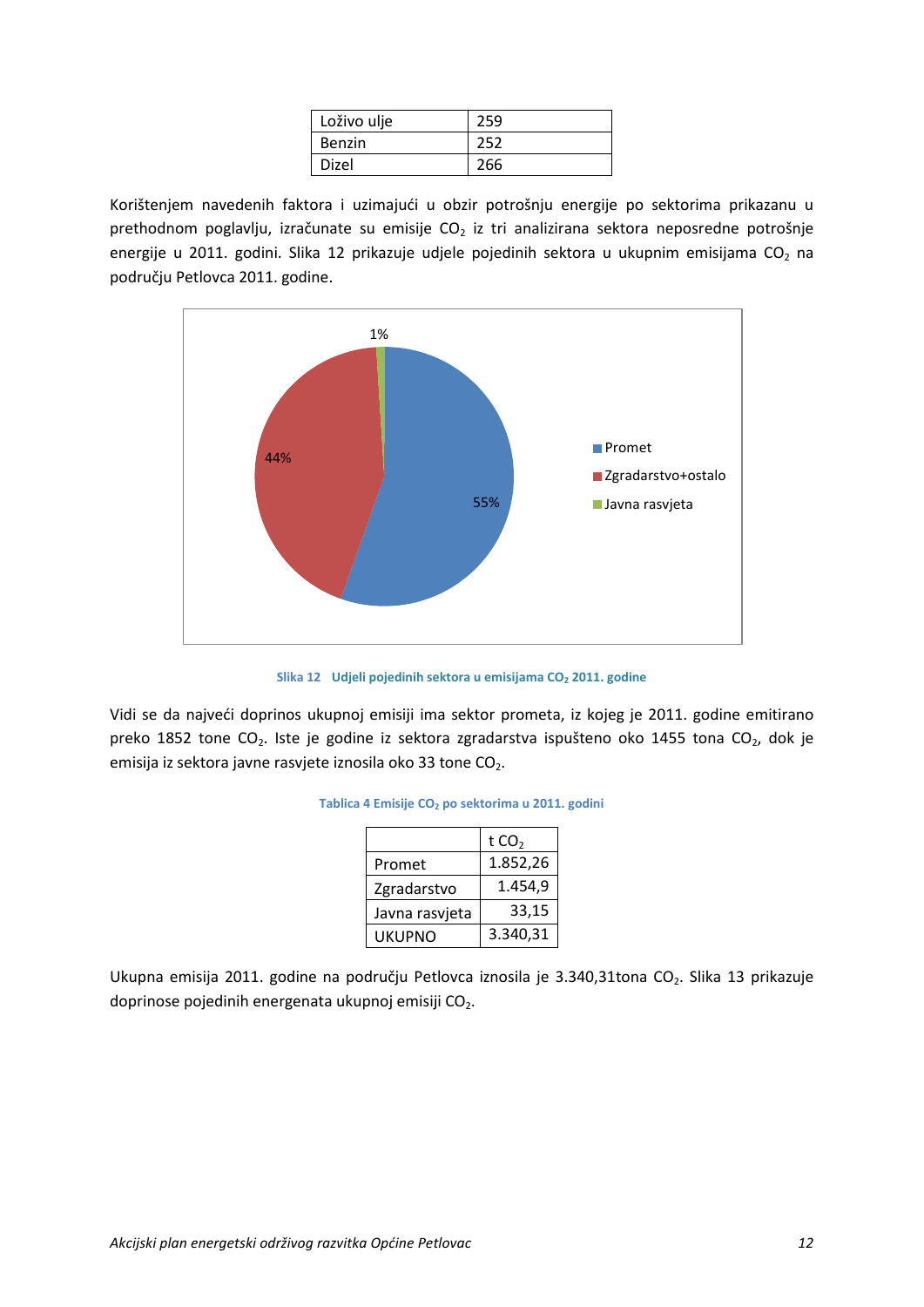

Slika 13 **Doprinosi korištenih energenata ukupnoj emisiji CO<sub>2</sub>** 

<span id="page-21-2"></span><span id="page-21-1"></span>Vidljivo je da dominantan pojedinačni doprinos energenta emisijama predstavlja korištenje električne energije (43%) iz čega se može zaključiti da će mjere energetske učinkovitosti ciljane na potrošnju električne energije, kao i zamjena trenutnih izvora električne energije obnovljivim izvorima energije imati najveći potencijal smanjenja budućih emisija CO<sub>2</sub>. Također će vrlo važnu ulogu u smanjenju budućih emisija CO<sub>2</sub> morati odigrati i sektor prometa jer goriva koja se koriste u prometu (benzin i dizel) sa 56% ukupno najviše doprinose ukupnim emisijama  $CO<sub>2</sub>$ na području Općine Petlovac.

|                     | tCO <sub>2</sub> |
|---------------------|------------------|
| Električna energija | 1.426,53         |
| UNP                 | 23,12            |
| Loživo ulje         | 38,40            |
| <b>Biomasa</b>      | 0,00             |
| Benzin              | 691,17           |
| Dizel               | 1.161,08         |
| Ukupno              | 3.340,30         |

**Tablica 5 Emisije CO2 po energentima u 2011. godini**

## <span id="page-21-0"></span>**5 Projekcije potrošnje energije i emisije CO<sup>2</sup> do 2020. godine, Scenarij bez mjera**

Da bi se mogla donijeti ocjena koji je opseg mjera nužan da bi se do 2020. godine emisije snizile za barem 20% u odnosu na baznu godinu, potrebno je izraditi projekciju potrošnje energije i tako uzrokovanih emisija  $CO<sub>2</sub>$  koje se mogu očekivati do 2020. godine.

**Scenarij bez mjera** je temeljni scenarij koji pretpostavlja porast energetske potrošnje prepuštene tržišnim kretanjima i navikama potrošača, bez sustavne provedbe mjera energetske učinkovitosti, ali uz pretpostavku uobičajene primjene novih, tehnološki naprednijih proizvoda i usluga kako se tijekom vremena pojavljuju na tržištu.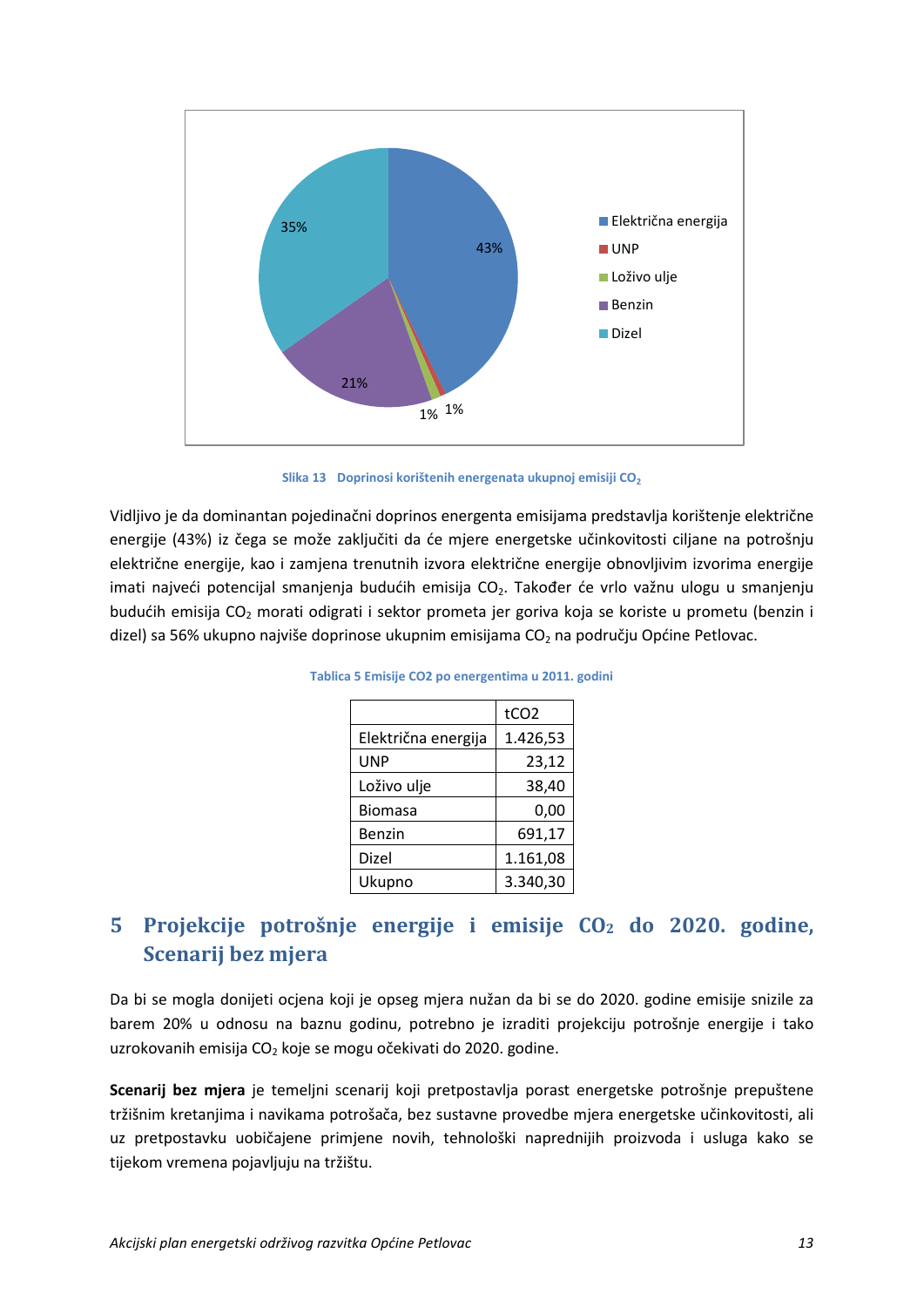Kada je učinjena takva projekcija, razmatraju se mjere koje su na raspolaganju za smanjenje emisija i izrađuje lista prioritetnih mjera, s kvantificiranim parametrima. Na temelju očekivanog doprinosa smanjenju budućih emisija svih prioritetnih mjera donesena je odluka o budućem ograničenju emisija CO<sup>2</sup> na području Petlovca.

Prognoze kretanja energetskih potrošnji i pripadajućih emisija  $CO<sub>2</sub>$  u Petlovcu za Scenarij bez mjera do 2020. godine prikazane su za tri analizirana sektora energetske potrošnje:

- Sektor prometa;
- Sektor zgradarstva;
- Sektor javne rasvjete.

Prema Popisu stanovništva iz 2001. godine općina Petlovac je brojala 2743 stanovnika, a prema najnovijem Popisu stanovništva iz 2011. godine, taj je broj pao na 2407. U skladu s dosadašnjim trendom kretanja prema podacima iz Popisa stanovništva za 2001. i 2011. godinu, te prognozom kretanja broja stanovništva na razini Osječko-baranjske županije i nacionalnoj razini broj stanovnika općine Petlovec u 2020. godini procijenjen je na 2612 stanovnika..

## <span id="page-22-0"></span>**5.1 Prognoza kretanja energetske potrošnje i pripadajućih emisija CO<sup>2</sup> do 2020. godine za sektor prometa**

Za potrebe analize energetske potrošnje u referentnoj 2011. i prognoze njenog kretanja do 2020. godine sektor prometa podijeljen je na sljedeće podsektore:

• Osobna i komercijalna vozila.

Kako općina Petlovac ne posjeduje vozni park u svom vlasništvu a niti se na području općine odvija javni prijevoz, energetska analiza prometa je provedena jedino za podsektor osobnih i komercijalnih vozila koji čine sljedeće kategorije:

- osobna vozila;
- ostala vozila.

Relevantni podaci o sektoru prometa prikupljeni su iz sljedećih izvora:

- Općina Petlovac;
	- Ministarstvo unutarnjih poslova Registar vozila;

Podsektor osobnih i komercijalnih vozila u Petlovcu čine sljedeće kategorije vozila:

- osobna vozila,
- teretna i radna vozila,
- mopedi i motocikli,
- kombinirani automobili,
- ostala vozila.

Prognoza kretanja broja vozila i njihova energetska potrošnja u 2020. godini za Scenarij bez mjera određena je korištenjem modela LEAP. Detaljna raspodjela podsektora osobnih i komercijalnih vozila napravljena je uz pretpostavku da je udio pojedine vrste vozila u voznom parku jednak udjelu te vrste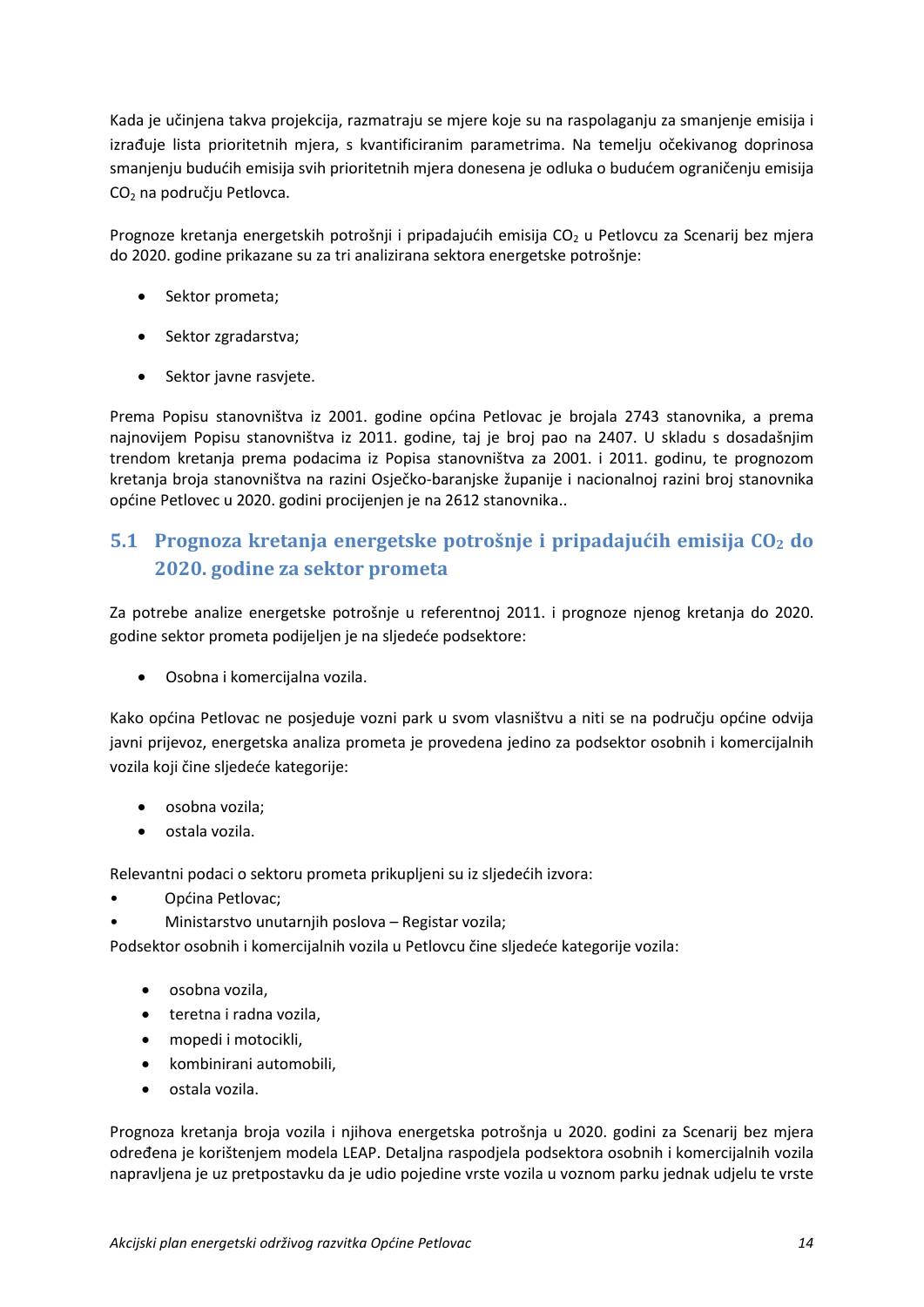vozila u Republici Hrvatskoj u 2011. godini. Nadalje, pretpostavljeno je da su ostali parametri (godišnji prevaljeni put, prosječna brzina kretanja po pojedinim kategorijama vozila, itd.) potrebni za proračun konstantni, tj. jednaki parametrima korištenim u proračunu emisija za baznu 2011. godinu.

Scenarij bez mjera za sektor prometa izrađen je uz pretpostavku da će do 2020. godine broj stanovnika po osobnom vozilu dostići razinu od 2,2. U 2011. godini broj stanovnika po osobnom vozilu u općini Petlovac iznosio je 3,4 stanovnika. Prosječna razina u 2008. godini u zemljama Europske unije iznosila je 2,1 stanovnika/osobnom vozilu $^8$  $^8$ .

Obzirom na udio osobnih vozila u 2011. godini i prognozi broja stanovnika Petlovca do 2020. godine, ukupan broj vozila podsektora osobna i komercijalna vozilaprocijenjen je 1088.

<span id="page-23-1"></span>**Tablica 6 Procjena strukture i broja vozila podsektora osobna i komercijalna vozila u 2020. godini**

|                    | Broj vozila 2011. | <b>Udio pojedine</b><br>vrste vozila u<br>2011(%) | Projekcija vozila u<br>2020. |
|--------------------|-------------------|---------------------------------------------------|------------------------------|
| Osobna vozila      | 700               | 82,35                                             | 895                          |
| Ostala vozila      | 150               | 17,65                                             | 107                          |
| Ukupan broj vozila | 850               | 100,00%                                           | 1088                         |

Prognoze potrošnje energije i pripadajućih emisije  $CO<sub>2</sub>$  za 2020. godinu za Scenarij bez mjera za sektor prometa, napravljene su pomoću modela LEAP prezentirane([Tablica 7](#page-23-2)).

<span id="page-23-2"></span>**Tablica 7 Prognoze potrošnje energije i pripadajućih emisije CO2 za 2020. godinu za Scenarij bez mjera za sektor prometa**

| Sektor prometa               | Potrošnja energije (MWh) | Emisija u 2020.   |                   |  |
|------------------------------|--------------------------|-------------------|-------------------|--|
| Scenarij bez mjera           | Potrošnja u 2011.        | Potrošnja u 2020. | t CO <sub>2</sub> |  |
| Osobna i komercijalna vozila |                          |                   |                   |  |
| <b>Benzin</b>                | 2.742,74                 | 3.263,86          | 822,49            |  |
| <b>Dizel</b>                 | 4.365                    | 5.194,35          | 1.381,69          |  |
| UKUPNO ZA SEKTOR PROMETA     | 7.107,74                 | 8.458,21          | 2.204,18          |  |

Emisija CO<sup>2</sup> iz prometa, u slučaju da se ne poduzimaju mjere, u 2020. godini porast će na 2.204,18 t  $CO<sub>2</sub>$  odnosno bit će 19% viša od emisije  $CO<sub>2</sub>$  u referentnoj 2011. godini.

## <span id="page-23-0"></span>**5.2 Prognoza kretanja energetske potrošnje i pripadajućih emisija CO<sup>2</sup> do 2020. godine za sektor zgradarstva**

Prema rezultatima analize potrošnje raznih energenata u referentnoj 2011. godini te očekivanog kretanja potrošnje do 2020. godine izrađen je Scenarij bez mjera za sektor zgradarstva u općini Petlovac. Potrošnju energenata u sektoru zgradarstva u 2011. godini prikazuj[e Tablica 8.](#page-23-3)

#### <span id="page-23-3"></span>**Tablica 8 Potrošnja energenata u sektoru zgradarstva u 2011. godini**

|                           | Potrošnja energije (MWh), 2011. |               |          |                |
|---------------------------|---------------------------------|---------------|----------|----------------|
| <b>KATEGORIJA</b>         | <b>Električna</b><br>energija   | Prirodni plin | Lož ulje | <b>Biomasa</b> |
| Zgrade u vlasništvu grada | 125.47                          |               | 148.27   | 181,13         |

<span id="page-23-4"></span> <sup>8</sup> Program postupnog smanjivanja emisija za određene onečišćene tvari u Republici Hrvatskoj za razdoblje do kraja 2010. godine, s projekcijama emisija za razdoblje od 2010. do 2020. godine (NN 152/09)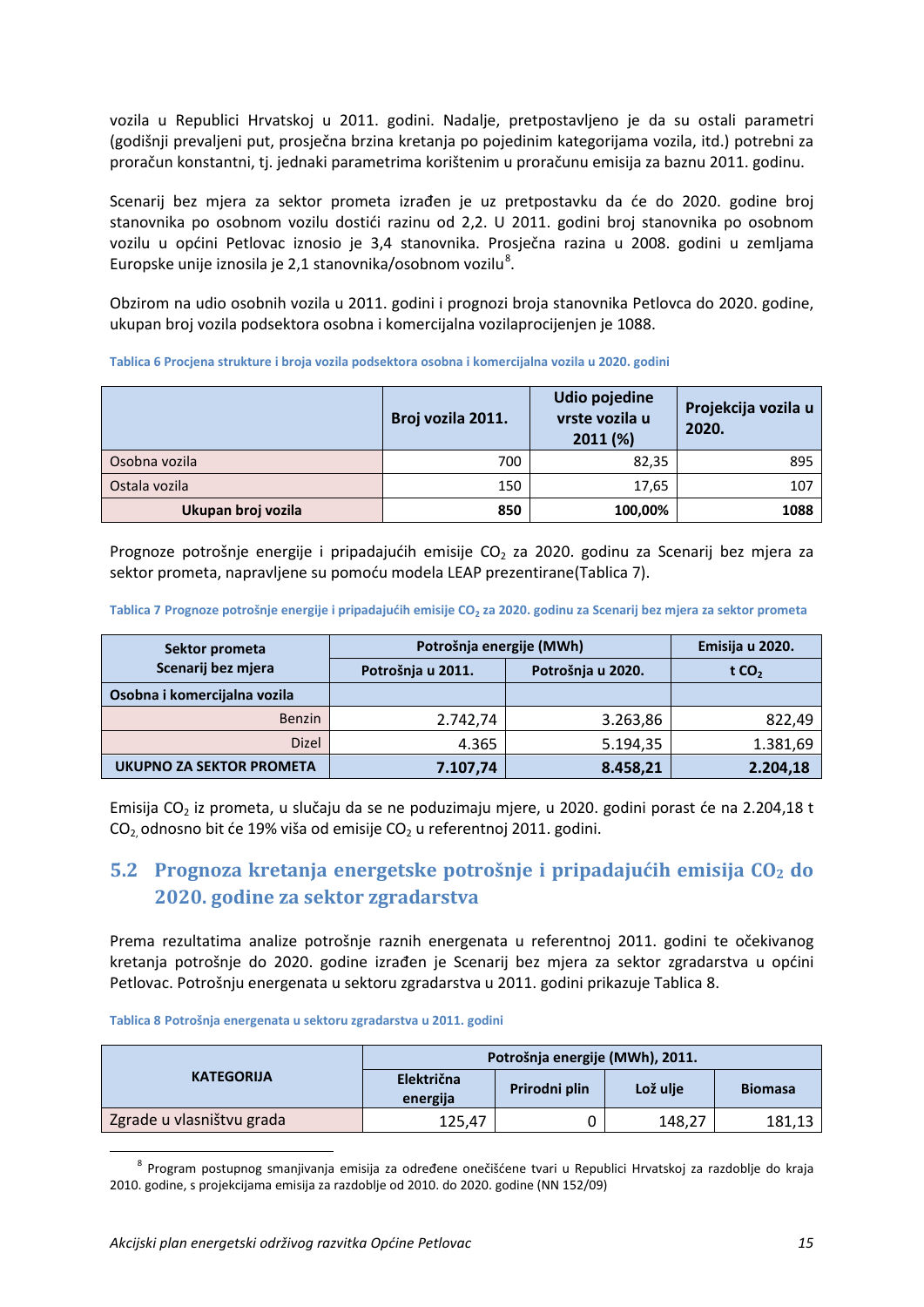| Zgrade komercijalnih djelatnosti | 811,50   | 0.00   | 0,00   |           |
|----------------------------------|----------|--------|--------|-----------|
| Stambene zgrade - kućanstva      | 3.376,90 | 112,80 | 0,00   | 10.050,65 |
| <b>Ukupno</b>                    | 4.313,87 | 112,80 | 148,27 | 10.231,78 |

[Tablica 9](#page-24-0) prikazuje prognozu potrošnje energenata u sektoru zgradarstva u 2020. godini, u slučaju da se potrošnja prepusti tržišnim utjecajima i navikama potrošača (Scenarij bez mjera).

#### <span id="page-24-0"></span>**Tablica 9 Prognoza potrošnje energenata u Scenariju bez mjera za sektor zgradarstva u 2020. godini**

|                                  | Potrošnja energije (MWh), 2020. |               |          |                |  |
|----------------------------------|---------------------------------|---------------|----------|----------------|--|
| <b>KATEGORIJA</b>                | Električna energija             | Prirodni plin | Lož ulje | <b>Biomasa</b> |  |
| Zgrade u vlasništvu grada        |                                 |               |          |                |  |
|                                  | 131,74                          | 0,00          | 155,68   | 190,19         |  |
| Zgrade komercijalnih djelatnosti | 900,76                          | 0,00          | 0,00     |                |  |
| Stambene zgrade - kućanstva      | 3.680,82                        | 122,95        | 0.00     | 10.955,21      |  |
| Ukupno                           | 4.713,32                        | 122,95        | 155,68   | 11.145,39      |  |

Očekivanu emisiju CO2 uzrokovanu potrošnjom energije u zgradarstvu u 2020. godini prikazuje [Tablica 10.](#page-24-1)

<span id="page-24-1"></span>**Tablica 10 Prognoza emisije CO2 u 2020. godini, po energentima korištenima u zgradarstvu, za Scenarij bez mjera**

|                                  | Emisija CO <sub>2</sub> (t), 2020 |               |          |                |  |
|----------------------------------|-----------------------------------|---------------|----------|----------------|--|
| <b>KATEGORIJA</b>                | Električna<br>energija            | Prirodni plin | Lož ulje | <b>Biomasa</b> |  |
| Zgrade u vlasništvu grada        | 42,55                             | 0,00          | 40,32    |                |  |
| Zgrade komercijalnih djelatnosti | 290,94                            | 0,00          | 0,00     | 0              |  |
| Stambene zgrade - kućanstva      | 1.188,90                          | 25,20         | 0,00     | 0              |  |
| <b>Ukupno</b>                    | 1.522,39                          | 25,20         | 40,32    | 0              |  |

Emisija CO<sub>2</sub> iz sektora zgradarstva u Petlovcu, u slučaju da se ne poduzimaju mjere, u 2020. godini će porasti na 1.587,91tCO<sub>2</sub> odnosno bit će 9,14% viša od emisije CO<sub>2</sub> u referentnoj 2011. godini (Slika [14](#page-25-2)).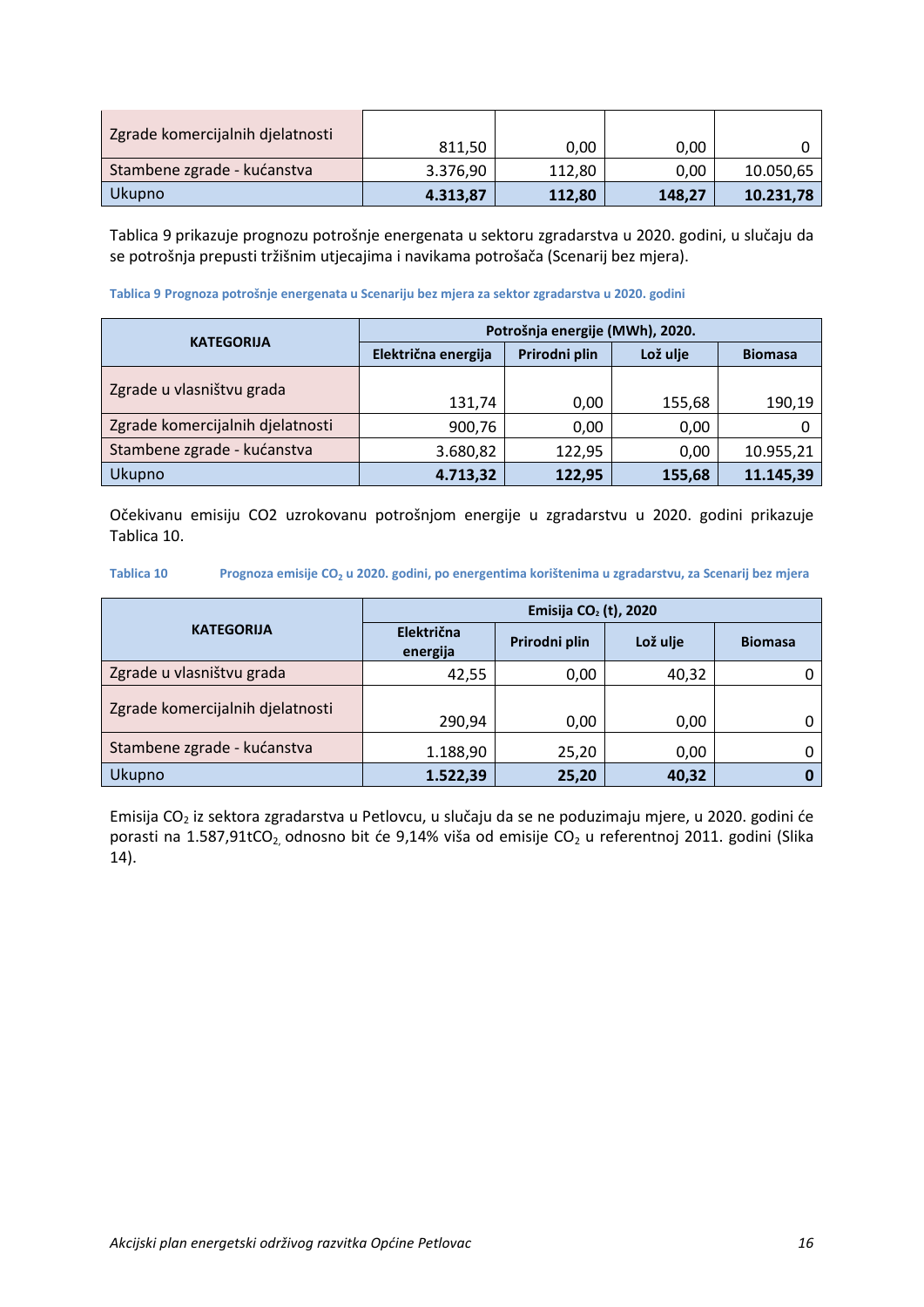

**Slika 14 Emisija CO<sup>2</sup> iz sektora zgradarstva, u 2011. godini i u 2020. godini, Scenarij bez mjera**

## <span id="page-25-2"></span><span id="page-25-0"></span>**5.3 Prognoza kretanja energetske potrošnje i pripadajućih emisija CO<sup>2</sup> do 2020. godine za sektor javne rasvjete**

Na temelju poznate potrošnje električne energije sektora javne rasvjete općine Petlovac u 2011. godini te procijenjenog faktora porasta potrošnje od 1,19 do 2020. godine kreiran je Scenarij bez mjera. Projekcije potrošnje električne energije sektora javne rasvjete do 2020. godine te pripadajuća emisija CO<sub>2</sub> prikazuje [Tablica 11.](#page-25-3)

<span id="page-25-3"></span>

| Javna rasvieta      | Potrošnja<br>energije u 2011.<br>(MWh) | Potrošnja energije u<br>2020. za BAU scenarij<br>(MWh) | Emisija u<br>2020. godini<br>za BAU<br>scenarij<br>tCO <sub>2</sub> |
|---------------------|----------------------------------------|--------------------------------------------------------|---------------------------------------------------------------------|
| Električna energija | 102,64                                 | 122,14                                                 | 39,45                                                               |

## <span id="page-25-1"></span>**5.4 Prognoza ukupnog povećanja emisije CO<sup>2</sup> za Scenarij bez mjera**

Projekcije emisija CO<sub>2</sub> izrađene su za sva tri sektora neposredne potrošnje energije u općini Petlovac: promet, zgradarstvo i javnu rasvjetu. Prilikom izrade projekcija korišteni su emisijski faktori istovjetni onima korištenima pri izradi inventara emisija za baznu godinu 2011. godinu. [Tablica 12](#page-25-4) prikazuje emisije CO<sub>2</sub> po sektorima neposredne potrošnje energije, u 2011. godini i projekciju za 2020. godinu u Scenariju bez mjera.

<span id="page-25-4"></span>

| <b>Sektor</b><br><b>Scenarij</b> |             |          | Emisija t CO <sub>2</sub><br>% u odnosu na |        |
|----------------------------------|-------------|----------|--------------------------------------------|--------|
|                                  |             | 2011.    | 2020.                                      | 2011.  |
| Scenarij bez                     | Promet      | 1.852,26 | 2.204,18                                   | 19,00% |
| mjera                            | Zgradarstvo | 1.454,91 | 1.587,91                                   | 9,14%  |

#### **Tablica 12 Emisije CO<sup>2</sup> , Scenarij bez mjera**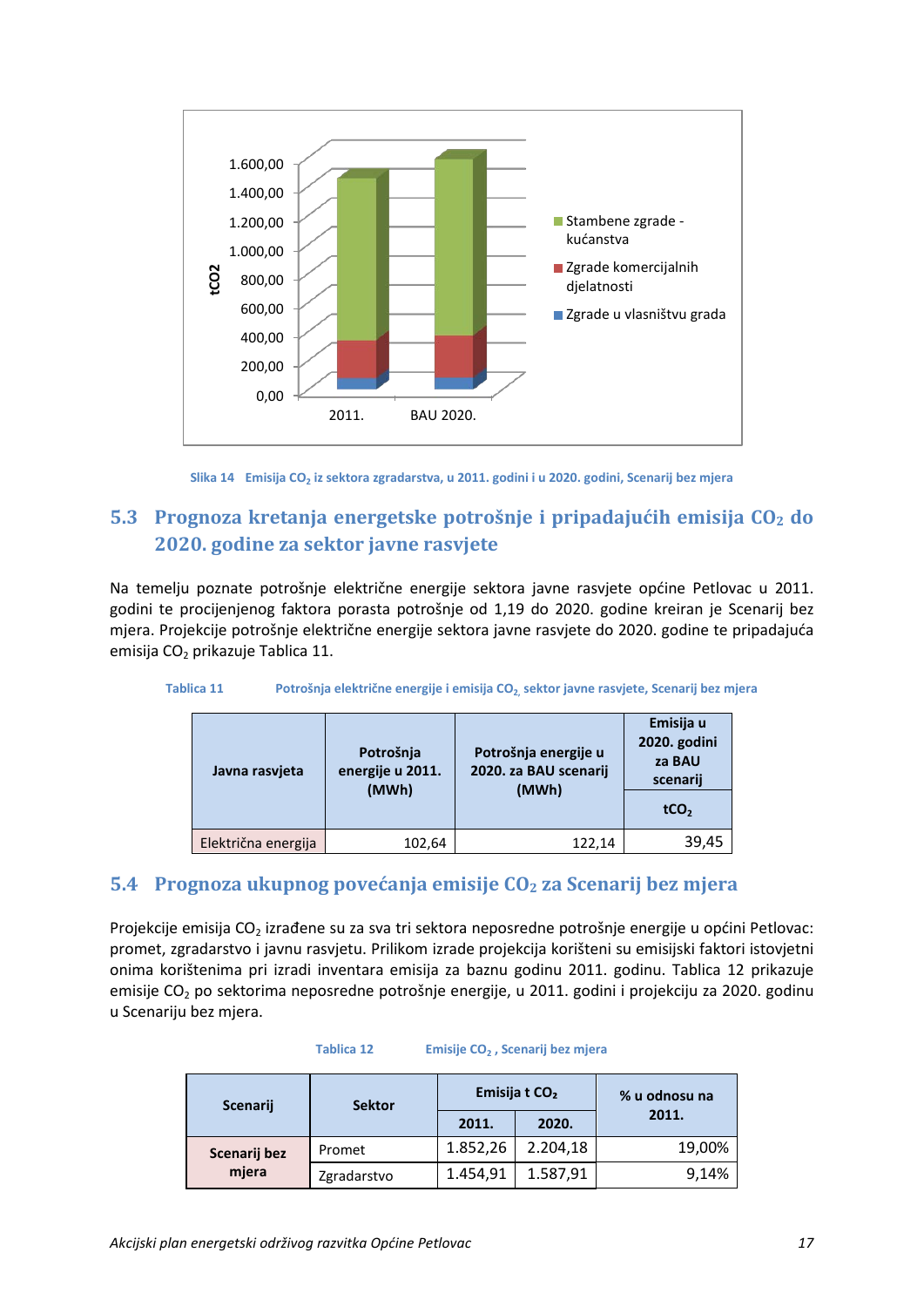| <b>UKUPNO</b>  | 3.340,32 | 3.831,54 | 14,71% |
|----------------|----------|----------|--------|
| Javna rasvjeta | 33,15    | 39.45    | 19,00% |

Ukupna emisija CO<sub>2</sub> u 2020. godini bi u slučaju porasta potrošnje energije prema Scenariju bez mjera iznosila 3.831,54 t CO<sub>2</sub>, što je u odnosu na 2011. godinu povećanje od 14,71%.

## <span id="page-26-0"></span>**6 Moguće mjere smanjenja emisije**

U ovom su poglavlju prikazane moguće mjere za smanjenje potrošnje energije, a time i smanjenje emisija ugljičnog dioksida, u tri najvažnija sektora neposredne potrošnje energije, a to su zgradarstvo, promet i javna rasvjeta. Ove mjere predstavljaju pregled najčešćih mjera koje gradovi i općine širom svijeta koriste u okviru svojih aktivnosti usmjerenih na smanjenje emisija CO<sub>2</sub>. U idućem poglavlju detaljno su opisane mjere čija provedba se predviđa na području Općine Petlovac, od kojih se očekuje doprinos u pogledu smanjenja budućih emisija.

Općenito, mjere se mogu podijeliti na one koje su posljedica očekivanog usvajanja novih i strožih propisa relevantnih za navedene sektore, mjere koje ciljaju na širenje informacija i obrazovanje, tehničke mjere u javnom sektoru (zgrade i vozila u vlasništvu jedinice lokalne samouprave i javnih poduzeća te javna rasvjeta), administrativne i financijske mjere usmjerene na stambeni i komercijalni sektor te administrativne i financijske mjere usmjerene na sektor prometa.

## <span id="page-26-1"></span>**6.1 Mjere koje su posljedica važećih propisa**

Hrvatsko nacionalno zakonodavstvo u potpunosti je usklađeno s europskom pravnom stečevinom. Na području relevantnom za Plan, ključni dokumenti su Strategija energetskog razvitka Republike Hrvatske do 2020. godine, županijski programi i planovi učinkovitog korištenja energije, te sljedeći zakoni kao i svi podzakonski akti koji iz njih slijede.

- **Zakon o učinkovitom korištenju energije u neposrednoj potrošnji; NN 152/08, 55/12, 101/13, 153/13, 14/14**
- **Zakon o biogorivima za prijevoz; NN 65/09, 145/10, 26/11, 144/12**
- **Zakon o prostornom uređenju; NN 153/13**
- **Zakon o gradnji; NN 153/13**
- **Paket energetskih zakona: Zakon o energiji; NN 120/12, 14/14, Zakon o regulaciji energetskih djelatnosti; NN 120 /12, Zakon o tržištu električne energije; NN 22/13, Zakon o tržištu plina; NN 28/13, 14/14 i Zakon o tržištu nafte i naftnih derivata; NN 19/14**

Plan je u potpunosti usklađen s navedenim zakonodavnim okvirom.

Važno je spomenuti i Energetsku povelju gradonačelnika i župana Republike Hrvatske kojom su se svi hrvatski župani i gradonačelnici obvezali na održivo i sustavno gospodarenje energijom, na dobrobit lokalne zajednice i svih njenih građana.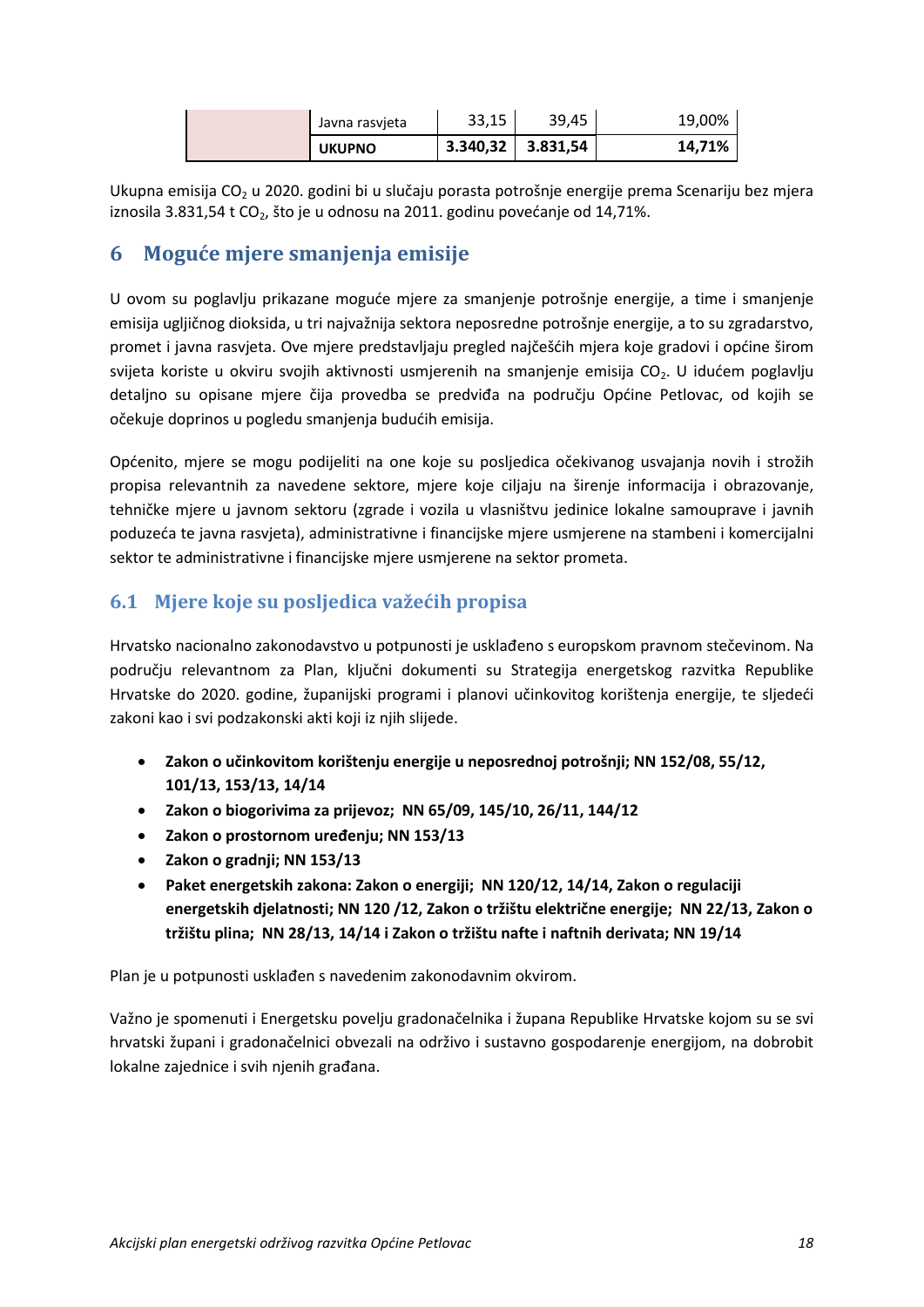### <span id="page-27-0"></span>**6.2 Administrativne mjere**

Da bi se Plan mogao valjano provoditi, potrebno je na razini grada ili općine pratiti potrošnju u svim sektorima i podsektorima. Zato je nužno ustrojiti sustav za prikupljanje podataka i praćenje energetske potrošnje, sukladno usvojenoj metodologiji. Administrativne mjere ne doprinose izravno uštedama u potrošnji energije i smanjenju emisija  $CO<sub>2</sub>$ , ali one predstavljaju nužan temelj za provedbu svih ostalih mjera. Nužno je detaljnije istražiti karakteristike i potrebe kako stambenog tako i komercijalnog sektora te sustav prikupljanja prilagoditi stanju na terenu.

Moguće administrativne mjere koje ciljaju na sektor zgradarstva su

- smanjenje komunalnog doprinosa za zgrade s nižom potrošnjom energije od propisane,
- propisivanje minimalnog udjela obnovljivih izvora energije u zgradama,
- pojednostavljenje administrativne procedure za ishođenje dozvola za izgradnju postrojenja koja koriste obnovljive izvore energije,
- povezivanje ishođenja poticaja i naknada koje dodjeljuje općina sa zadanim stupnjem energetske učinkovitosti (u komercijalnom i stambenom sektoru)
- integracija svih mjera smanjenja potrošnje energije u prostorno-planske dokumente.

Moguće administrativne mjere u prometu su

- donošenje odluke o višem udjelu biogoriva u vozilima u javnom vlasništvu (posebice u javnom prijevozu),
- uvođenje pristojbi za vozila prema razini onečišćujućih tvari u ispušnim plinovima,
- donošenje odluke o naplati parkiranja u užem centru grada ili općine,
- administrativna podrška korištenju sustava car-sharinga,
- uspostava sustava jednostavnog i povoljnog iznajmljivanja bicikala.

Na potrošnju oba sektora moguće je djelovati donošenjem odluke o provedbi zelene javne nabave, za dobavu svih roba i usluga za koje je Općina naručitelj.

#### <span id="page-27-1"></span>**6.3 Informativne i obrazovne mjere**

Informativne mjere važne su kako u zgradarstvu, tako i u prometu. Razina svijesti i znanja stanovnika Općine Petlovac podizat će se putem informativnih kampanja u okviru kojih će se dijeliti promotivni materijali, pokretanjem i kontinuiranim održavanjem informativnog centra za energetsku učinkovitost (dalje u tekstu EE-info centra), dostavom informativnih računa potrošačima energije, redovitim održavanjem tematskih radionica i seminara te organiziranjem Dana energije. Važnu ulogu u podizanju razine svijesti građana imat će i ankete, koje iako primarno služe prikupljanju podataka istovremeno i doprinose razini svijesti ispitanika. Informativne i obrazovne mjere provodit će se i u suradnji sa školom i dječjim vrtićem, čime će se osigurati podizanje razine znanja najmlađih naraštaja, a istovremeno će se podići razina svijesti i znanja njihovih roditelja.

Osim toga, redoviti izvještaji o provedbi Plana bit će javno dostupni na internetskoj stranici Općine te prezentirani u okviru Dana energije. S obzirom na usku povezanost sektora prometa s energetikom,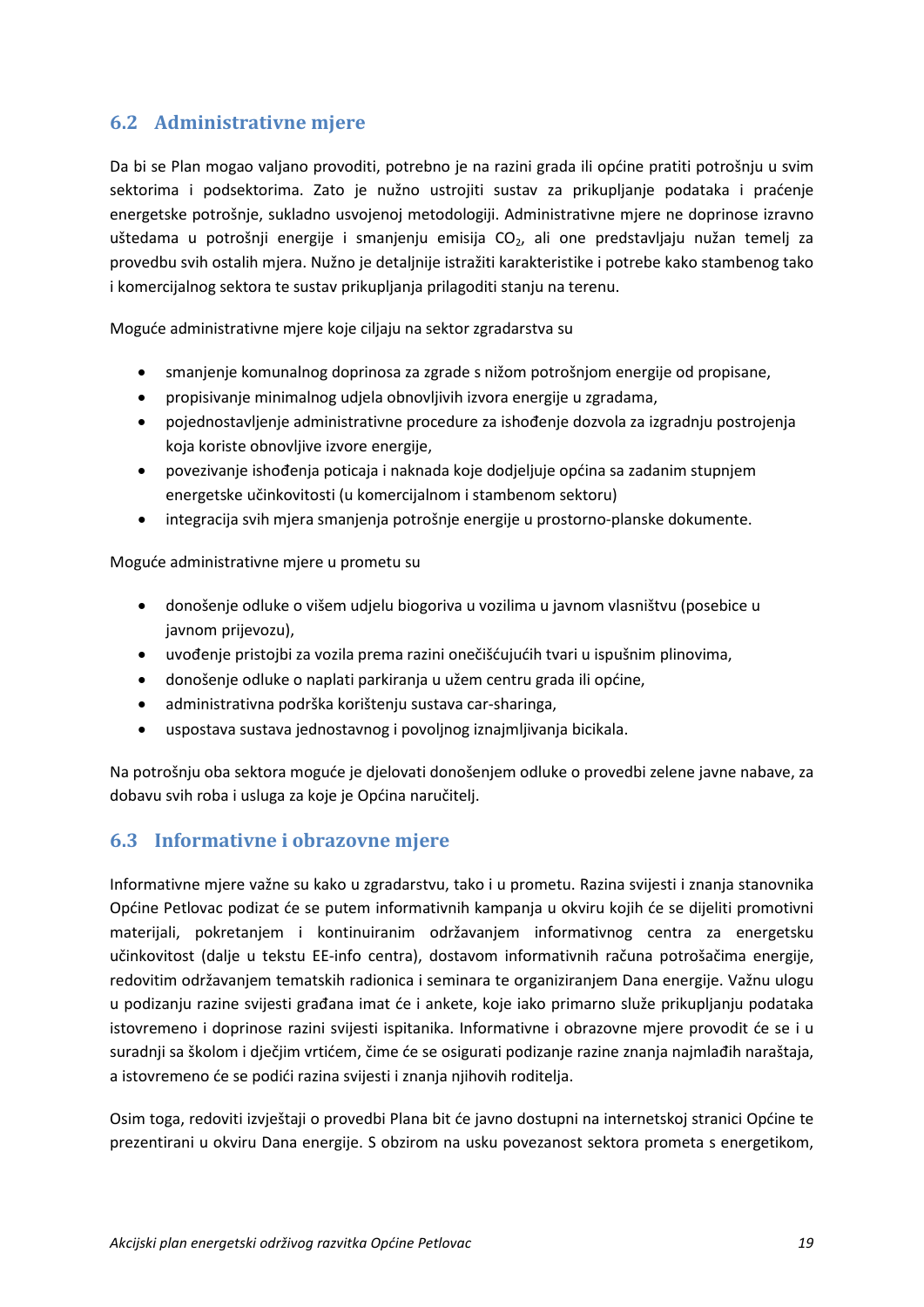pratit će se aktivnosti u okviru Europskog tjedna mobilnosti te će se osigurati razmjena informacija i suradnja između dvije manifestacije.

Iskustva gradova i općina naprednih na ovom području govore da se uspješnom provedbom informativnih i obrazovnih mjera može uštedjeti čak i do 15% energije.

### <span id="page-28-0"></span>**6.4 Tehničke mjere**

Iako javni sektor ima relativno mali udio u ukupnoj neposrednoj potrošnji energije, njegova je uloga ključna jer javni sektor predvodi svojim primjerom te svojim pilot projektima širi primjere dobre prakse i prenosi znanja ostalim dionicima.

Sve zgrade u vlasništvu Općine uključit će se u program "Sustavno gospodarenje energijom" čime će biti omogućen uvid u potrošnju energije i vode u svim objektima, međusobno uspoređivanje značajki zgrada te brza intervencija u slučaju velikih odstupanja.

Prioritetan korak u smjeru unapređenja energetskih svojstava zgrada u javnom vlasništvu je provedba energetskih pregleda zgrada i ishođenje energetskih certifikata. Na temelju energetskih pregleda odredit će se prioritetne tehničke mjere u zgradarstvu koje će Općina poduzeti, a to mogu biti:

- unapređenje toplinskih svojstava zgrada (vanjska fasada, stolarija, krovište, podrum),
- unapređenje sustava grijanja,
- prijelaz na obnovljive izvore energije (fotonaponski sustavi, sunčani toplinski sustavi, peći na biomasu)
- modernizacija sustava rasvjete kako u javnim zgradama tako i u javnoj rasvjeti,

Tehničke mjere u sektoru prometa su:

- korištenje biogoriva u vozilima u vlasništvu općine i općinskih tvrtki u stupnju višem od onog propisanog Zakonom,
- izgradnja novih i održavanje postojećih biciklističkih staza, kao i drugi načini poticanja biciklističkog prijevoza.

### <span id="page-28-1"></span>**6.5 Financijske mjere**

Iako su dugoročno isplative, mjere energetske učinkovitosti i korištenja obnovljivih izvora energije najčešće traže relativno visoku početnu investiciju pa je ponekad nužna financijska potpora takvim zahvatima. Financijske mjere u zgradarstvu, u stambenim i komercijalnim zgradama su:

- sufinanciranje energetske obnove postojećih zgrada,
- sufinanciranje ugradnje toplinskih sustava koji koriste obnovljive izvore energije,
- sufinanciranje unapređenja postojećih toplinskih sustava,
- sufinanciranje nabave učinkovitih kućanskih uređaja i sustava rasvjete,
- sufinanciranje prijelaza na čišća goriva,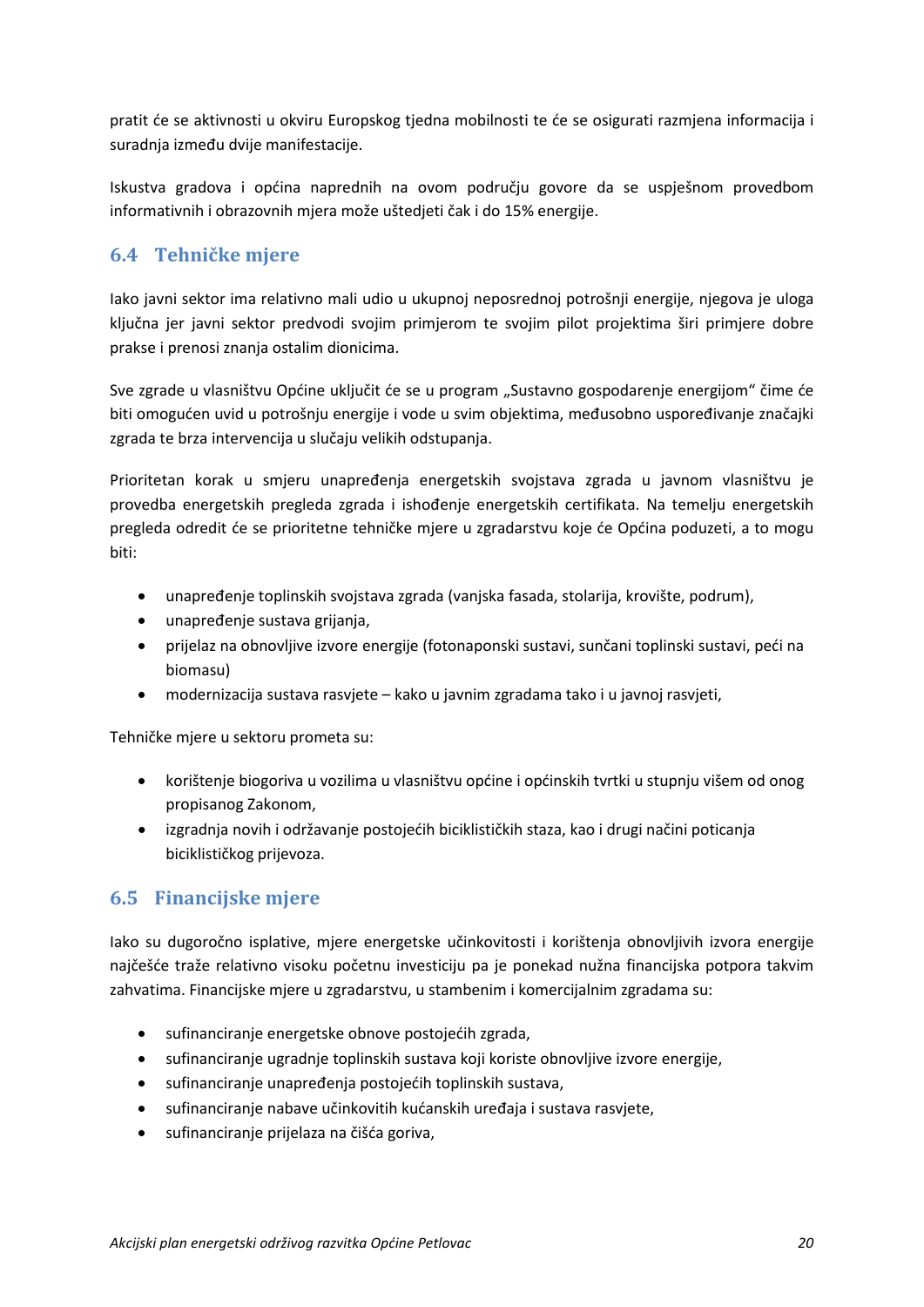Kao što je već napomenuto, u ovom je poglavlju dan pregled svih mjera usmjerenih na smanjenje potrošnje energije i emisija stakleničkih plinova. U idućem su poglavlju detaljnije opisane one mjere čija je provedba predviđena Planom, do 2020. godine.

## <span id="page-29-0"></span>**7 Dinamika provedbe i očekivani rezultati prioritetnih mjera**

U prethodnom su poglavlju pregledno prikazane razne mjere provedbom kojih gradovi i općine širom svijeta smanjuju emisiju  $CO<sub>2</sub>$  na svojem području. Ovdje su prikazane mjere od čije se provedbe očekuje kvantificirani doprinos smanjenju emisije  $CO<sub>2</sub>$  na području Petlovca. Za svaku je mjeru prikazan očekivani početak i završetak provedbe, provedbeno tijelo, potrebna investicija, procijenjena ušteda energije i emisije CO<sub>2</sub>, mogući izvori financiranja i kratki opis aktivnosti.

U nastavku su tablično raspisane sve prioritetne mjere.

| Redni broj mjere                                           | 1.1.1                                                                                                                                                                                                                                                                                                                                                                                                                                                                                                                                                           |
|------------------------------------------------------------|-----------------------------------------------------------------------------------------------------------------------------------------------------------------------------------------------------------------------------------------------------------------------------------------------------------------------------------------------------------------------------------------------------------------------------------------------------------------------------------------------------------------------------------------------------------------|
| Ime mjere/aktivnosti                                       | Obrazovanje i promjena ponašanja djelatnika/korisnika zgrada u<br>vlasništvu Općine                                                                                                                                                                                                                                                                                                                                                                                                                                                                             |
| Zadužen za provedbu                                        | Općina Petlovac, koordinator provedbe Plana, i općinske tvrtke                                                                                                                                                                                                                                                                                                                                                                                                                                                                                                  |
| Početak / kraj provedbe<br>(godine)                        | $2015. - 2020.$                                                                                                                                                                                                                                                                                                                                                                                                                                                                                                                                                 |
| troškova<br>Procjena<br>(jedinična ili ukupna po<br>mjeri) | 6000 kn                                                                                                                                                                                                                                                                                                                                                                                                                                                                                                                                                         |
| Procjena uštede (% ili<br>MWh, litre goriva)               | 10,13 MWh                                                                                                                                                                                                                                                                                                                                                                                                                                                                                                                                                       |
| Procjena<br>smanjenja<br>emisije (t CO <sub>2</sub> )      | 3,02 t $CO2$                                                                                                                                                                                                                                                                                                                                                                                                                                                                                                                                                    |
| Troškovi po smanjenju<br>emisije (kn/t CO <sub>2</sub> )   | 1983,61 kn/t CO <sub>2</sub>                                                                                                                                                                                                                                                                                                                                                                                                                                                                                                                                    |
| sredstava<br>Izvor<br>za<br>provedbu                       | Proračun Općine                                                                                                                                                                                                                                                                                                                                                                                                                                                                                                                                                 |
| Kratki opis / komentar                                     | Godišnje će se održati dvije radionice za predstavnike općinske<br>samouprave i općinskih tvrtki. Izradit će se posteri i naljepnice s<br>tematskim porukama ("gasi svjetlo", "štedi vodu" i sl.) koje će se<br>nalijepiti na odgovarajućim mjestima u zgradama javnog sektora.<br>Provedba mjere će rezultirati 5% smanjenjem električne i toplinske<br>energije u zgradama u vlasništvu Općine. Prema dostupnim podacima<br>ukupna potrošnja energije za grijanje u javnim zgradama (bez OŠ i<br>biomase) u 2011. je 77,1 MWh toplinske energije i 125,47 MWh |

#### <span id="page-29-1"></span>**7.1 Prioritetne mjere u javnim zgradama**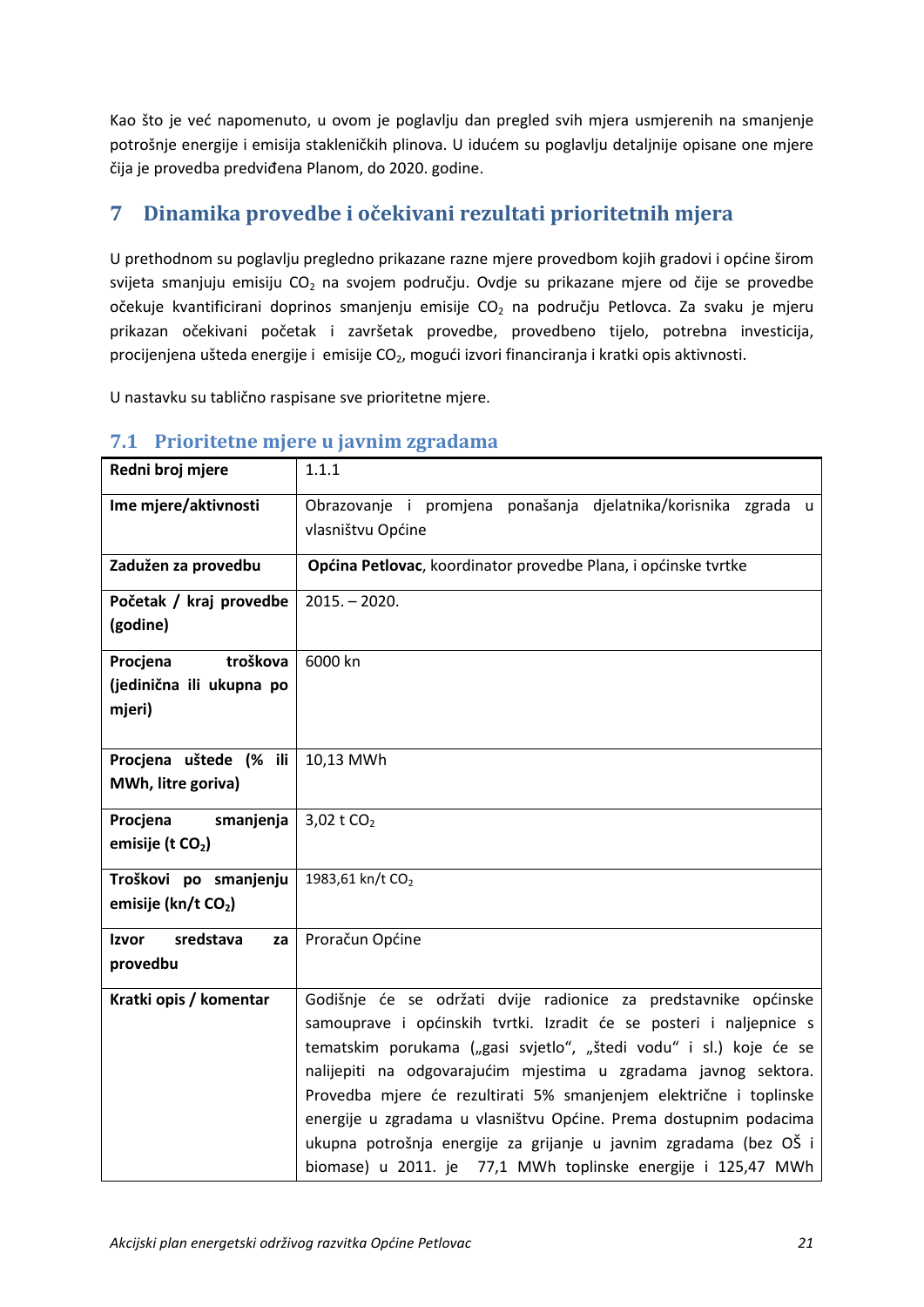|  | And And I La<br>elektriche energije. |
|--|--------------------------------------|
|--|--------------------------------------|

| Redni broj mjere                | 1.1.2                                                                     |
|---------------------------------|---------------------------------------------------------------------------|
| Ime mjere/aktivnosti            | Energetski pregledi i certificiranje javnih zgrada                        |
| Zadužen za provedbu             | Općina Petlovac, koordinator provedbe Plana, i općinske tvrtke            |
| Početak / kraj provedbe         | $2015. - 2020.$                                                           |
| (godine)                        |                                                                           |
| Procjena<br>troškova            | 13.000 kn                                                                 |
| (jedinična ili ukupna po        |                                                                           |
| mjeri)                          |                                                                           |
| Procjena uštede (% ili          | 4.05 MWh                                                                  |
| MWh, litre goriva)              |                                                                           |
| smanjenja<br>Procjena           | 1,21 t $CO2$                                                              |
| emisije (t $CO2$ )              |                                                                           |
| Troškovi po smanjenju           | 10.744,56 kn/t CO <sub>2</sub>                                            |
| emisije (kn/t CO <sub>2</sub> ) |                                                                           |
| sredstava<br>Izvor<br>za        | FZOEU, Proračun Općine                                                    |
| provedbu                        |                                                                           |
| Kratki opis / komentar          | Za sve zgrade u vlasništvu Općine napraviti će se energetski pregled i    |
|                                 | energetski certifikat. Ovo će biti prvi korak u energetskoj obnovi javnih |
|                                 | zgrada. Provedbom ove mjere u svim zgradama u vlasništvu Općine,          |
|                                 | očekuju se uštede toplinske i električne energije od 2% do 2020. godine   |
|                                 | (77,1 MWh toplinske energije - bez OŠ i biomase i 125,47 MWh              |
|                                 | električne energije.) na osnovu promjene ponašanja u zgradama.            |

| Redni broj mjere                   | 1.1.3                                                               |
|------------------------------------|---------------------------------------------------------------------|
| Ime mjere/aktivnosti               | Uvođenje sunčanih toplinskih sustava za grijanje PTV<br>javnim<br>u |
|                                    | ustanovama                                                          |
| Zadužen za provedbu                | Općina Petlovac                                                     |
| Početak / kraj provedbe            | $2015. - 2020.$                                                     |
| (godine)                           |                                                                     |
| Procjena<br>troškova               | 140.000 kn                                                          |
| (jedinična ili ukupna po           |                                                                     |
| mjeri)                             |                                                                     |
| Procjena uštede (% ili             | 12 MWh                                                              |
| MWh, litre goriva)                 |                                                                     |
| Procjena<br>smanjenja              | 6,98 t $CO2$                                                        |
| emisije (t $CO2$ )                 |                                                                     |
| Troškovi po smanjenju              | 20.045,82 kn/t CO <sub>2</sub>                                      |
| emisije ( $kn/t$ CO <sub>2</sub> ) |                                                                     |
| sredstava<br>Izvor<br>za           | Proračun Općine, Fond za zaštitu okoliša i energetsku učinkovitost  |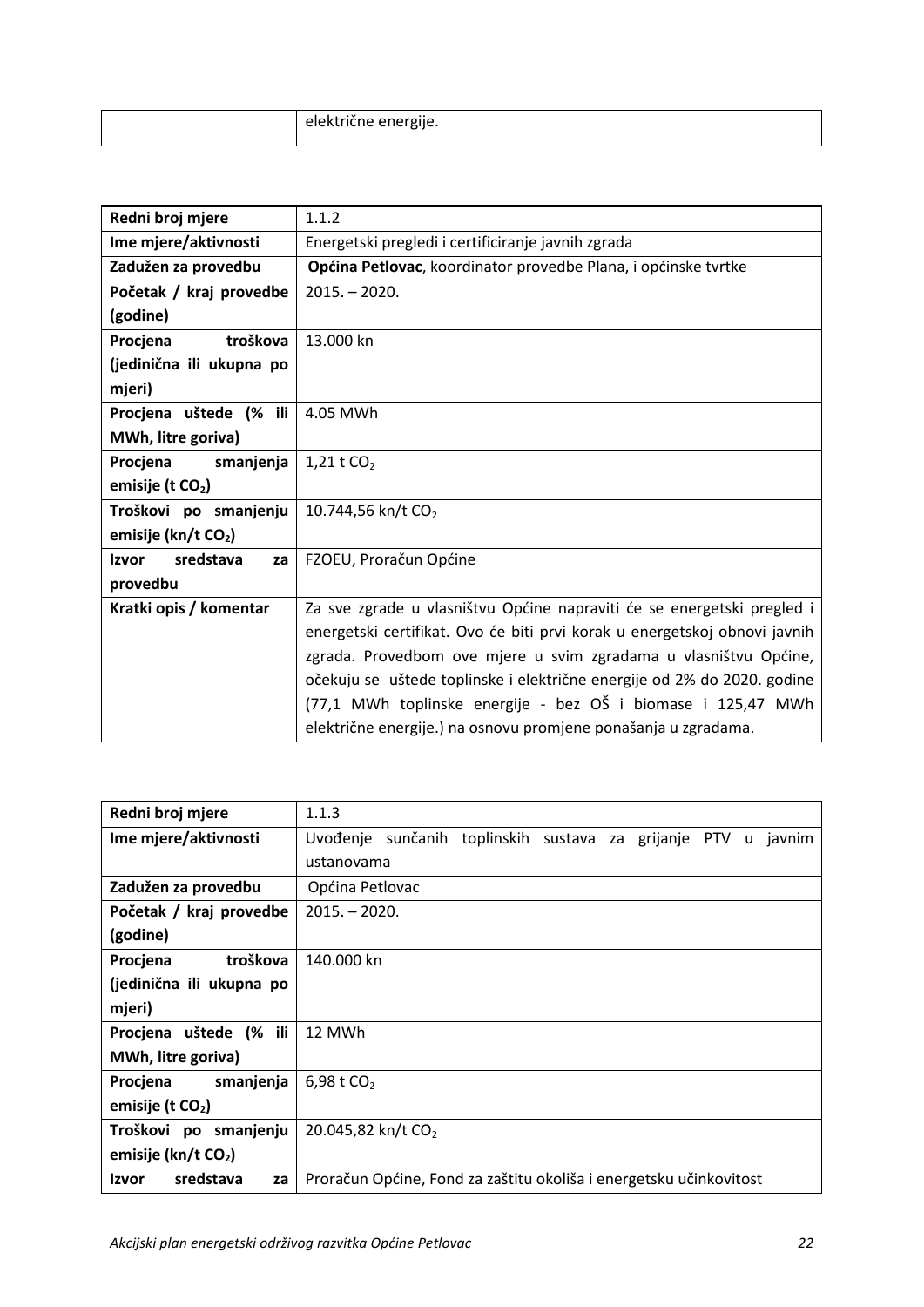| provedbu               |                                                                        |
|------------------------|------------------------------------------------------------------------|
| Kratki opis / komentar | Ugraditi će se 4 solarna toplinska sustava u prosjeku po 400 l na 4    |
|                        | odabrane javne ustanove. Ušteda jednog sustava od 400lit je cca 6MWh   |
|                        | god. Očekivana ušteda toplinske energije za pripremu tople vode iznosi |
|                        | 40%                                                                    |

| Redni broj mjere                | 1.1.4                                                                     |
|---------------------------------|---------------------------------------------------------------------------|
| Ime mjere/aktivnosti            | Modernizacija rasvjete u 4 javne ustanove LED štednom rasvjetom           |
| Zadužen za provedbu             | Općina Petlovac                                                           |
| Početak / kraj provedbe         | $2015. - 2020.$                                                           |
| (godine)                        |                                                                           |
| troškova<br>Procjena            | 98,000 kn                                                                 |
| (jedinična ili ukupna po        |                                                                           |
| mjeri)                          |                                                                           |
| Procjena uštede (% ili          | 3,81 MWh                                                                  |
| MWh, litre goriva)              |                                                                           |
| Procjena<br>smanjenja           | 1,23 t $CO2$                                                              |
| emisije (t CO <sub>2</sub> )    |                                                                           |
| Troškovi po smanjenju           | 79.734,46 kn/t CO <sub>2</sub>                                            |
| emisije (kn/t CO <sub>2</sub> ) |                                                                           |
| sredstava<br><b>Izvor</b><br>za | Fond za zaštitu okoliša i energetsku učinkovitost, proračun Općine, EU    |
| provedbu                        | strukturni fondovi                                                        |
| Kratki opis / komentar          | Napravit će se kompletna zamjena rasvjetnih tijela i pripadajućih sustava |
|                                 | u školi u svrhu smanjenja potrošnje energije za osvjetljavanja. Procjena  |
|                                 | troškova za prosječnu učionicu/prostoriju veličine 58 m2 iznosi 12000 kn. |
|                                 | Dodatna investicija je štedna rasvjeta u ostalim prostorijama i hodnicima |
|                                 | cca 2000 kn. Ukupna potrošnja el.energije za rasvjetu je 20% od uk.       |
|                                 | potrošnje el.energije u 4 javne ustanove što iznosi 5,436 MWh. Procjena   |
|                                 | smanjenje potrošnje energije za rasvjetu je 70%.                          |

| Redni broj mjere            | 1.1.5.                                                         |
|-----------------------------|----------------------------------------------------------------|
| Ime mjere/aktivnosti        | Postavljanje termometara u svakoj prostoriji u javnim zgradama |
| Zadužen za provedbu         | Općina Petlovac                                                |
| Početak / kraj provedbe     | $2015. - 2020.$                                                |
| (godine)                    |                                                                |
| troškova<br>Procjena        | 800 kn                                                         |
| (jedinična ili ukupna po    |                                                                |
| mjeri)                      |                                                                |
| $(%$ ili<br>Procjena uštede | 3,08 MWh                                                       |
| kWh, litre goriva)          |                                                                |
| Procjena<br>smanjenja       | $0,80$ t CO <sub>2</sub>                                       |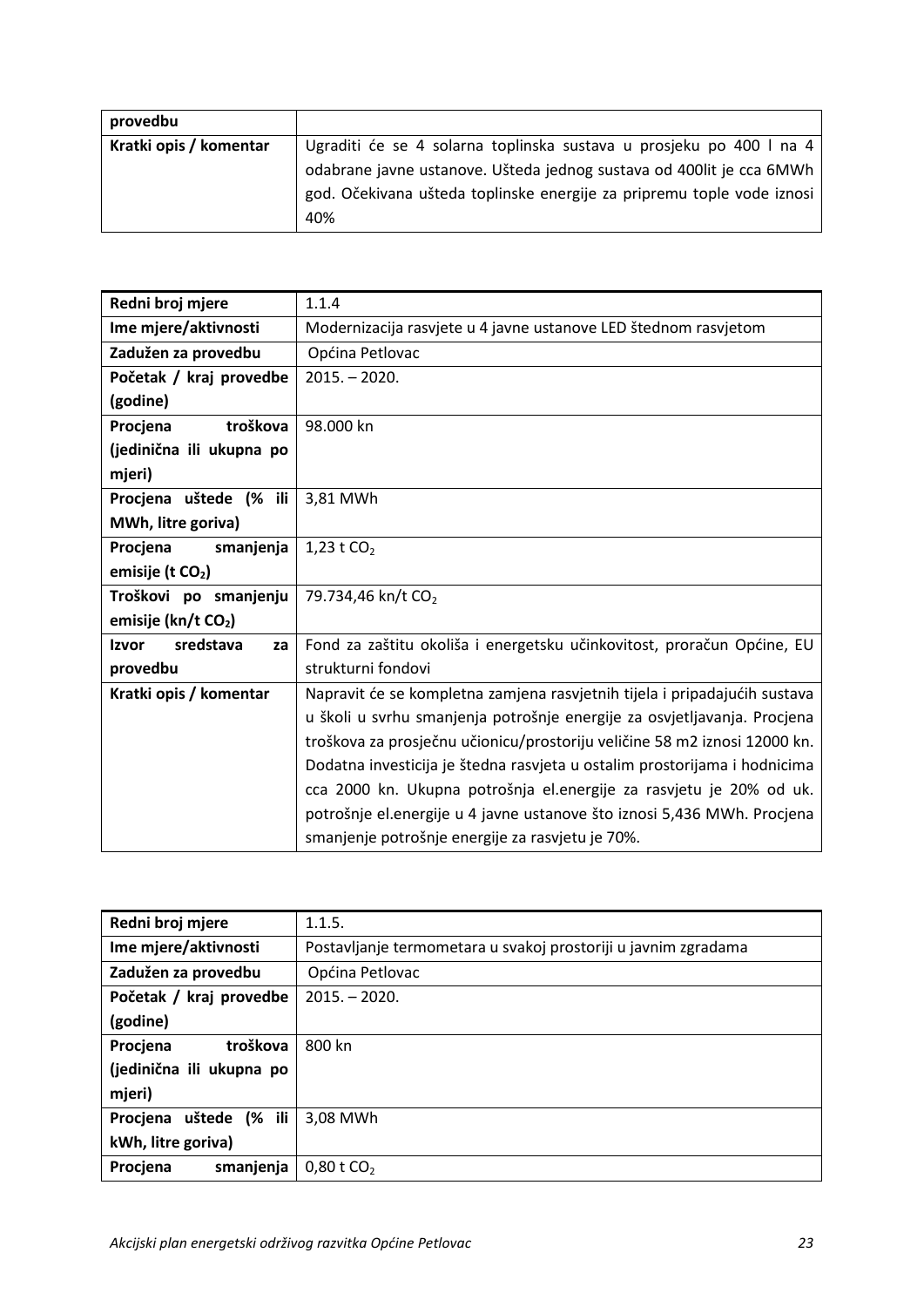| emisije (t $CO2$ )              |                                                                           |
|---------------------------------|---------------------------------------------------------------------------|
| Troškovi po smanjenju           | 1001 kn/t CO <sub>2</sub>                                                 |
| emisije (kn/t CO <sub>2</sub> ) |                                                                           |
| sredstava<br>Izvor<br>za        | Proračun Općine                                                           |
| provedbu                        |                                                                           |
| Kratki opis / komentar          | U svim prostorijama u javnim zgradama postavit će se termometri.          |
|                                 | Prema iskustvima ova će mjera rezultirati s 4% smanjenjem potrošnje       |
|                                 | toplinske energije i energije za hlađenje u zgradama u javnom vlasništvu. |
|                                 | Cijena jednog termometra je otprilike 20 kn.                              |

| Redni broj mjere                | 1.1.6                                                                    |
|---------------------------------|--------------------------------------------------------------------------|
| Ime mjere/aktivnosti            | Toplinska izolacija vanjske ovojnice i/ili krovišta javnih zgrada        |
| Zadužen za provedbu             | Općina Petlovac, koordinator provedbe Plana, i općinske tvrtke           |
| Početak / kraj provedbe         | $2015. - 2020.$                                                          |
| (godine)                        |                                                                          |
| troškova<br>Procjena            | 620.000 kn                                                               |
| (jedinična ili ukupna po        |                                                                          |
| mjeri)                          |                                                                          |
| Procjena uštede (% ili          | 248 MWh                                                                  |
| kWh, litre goriva)              |                                                                          |
| Procjena<br>smanjenja           | 64,23 t CO <sub>2</sub>                                                  |
| emisije (t $CO2$ )              |                                                                          |
| Troškovi po smanjenju           | 9652 kn/t CO <sub>2</sub>                                                |
| emisije (kn/t CO <sub>2</sub> ) |                                                                          |
| sredstava<br>Izvor<br>za        | FZOEU, proračun Općine, proračun županije, ERDF                          |
| provedbu                        |                                                                          |
| Kratki opis / komentar          | Ukupna površina zgrada koja će se toplinski izolirati iznosi oko 3100 m2 |
|                                 | (bez OŠ i zgrada koje se griju na biomasu), tj. 80% javnih zgrada.       |
|                                 | Procijenjena ušteda toplinske energije je oko 80 kWh/m2, a investicijski |
|                                 | troškovi oko 200 kn/m2.                                                  |

| Redni broj mjere            | 1.1.7                                         |
|-----------------------------|-----------------------------------------------|
| Ime mjere/aktivnosti        | Ugradnja energetski visokoučinkovitih prozora |
| Zadužen za provedbu         | Općina Petlovac                               |
| Početak / kraj provedbe     | $2015 - 2020.$                                |
| (godine)                    |                                               |
| troškova<br>Procjena        | 759.500 kn                                    |
| (jedinična ili ukupna po    |                                               |
| mjeri)                      |                                               |
| $(%$ ili<br>Procjena uštede | 108,5 MWh/god.                                |
| kWh, litre goriva)          |                                               |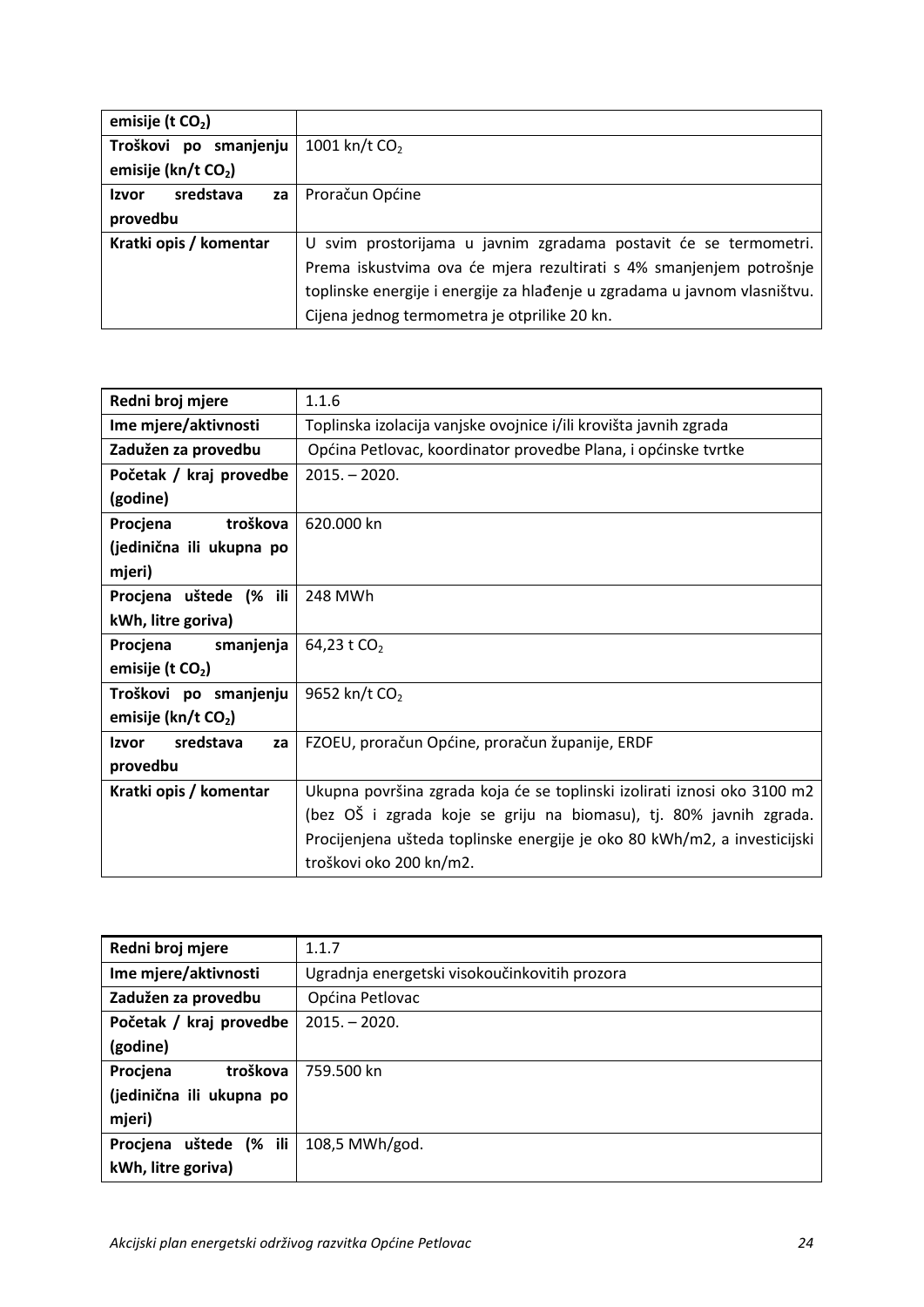| smanjenja<br>Procjena              | $28,1$ t CO <sub>2</sub>                                                 |
|------------------------------------|--------------------------------------------------------------------------|
| emisije (t $CO2$ )                 |                                                                          |
| Troškovi po smanjenju              | 27027 kn/t CO <sub>2</sub>                                               |
| emisije ( $kn/t$ CO <sub>2</sub> ) |                                                                          |
| sredstava<br>Izvor<br>za           | FZOEU, proračun Općine, proračun županije, ERDF, EU strukturni fondovi   |
| provedbu                           |                                                                          |
| Kratki opis / komentar             | Ovom mjerom predviđena je zamjena dotrajalih prozora u javnim            |
|                                    | objektima prozorima boljih toplinskih svojstava. Zamijenit će se 80%     |
|                                    | prozora na javnim zgradama. Ukupna površina zgrada na kojima će se       |
|                                    | zamijeniti vanjska stolarija iznosi oko 3100 m2 (bez OŠ i zgrada koje se |
|                                    | griju na biomasu), tj. 80% javnih zgrada. Procijenjena ušteda toplinske  |
|                                    | energije oko 35 kWh/m2, a investicija oko 245 kn/m2 2.                   |

| Redni broj mjere                | 1.1.8                                                                     |
|---------------------------------|---------------------------------------------------------------------------|
| Ime mjere/aktivnosti            | Zelena javna nabava električnih uređaja                                   |
| Zadužen za provedbu             | Općina Petlovac                                                           |
| Početak / kraj provedbe         | $2015 - 2020.$                                                            |
| (godine)                        |                                                                           |
| troškova<br>Procjena            |                                                                           |
| (jedinična ili ukupna po        |                                                                           |
| mjeri)                          |                                                                           |
| Procjena uštede (% ili          | 6,90 MWh                                                                  |
| kWh, litre goriva)              |                                                                           |
| smanjenja<br>Procjena           | 2,23t $CO2$                                                               |
| emisije (t $CO2$ )              |                                                                           |
| Troškovi po smanjenju           |                                                                           |
| emisije (kn/t CO <sub>2</sub> ) |                                                                           |
| sredstava<br>Izvor<br>za        | Proračun Općine                                                           |
| provedbu                        |                                                                           |
| Kratki opis / komentar          | Očekuje se da će se nabavom uređaja u skladu za zahtjevima zelene         |
|                                 | javne nabave ostvariti ušteda od 5,5% električne energije koja se koristi |
|                                 | za rad uređaja u objektima općine i ostalim objektima u javnom            |
|                                 | vlasništvu.                                                               |

| Redni broj mjere        | 1.1.9.                                                                 |
|-------------------------|------------------------------------------------------------------------|
| Ime mjere/aktivnosti    | Instalacija fotonaponskih panela za proizvodnju električne energije na |
|                         | javnim objektima                                                       |
| Zadužen za provedbu     | Općina Petlovac                                                        |
| Početak / kraj provedbe | $2015 - 2020.$                                                         |
| (godine)                |                                                                        |
| Procjena<br>troškova    | 280.000 kn                                                             |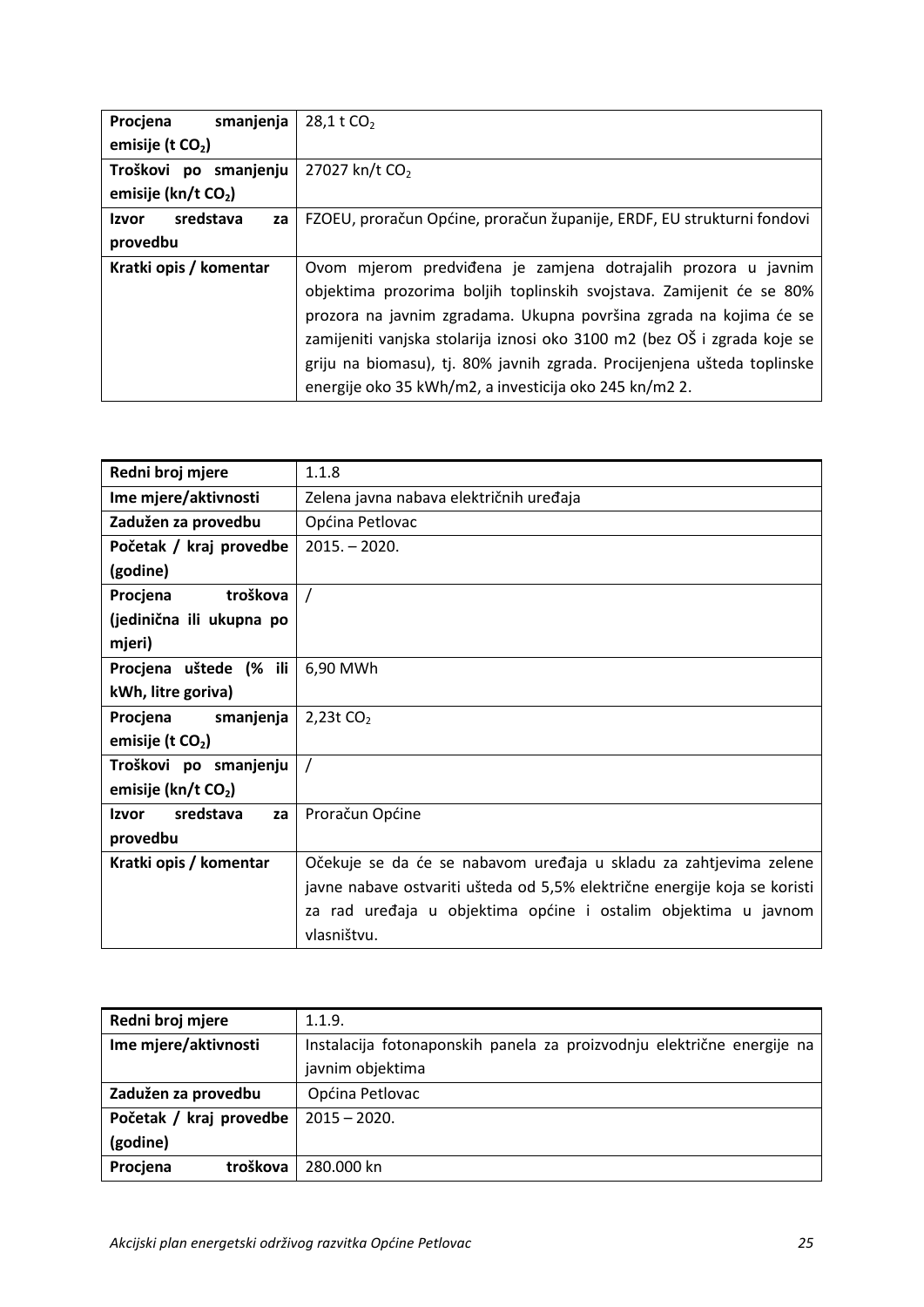| (jedinična ili ukupna po           |                                                                          |
|------------------------------------|--------------------------------------------------------------------------|
| mjeri)                             |                                                                          |
| Procjena uštede (% ili             | 23,80 MWh                                                                |
| kWh, litre goriva)                 |                                                                          |
| smanjenja<br>Procjena              | 7,69 t CO <sub>2</sub>                                                   |
| emisije (t $CO2$ )                 |                                                                          |
| Troškovi po smanjenju              | 36.423 kn/t CO <sub>2</sub>                                              |
| emisije ( $kn/t$ CO <sub>2</sub> ) |                                                                          |
| sredstava<br>Izvor<br>za           | FZOEU, komercijalni krediti, uz ugovor o poticajnoj otkupnoj cijeni      |
| provedbu                           | proizvedene električne energije sklopljen s HROTE                        |
| Kratki opis / komentar             | Procjenjuje se da će biti instalirani fotonaponski sustavi ukupne snage  |
|                                    | oko 20 kW na oko 200 m2 površine krovova, što daje proizvodnju el.       |
|                                    | energije od 23800 kWh godišnje. Trenutna cijena FN sustava na tržištu je |
|                                    | 14000 kn/kW. S obzirom da su ulaganja u FN elektrane isplativa           |
|                                    | temeljem poticajne otkupne cijene za električnu energiju iz obnovljivih  |
|                                    | izvora energije, investicija će se financirati iz komercijalnih kredita. |

| Redni broj mjere                | 1.1.10.                                                                    |  |  |
|---------------------------------|----------------------------------------------------------------------------|--|--|
| Ime mjere/aktivnosti            | Zamjena 2 sustava grijanja na loživo ulje sustavima na biomasu u javnim    |  |  |
|                                 | ustanovama                                                                 |  |  |
| Zadužen za provedbu             | Odabrane javne ustanove, Općina Petlovac, Osječko-baranjska županija       |  |  |
| Početak / kraj provedbe         | $2015. - 2020.$                                                            |  |  |
| (godine)                        |                                                                            |  |  |
| troškova<br>Procjena            | 100.000 kn                                                                 |  |  |
| (jedinična ili ukupna po        |                                                                            |  |  |
| mjeri)                          |                                                                            |  |  |
| Procjena uštede (% ili          | 124 MWh                                                                    |  |  |
| kWh, litre goriva)              |                                                                            |  |  |
| smanjenja<br>Procjena           | 32,25 t CO <sub>2</sub>                                                    |  |  |
| emisije (t $CO2$ )              |                                                                            |  |  |
| Troškovi po smanjenju           | 3100 kn/t CO <sub>2</sub>                                                  |  |  |
| emisije (kn/t CO <sub>2</sub> ) |                                                                            |  |  |
| sredstava<br>Izvor<br>za        | FZOEU, proračun Općine, županijski proračun, ERDF, EU strukturni           |  |  |
| provedbu                        | fondovi                                                                    |  |  |
| Kratki opis / komentar          | Sustavi grijanja na loživo ulje u odabranim javnim institucijama zamijenit |  |  |
|                                 | će se sustavom na biomasu. Ušteda je 10.500 lit lož ulja jer je energent   |  |  |
|                                 | biomasa sa neutralnom emisijom $CO2$ .                                     |  |  |

Kratki pregled svih mjera predviđenih za provedbu u zgradarstvu-javni sektor prikazuje [Tablica 13](#page-34-0)

#### <span id="page-34-0"></span>**Tablica 13** Pregled mjera predloženih u zgradarstvu, u javnom sektoru

| R.br. | Naziv mjere | Ušteda | energije   Ušteda CO <sub>2</sub> (t) |
|-------|-------------|--------|---------------------------------------|
|       |             | (MWh)  |                                       |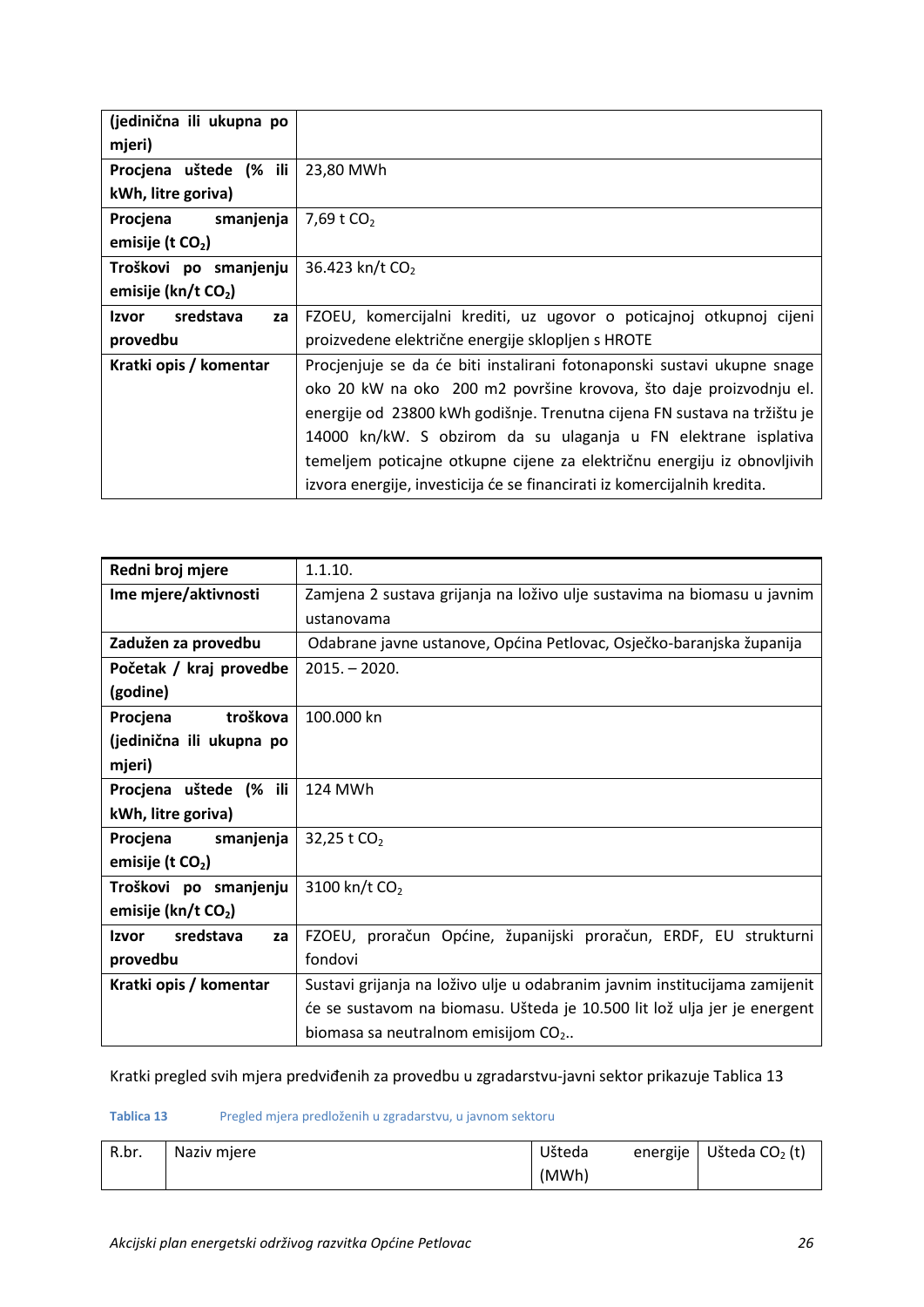| 1.1.1   | ponašanja<br>Obrazovanje<br>$\sim 1$ .<br>promjena  | 10,13  | 3,02   |
|---------|-----------------------------------------------------|--------|--------|
|         | djelatnika/korisnika zgrada u vlasništvu Općine     |        |        |
| 1.1.2   | Energetski pregledi i certificiranje javnih zgrada  | 4,05   | 1,21   |
| 1.1.3   | Uvođenje sunčanih toplinskih sustava za grijanje    | 24,00  | 6,98   |
|         | PTV u javnim ustanovama                             |        |        |
| 1.1.4   | Modernizacija rasvjete u 4 javne ustanove LED       | 3,81   | 1,23   |
|         | štednom rasvjetom                                   |        |        |
| 1.1.5   | Postavljanje termometara u svakoj prostoriji u      | 3,08   | 0,80   |
|         | javnim zgradama                                     |        |        |
| 1.1.6   | Toplinska izolacija vanjske ovojnice i/ili krovišta | 248,00 | 64,23  |
|         | javnih zgrada                                       |        |        |
| 1.1.7   | Ugradnja energetski visokoučinkovitih prozora       | 108,50 | 28,10  |
| 1.1.8   | Zelena javna nabava za električne uređaje           | 6,90   | 2,23   |
| 1.1.9.  | Instalacija fotonaponskih panela za proizvodnju     | 23,80  | 7,69   |
|         | električne energije na javnim objektima             |        |        |
| 1.1.10. | loživo<br>ulje<br>Zamjena 2 sustava grijanja na     | 124,53 | 32,25  |
|         | sustavima na biomasu u javnim ustanovama            |        |        |
|         | <b>UKUPNO</b>                                       | 556,80 | 147,75 |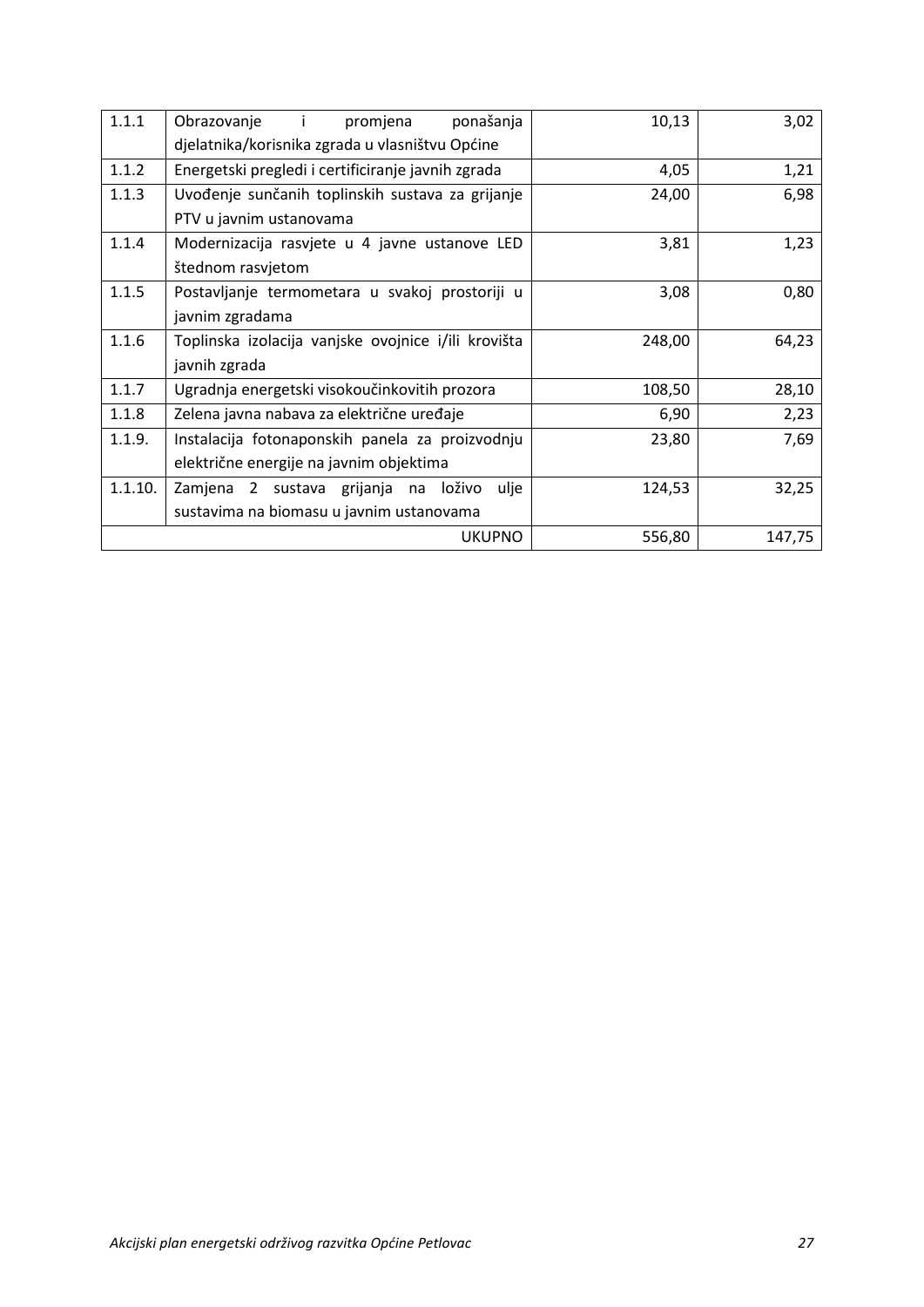| Redni broj mjere                | 1.2.1                                                                        |  |  |
|---------------------------------|------------------------------------------------------------------------------|--|--|
| Ime mjere/aktivnosti            | Obrazovanje i promocija energetske učinkovitosti za građane                  |  |  |
| Zadužen za provedbu             | Općina Petlovac                                                              |  |  |
| Početak / kraj provedbe         | $2015. - 2020.$                                                              |  |  |
| (godine)                        |                                                                              |  |  |
| troškova<br>Procjena            | 9000 kn                                                                      |  |  |
| (jedinična ili ukupna po        |                                                                              |  |  |
| mjeri)                          |                                                                              |  |  |
| Procjena uštede (% ili          | 259,2MWh                                                                     |  |  |
| kWh, litre goriva)              |                                                                              |  |  |
| Procjena<br>smanjenja           | 82,79 t CO <sub>2</sub>                                                      |  |  |
| emisije (t CO <sub>2</sub> )    |                                                                              |  |  |
| Troškovi po smanjenju           | 108 kn/t $CO2$                                                               |  |  |
| emisije (kn/t CO <sub>2</sub> ) |                                                                              |  |  |
| <b>Izvor</b><br>sredstava<br>za | FZOEU, proračun Općine                                                       |  |  |
| provedbu                        |                                                                              |  |  |
| Kratki opis / komentar          | Predviđene aktivnosti su organizacija Dana energije s predavanjima,          |  |  |
|                                 | tribinama, radionicom samogradnje ssunčanih toplihskih sustava, izrada i     |  |  |
|                                 | podjela letaka sa savjetima o štednji energije, organizacija Zelenog         |  |  |
|                                 | sajma, promocija lokalnih eko-proizvođača hrane, obrtnika, arhitekata,       |  |  |
|                                 | sustava obnovljiih izvora energije, zelenih tehnologija, npr. biopročistači, |  |  |
|                                 | zelenog turizma. Očekivane uštede u stambenom<br>primjera<br>-i              |  |  |
|                                 | komercijalnom sektoru su 7% toplinske i 6% električne energije.              |  |  |

# <span id="page-36-0"></span>**7.2 Prioritetne mjere u stambenom sektoru**

| Redni broj mjere                   | 1.2.2                                                                |  |  |
|------------------------------------|----------------------------------------------------------------------|--|--|
| Ime mjere/aktivnosti               | Rekonstrukcija vanjske ovojnice stambenih zgrada - sanacije fasada i |  |  |
|                                    | krovišta                                                             |  |  |
| Zadužen za provedbu                | Općina Petlovac                                                      |  |  |
| Početak / kraj provedbe            | $2015. - 2020.$                                                      |  |  |
| (godine)                           |                                                                      |  |  |
| troškova<br>Procjena               | 1.600.000 kn                                                         |  |  |
| (jedinična ili ukupna po           |                                                                      |  |  |
| mjeri)                             |                                                                      |  |  |
| Procjena uštede (% ili             | 640 MWh                                                              |  |  |
| kWh, litre goriva)                 |                                                                      |  |  |
| smanjenja<br>Procjena              | 131,2 t $CO2$                                                        |  |  |
| emisije (t $CO2$ )                 |                                                                      |  |  |
| Troškovi po smanjenju              | 12.195 kn/tCO <sub>2</sub>                                           |  |  |
| emisije ( $kn/t$ CO <sub>2</sub> ) |                                                                      |  |  |
| sredstava<br>Izvor<br>za           | FZOEU, proračun Općine, ERDF, EU strukturni fondovi, građani         |  |  |
| provedbu                           |                                                                      |  |  |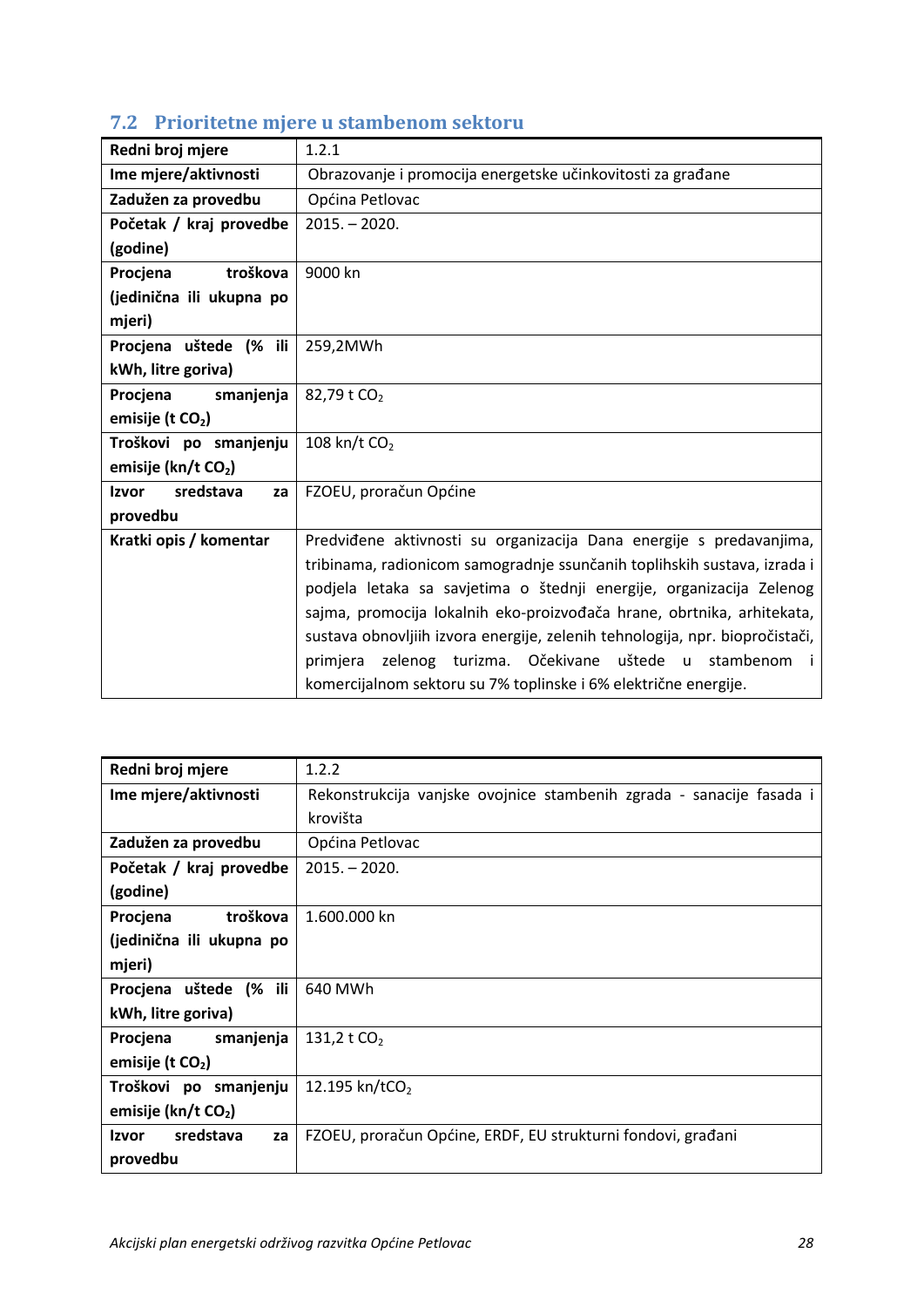| Kratki opis / komentar | Predviđa se subvencioniranje rekonstrukcije vanjske ovojnice stambenih                                                                                                                                                   |  |
|------------------------|--------------------------------------------------------------------------------------------------------------------------------------------------------------------------------------------------------------------------|--|
|                        | objekata tj.toplinske zaštite vanjske ovojnice stambenih zgrada. Poticat<br>će se postavljanje toplinske izolacije na vanjskim zidovima i krovištima<br>objekata. Procijenjena ušteda toplinske energije je 80 kWh/m2, a |  |
|                        |                                                                                                                                                                                                                          |  |
|                        |                                                                                                                                                                                                                          |  |
|                        | investicijski troškovi 200 kn/m2. Ukupno 80 kućanstava (plan za 2014 je                                                                                                                                                  |  |
|                        | 15 kućanstava) ili 8000 m2 koji se griju na prirodni plin Za uspješnu                                                                                                                                                    |  |
|                        | provedbu potrebno je razraditi projektnu dokumentaciju, kao i kriterije i                                                                                                                                                |  |
|                        | način dodjeljivanja subvencije.                                                                                                                                                                                          |  |

| Redni broj mjere         | 1.2.3                                                                      |  |
|--------------------------|----------------------------------------------------------------------------|--|
| Ime mjere/aktivnosti     | Ugradnja sunčanih toplinskih sustava u kućanstvima                         |  |
|                          |                                                                            |  |
| Zadužen za provedbu      | Općina Petlovac                                                            |  |
| Početak / kraj provedbe  | $2015. - 2020.$                                                            |  |
| (godine)                 |                                                                            |  |
| troškova<br>Procjena     | 3.000.000 kn                                                               |  |
| (jedinična ili ukupna po |                                                                            |  |
| mjeri)                   |                                                                            |  |
| Procjena uštede (% ili   | 300 MWh                                                                    |  |
| kWh, litre goriva)       |                                                                            |  |
| Procjena<br>smanjenja    | 96,9 t CO <sub>2</sub>                                                     |  |
| emisije (t $CO2$ )       |                                                                            |  |
| Troškovi po smanjenju    | 30.960 kn/t CO <sub>2</sub>                                                |  |
| emisije (kn/t CO2)       |                                                                            |  |
| sredstava<br>Izvor<br>za | FZOEU, proračun Općine, EU strukturni fondovi, građani                     |  |
| provedbu                 |                                                                            |  |
| Kratki opis / komentar   | Predviđa se subvencioniranje ugradnje sunčanih toplinskih sustava u 100    |  |
|                          | obiteljskih kuća godišnje, tj. ukupno 100 sunčevih toplinskih sustava.     |  |
|                          | Godišnje uštede el. energije su 3.007 kWh odnosno 1,13 t CO2 po            |  |
|                          | jednom sustavu. Investicija po jednom kućanstvu iznosi oko 30.000kn.       |  |
|                          | Objekti će biti izabrani na temelju javnog natječaja, a sufinancirat će se |  |
|                          | sukladno mogućnostima. Za uspješnu provedbu potrebno je razraditi          |  |
|                          | projektnu dokumentaciju, kao i kriterije i način dodjeljivanja subvencije. |  |

| Redni broj mjere                                                                             | 1.2.4                       |
|----------------------------------------------------------------------------------------------|-----------------------------|
| Ime mjere/aktivnosti<br>Smanjenje komunalnog doprinosa za izgradnju novih niskoenergetskih i |                             |
|                                                                                              | pasivnih stambenih objekata |
| Zadužen za provedbu                                                                          | Općina Petlovac             |
| Početak / kraj provedbe                                                                      | $2015. - 2020.$             |
| (godine)                                                                                     |                             |
| Procjena<br>troškova                                                                         |                             |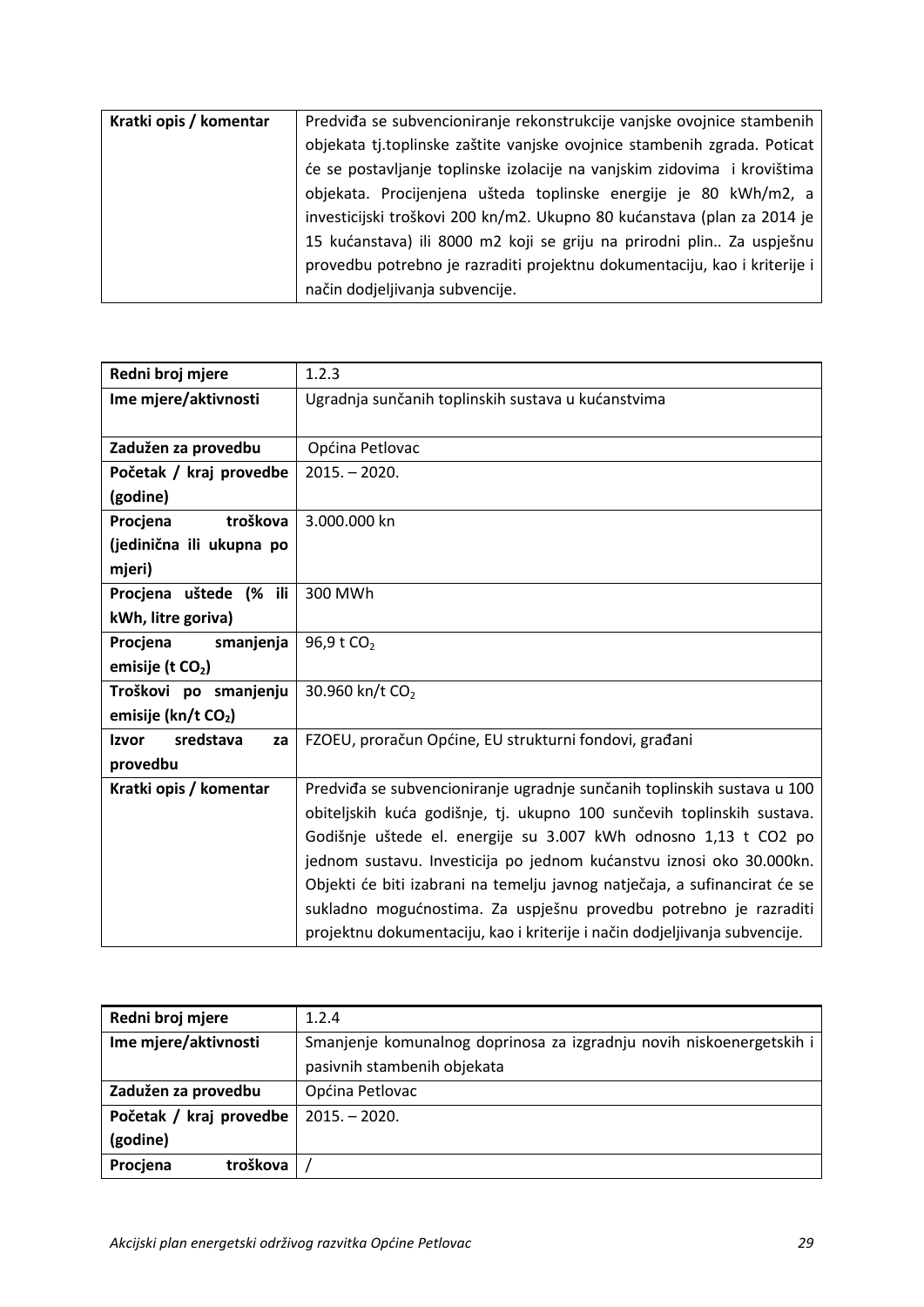| (jedinična ili ukupna po                                            |                                                                   |
|---------------------------------------------------------------------|-------------------------------------------------------------------|
| mjeri)                                                              |                                                                   |
| Procjena uštede (% ili                                              | 16,92MWh                                                          |
| kWh, litre goriva)                                                  |                                                                   |
| Procjena smanjenja                                                  | 4,38 t $CO2$                                                      |
| emisije (t $CO2$ )                                                  |                                                                   |
| Troškovi po smanjenju                                               |                                                                   |
| emisije ( $kn/t$ CO <sub>2</sub> )                                  |                                                                   |
| sredstava<br>Izvor<br>za                                            | Vlastita sredstva sektora                                         |
| provedbu                                                            |                                                                   |
| Kratki opis / komentar                                              | Ova mjera predviđa donošenje odluke Općinskog vijeća o smanjenju  |
|                                                                     | komunalnog doprinosa za nove stambene objekte koji se grade prema |
| niskoenergetskom standardu (potrebna energija za grijanje $\leq$ 45 |                                                                   |
| kWh/m2) za 25%, a prema pasivnom standardu (potrebna energija za    |                                                                   |
| grijanje $\leq$ 15 kWh/m2) za 50% od ukupnog iznosa komunalnog      |                                                                   |
| doprinosa. Pretpostavka je da će se provedbom ove mjere potrošnja   |                                                                   |
| toplinske energije ovog podsektora smanjiti za 15%.                 |                                                                   |

| Redni broj mjere                | 1.2.5                                                               |  |  |
|---------------------------------|---------------------------------------------------------------------|--|--|
| Ime mjere/aktivnosti            | Ugradnja energetski učinkovitih kućanskih uređaja (A+ klase i više) |  |  |
|                                 | npr.klima uređaji, hladnjaci i ledenice, perilice, itd.             |  |  |
| Zadužen za provedbu             | Općina Petlovac                                                     |  |  |
| Početak / kraj provedbe         | 2015 - 2020                                                         |  |  |
| (godine)                        |                                                                     |  |  |
| troškova<br>Procjena            | $\prime$                                                            |  |  |
| (jedinična ili ukupna po        |                                                                     |  |  |
| mjeri)                          |                                                                     |  |  |
| Procjena uštede (% ili          | 295,82 MWh                                                          |  |  |
| kWh, litre goriva)              |                                                                     |  |  |
| Procjena<br>smanjenja           | 95,55 t CO <sub>2</sub>                                             |  |  |
| emisije (t $CO2$ )              |                                                                     |  |  |
| Troškovi po smanjenju           | $\prime$                                                            |  |  |
| emisije (kn/t CO <sub>2</sub> ) |                                                                     |  |  |
| sredstava<br>Izvor<br>za        | Vlastita sredstva sektora                                           |  |  |
| provedbu                        |                                                                     |  |  |
| Kratki opis / komentar          | Ukupna potrošnja energije u kućanstvima za el.uređaje iznosi 73%    |  |  |
|                                 | (prema GfK istraživanju) tj. 4953,63 MWh. Pretpostavka je da će u   |  |  |
|                                 | promatranom 5-godišnjem razdoblju bar 40% kućanstava promijeniti    |  |  |
|                                 | kućanske uređaje prosječno 30% učinkovitijima, pa će ukupna ušteda  |  |  |
|                                 | električne energije u 2020. iznositi 431,4 MWh.                     |  |  |
|                                 |                                                                     |  |  |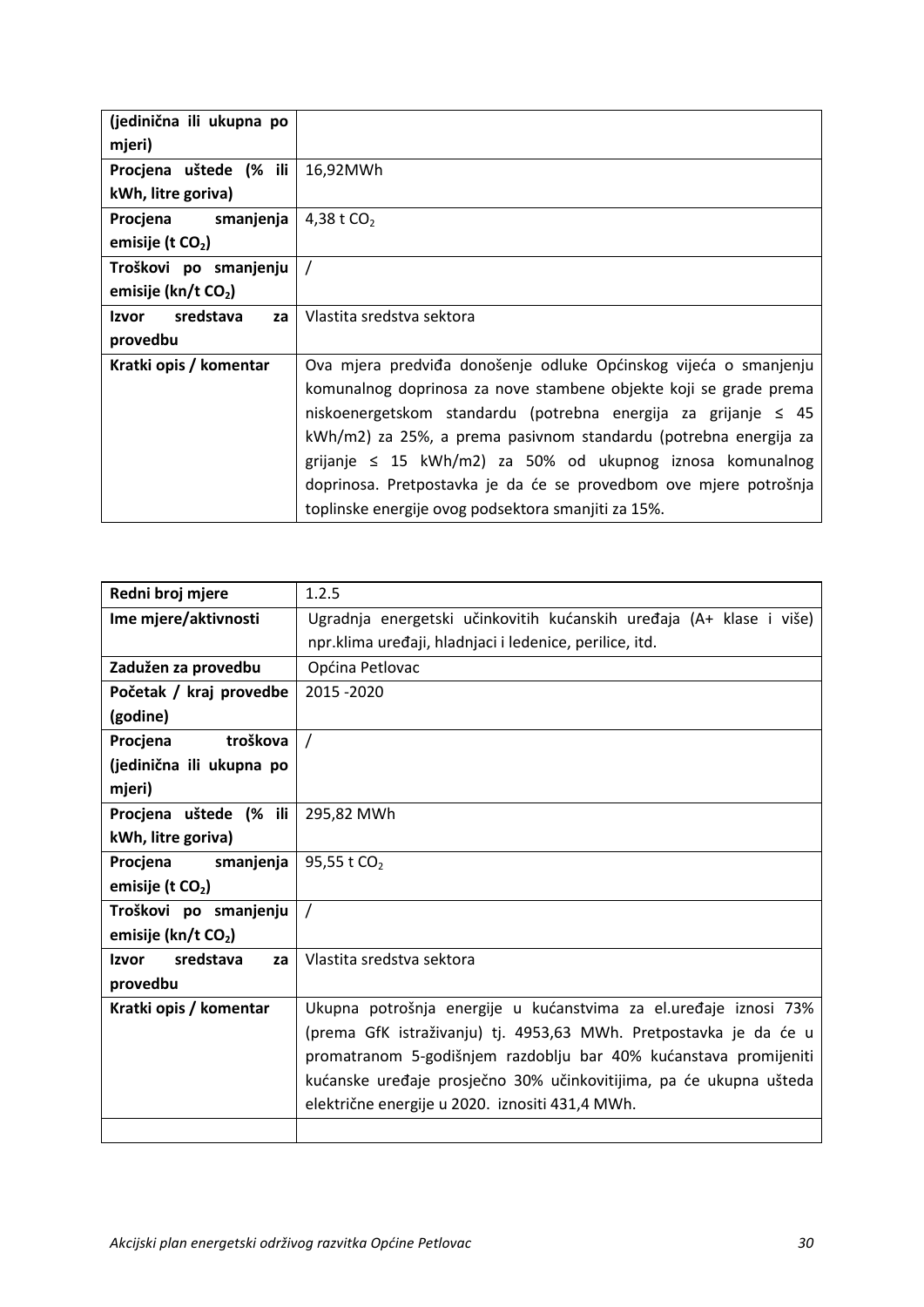| Redni broj mjere                                                 | 1.2.6                                                                       |  |
|------------------------------------------------------------------|-----------------------------------------------------------------------------|--|
| Ime mjere/aktivnosti                                             | Uvođenje štedne rasvjete u sva kućanstva na području općine                 |  |
| Zadužen za provedbu                                              | Općina Petlovac                                                             |  |
| Početak / kraj provedbe                                          | $2015. - 2020.$                                                             |  |
| (godine)                                                         |                                                                             |  |
| Procjena<br>troškova                                             | $\prime$                                                                    |  |
| (jedinična ili ukupna po                                         |                                                                             |  |
| mjeri)                                                           |                                                                             |  |
| Procjena uštede (% ili                                           | 319,12 MWh                                                                  |  |
| kWh, litre goriva)                                               |                                                                             |  |
| smanjenja<br>Procjena                                            | 103,07 t CO <sub>2</sub>                                                    |  |
| emisije (t $CO2$ )                                               |                                                                             |  |
| Troškovi po smanjenju                                            |                                                                             |  |
| emisije (kn/t CO <sub>2</sub> )                                  |                                                                             |  |
| Izvor<br>sredstava<br>za                                         | Vlastita sredstva građana                                                   |  |
| provedbu                                                         |                                                                             |  |
| Kratki opis / komentar                                           | Predviđa se da će sva kućanstava s područja Općine zamijeniti rasvjetna     |  |
|                                                                  | tijela novima - energetski učinkovitijom LED rasvjetom ili CFI rasvjetnim   |  |
|                                                                  | tijelima. Uz pretpostavku da se u prosječnom kućanstvu cca 27% od           |  |
|                                                                  | ukupne potrošnje električne energije troši na rasvjetu, u 2011. godini je u |  |
| tu svrhu potrošeno oko 911,76 MWh električne energije. Prosječna |                                                                             |  |
|                                                                  | štedna žarulja troši i do 70% manje električne energije od klasične.        |  |
|                                                                  | Pretpostavka je da 50% kućanstava već ima štednu rasvjetu. Ukupan broj      |  |
|                                                                  | kućanstava u Petlovcu je 892.                                               |  |

Kratki pregled svih mjera predloženih za provedbu u zgradarstvu-stambeni sektor prikazuj[eTablica](#page-39-0)  [14.](#page-39-0)

#### <span id="page-39-0"></span>**Tablica 14** Pregled mjera predloženih u zgradarstvu, u stambenom sektoru

| R.br. | Naziv mjere                                                                                                       | Ušteda<br>energije<br>(MWh) | Ušteda $CO2$ (t) |
|-------|-------------------------------------------------------------------------------------------------------------------|-----------------------------|------------------|
| 1.2.1 | Obrazovanje i promocija energetske učinkovitosti<br>za građane                                                    | 259,20                      | 82,79            |
| 1.2.2 | Rekonstrukcija vanjske ovojnice stambenih zgrada<br>- sanacije fasada i krovišta                                  | 640,00                      | 131,20           |
| 1.2.3 | toplinskih<br>sunčanih<br>Ugradnja<br>sustava<br>u<br>kućanstvima                                                 | 300,00                      | 96,90            |
| 1.2.4 | Smanjenje komunalnog doprinosa za izgradnju<br>novih niskoenergetskih i pasivnih<br>zgrada u<br>stambenom sektoru | 16,92                       | 4,38             |
| 1.2.5 | Ugradnja energetski učinkovitih kućanskih uređaja<br>(A+ klase i više)                                            | 295,82                      | 95,55            |
| 1.2.6 | Uvođenje štedne rasvjete u sva kućanstva na                                                                       | 319,12                      | 103,07           |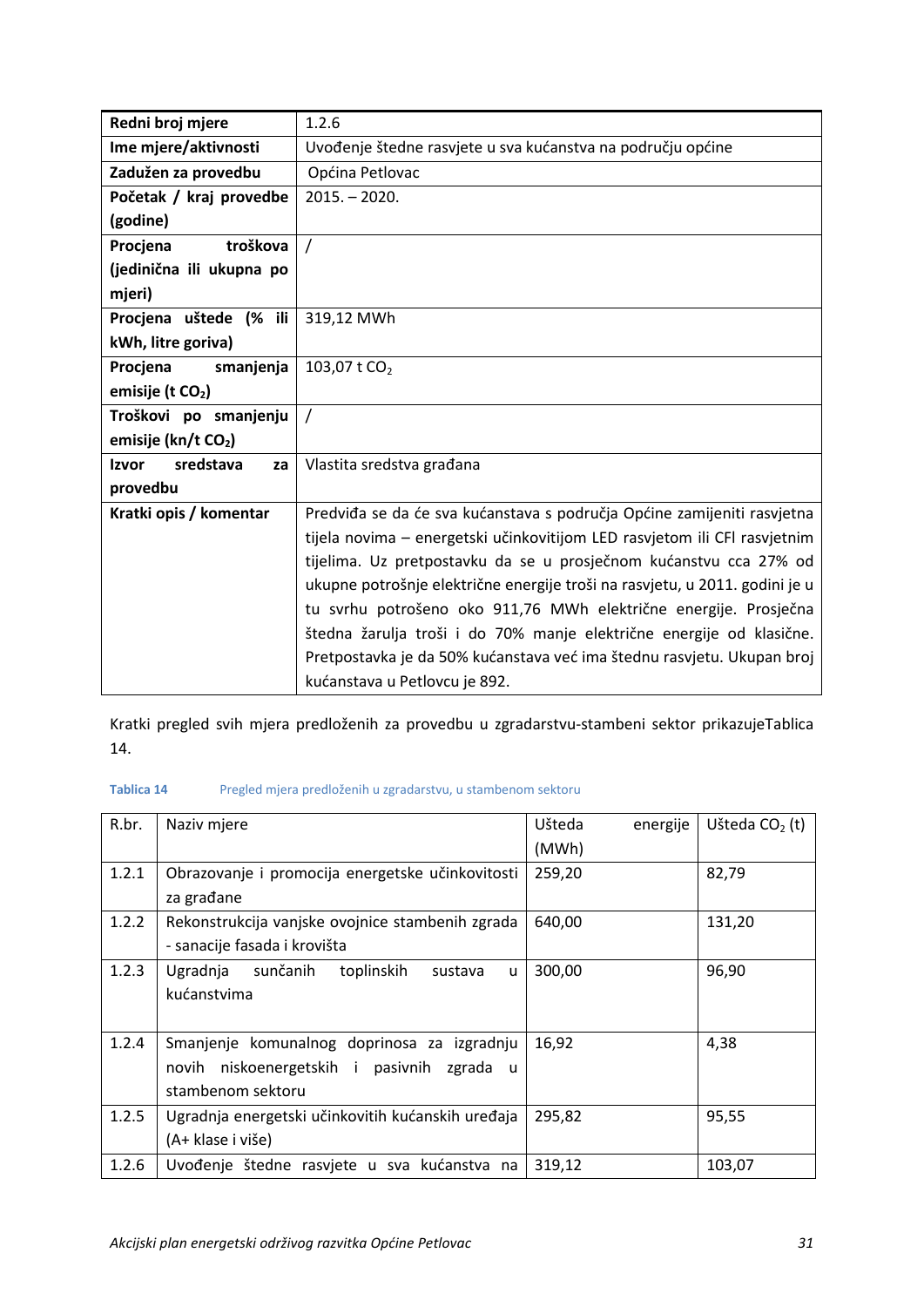| području Petlovca |         |        |
|-------------------|---------|--------|
| <b>UKUPNO</b>     | 1831,05 | 513,90 |

# <span id="page-40-0"></span>**7.3 Prioritetne mjere u komercijalnom sektoru**

| Redni broj mjere                | 1.3.1.                                                                     |  |
|---------------------------------|----------------------------------------------------------------------------|--|
| Ime mjere/aktivnosti            | Uvođenje štedne rasvjete (LED) za komercijalni sektor                      |  |
| Zadužen za provedbu             | Vlasnici zgrada u komercijalnom sektoru                                    |  |
| Početak / kraj provedbe         | $2015. - 2020.$                                                            |  |
| (godine)                        |                                                                            |  |
| Procjena<br>troškova            | $\prime$                                                                   |  |
| (jedinična ili ukupna po        |                                                                            |  |
| mjeri)                          |                                                                            |  |
| Procjena uštede (% ili          | 81,15 MWh                                                                  |  |
| kWh, litre goriva)              |                                                                            |  |
| smanjenja<br>Procjena           | 26,21t CO <sub>2</sub>                                                     |  |
| emisije (t $CO2$ )              |                                                                            |  |
| Troškovi po smanjenju           |                                                                            |  |
| emisije (kn/t CO <sub>2</sub> ) |                                                                            |  |
| sredstava<br>Izvor<br>za        | Vlastita sredstva sektora                                                  |  |
| provedbu                        |                                                                            |  |
| Kratki opis / komentar          | Pretpostavljeno je da će se u zgrade u komercijalnom sektoru uvoditi       |  |
|                                 | štedna rasvjeta - LED rasvjetna tijela. U skladu s dosadašnjim iskustvima, |  |
|                                 | procijenjene uštede električne energije iznose 10% ukupne potrošnje        |  |
|                                 | električne energije ovog podsektora = 81,15 MWh.                           |  |

| Redni broj mjere                | 1.3.2.                                                                  |
|---------------------------------|-------------------------------------------------------------------------|
| Ime mjere/aktivnosti            | Rekonstrukcija vanjske ovojnice zgrada komercijalnog sektora - sanacije |
|                                 | fasada i krovišta                                                       |
| Zadužen za provedbu             | Općina Petlovac                                                         |
| Početak / kraj provedbe         | $2015 - 2020.$                                                          |
| (godine)                        |                                                                         |
| troškova<br>Procjena            | 400.000kn                                                               |
| (jedinična ili ukupna po        |                                                                         |
| mjeri)                          |                                                                         |
| Procjena uštede (% ili          | 80 MWh                                                                  |
| kWh, litre goriva)              |                                                                         |
| smanjenja<br>Procjena           | 25,84 t CO <sub>2</sub>                                                 |
| emisije (t $CO2$ )              |                                                                         |
| Troškovi po smanjenju           |                                                                         |
| emisije (kn/t CO <sub>2</sub> ) | 15479,88 kn/ tCO2                                                       |
| sredstava<br>Izvor<br>za        | FZOEU, proračun Općine, poslovni sektor                                 |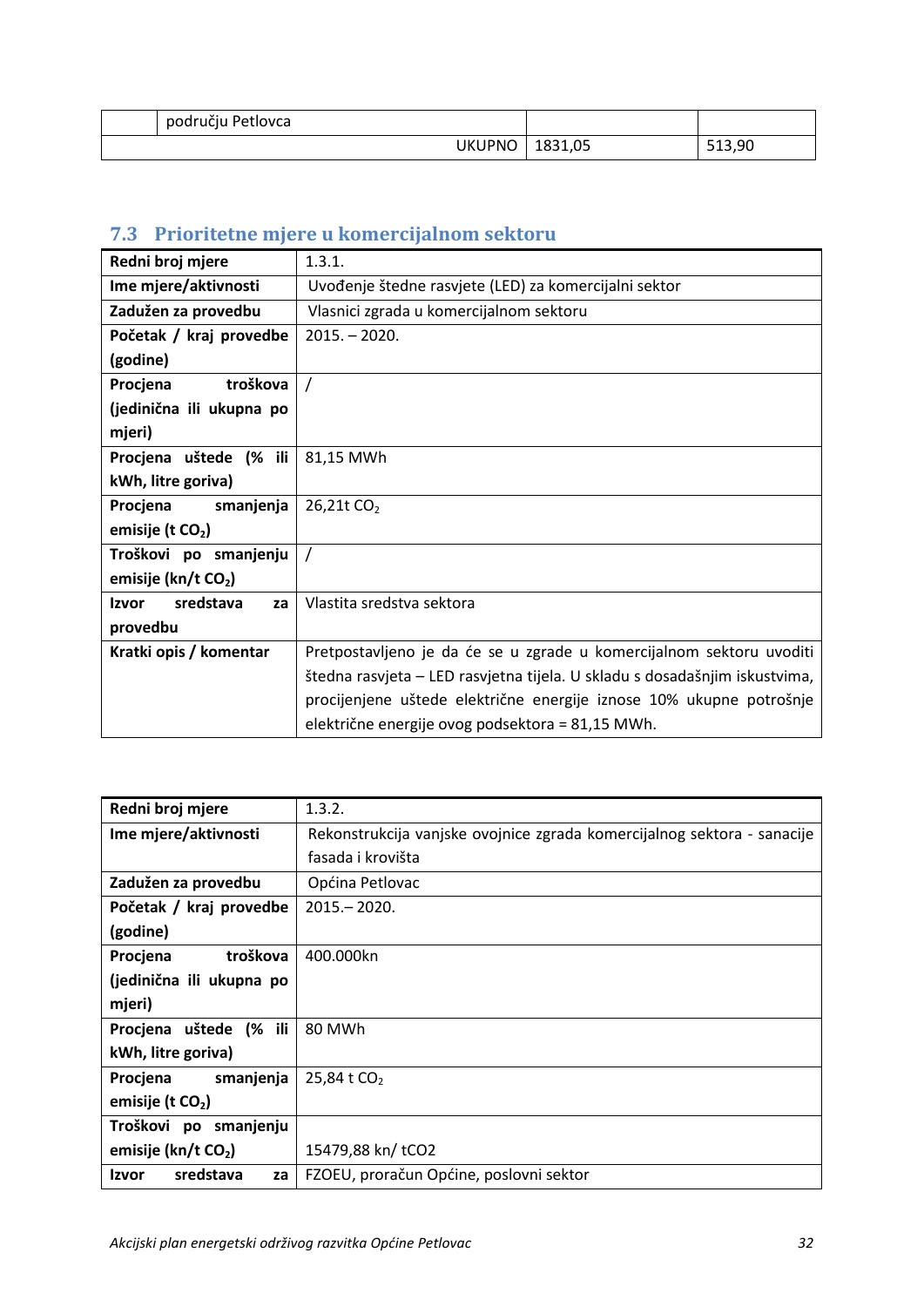| provedbu               |                                                                          |  |  |
|------------------------|--------------------------------------------------------------------------|--|--|
| Kratki opis / komentar | Predviđa se subvencioniranje rekonstrukcije vanjske ovojnice objekata u  |  |  |
|                        | komercijalnom sektoru. Poticat će se postavljanje toplinske izolacije na |  |  |
|                        | vanjskim zidovima i krovištima objekata. Procijenjena ušteda toplinske   |  |  |
|                        | energije je 80 kWh/m2, a investicijski troškovi 150 kn/m2. Ukupno će se  |  |  |
|                        | obnoviti 20 objekata.                                                    |  |  |

| Redni broj mjere                | 1.3.3.                                                               |  |
|---------------------------------|----------------------------------------------------------------------|--|
| Ime mjere/aktivnosti            | Donošenje Odluke Općinskog Vijeća o gradnji u komercijalnom sektoru  |  |
|                                 | prema niskoenergetskom standardu za sve nove zgrade                  |  |
| Zadužen za provedbu             | Općina Petlovac                                                      |  |
|                                 |                                                                      |  |
| Početak / kraj provedbe         | $2015. - 2020.$                                                      |  |
| (godine)                        |                                                                      |  |
| Procjena<br>troškova            | $\prime$                                                             |  |
| (jedinična ili ukupna po        |                                                                      |  |
| mjeri)                          |                                                                      |  |
| Procjena uštede (% ili          | 60,86 MWh                                                            |  |
| kWh, litre goriva)              |                                                                      |  |
| Procjena<br>smanjenja           | 15,76 t CO <sub>2</sub>                                              |  |
| emisije (t $CO2$ )              |                                                                      |  |
| Troškovi po smanjenju           |                                                                      |  |
| emisije (kn/t CO <sub>2</sub> ) |                                                                      |  |
| sredstava<br>Izvor<br>za        | Proračun Općine                                                      |  |
| provedbu                        |                                                                      |  |
| Kratki opis / komentar          | Ova mjera predviđa donošenje odluke Općinskog vijeća o novogradnji   |  |
|                                 | prema niskoenergetskom standardu (potrebna energija za grijanje ≤ 45 |  |
|                                 | kWh/m2). Pretpostavka je da će se provedbom ove mjere potrošnja      |  |
|                                 | toplinske energije ovog podsektora smanjiti za 15%.                  |  |

| Redni broj mjere            | 1.3.4.                                                              |
|-----------------------------|---------------------------------------------------------------------|
| Ime mjere/aktivnosti        | Ugradnja sunčanih toplinskih sustava u zgrade komercijalnog sektora |
| Zadužen za provedbu         | Općina Petlovac                                                     |
| Početak / kraj provedbe     | $2015 - 2020$ .                                                     |
| (godine)                    |                                                                     |
| troškova<br>Procjena        | 600.000 kn                                                          |
| (jedinična ili ukupna po    |                                                                     |
| ili<br>mjeri)jedinična      |                                                                     |
| ukupna po mjeri)            |                                                                     |
| $(%$ ili<br>Procjena uštede | 30,00 MWh                                                           |
| kWh, litre goriva)          |                                                                     |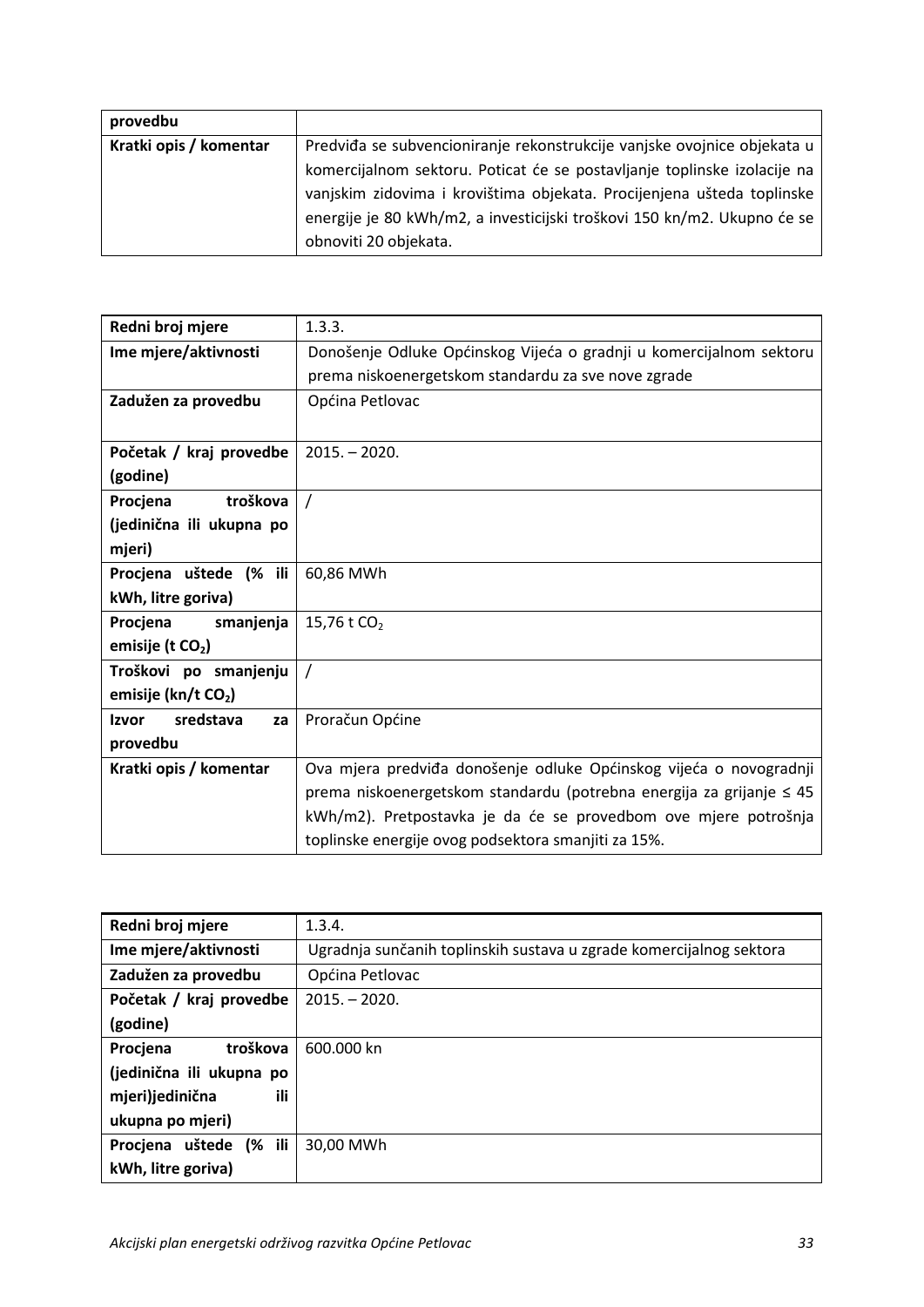| smanjenja<br>Procjena           | 9,69 t $CO2$                                                           |  |
|---------------------------------|------------------------------------------------------------------------|--|
| emisije (t $CO2$ )              |                                                                        |  |
| Troškovi po smanjenju           | 61.919 kn/t $CO2$                                                      |  |
| emisije (kn/t CO <sub>2</sub> ) |                                                                        |  |
| sredstava<br>Izvor<br>za        | FZOEU, proračun Općine, EU strukturni fondovi, vlasnici zgrada u       |  |
| provedbu                        | komercijalno-uslužnom sektoru                                          |  |
| Kratki opis / komentar          | Predviđa se subvencioniranje ugradnje sunčanih toplinskih sustava u    |  |
|                                 | ukupno 10 objekata. Godišnje uštede el. energije su 3.007 kWh tj. 1,13 |  |
|                                 | tCO2 po jednom sustavu Investicija po jednom objektu iznosi oko        |  |
|                                 | 30.000kn. Objekti će biti izabrani na temelju javnog natječaja, a      |  |
|                                 | sufinancirat će se sukladno mogućnostima. Za uspješnu provedbu         |  |
|                                 | potrebno je razraditi projektnu dokumentaciju, kao i kriterije i način |  |
|                                 | dodjeljivanja subvencije.                                              |  |

Kratki pregled svih mjera predloženih za provedbu u zgradarstvu-komercijalni sektor prikazuj[eTablica](#page-42-0)  [15.](#page-42-0)

| R.br. | Naziv mjere                                                  | Ušteda   | Ušteda CO <sub>2</sub> |
|-------|--------------------------------------------------------------|----------|------------------------|
|       |                                                              | energije | (t)                    |
|       |                                                              | (MWh)    |                        |
| 1.3.1 | Uvođenje štedne rasvjete (LED) za komercijalni sektor        | 81,15    | 26,21                  |
| 1.3.2 | Rekonstrukcija vanjske ovojnice zgrada komercijalnog         |          |                        |
|       | sektora - sanacije fasada i krovišta                         | 80,00    | 25,84                  |
| 1.3.3 | Donošenje Odluke Općinskog Vijeća o<br>gradnji<br><b>u</b>   |          |                        |
|       | komercijalnom sektoru<br>niskoenergetskom<br>prema           |          |                        |
|       | standardu za sve nove zgrade                                 | 60,86    | 15,76                  |
| 1.3.4 | sunčanih<br>toplinskih<br>Ugradnja<br>zgrade<br>sustava<br>u |          |                        |
|       | komercijalnog sektora                                        | 30,00    | 9,69                   |
|       | <b>UKUPNO</b>                                                | 252,01   | 77,50                  |

#### <span id="page-42-0"></span>**Tablica 15** Pregled mjera predloženih u zgradarstvu, u komercijalnom sektoru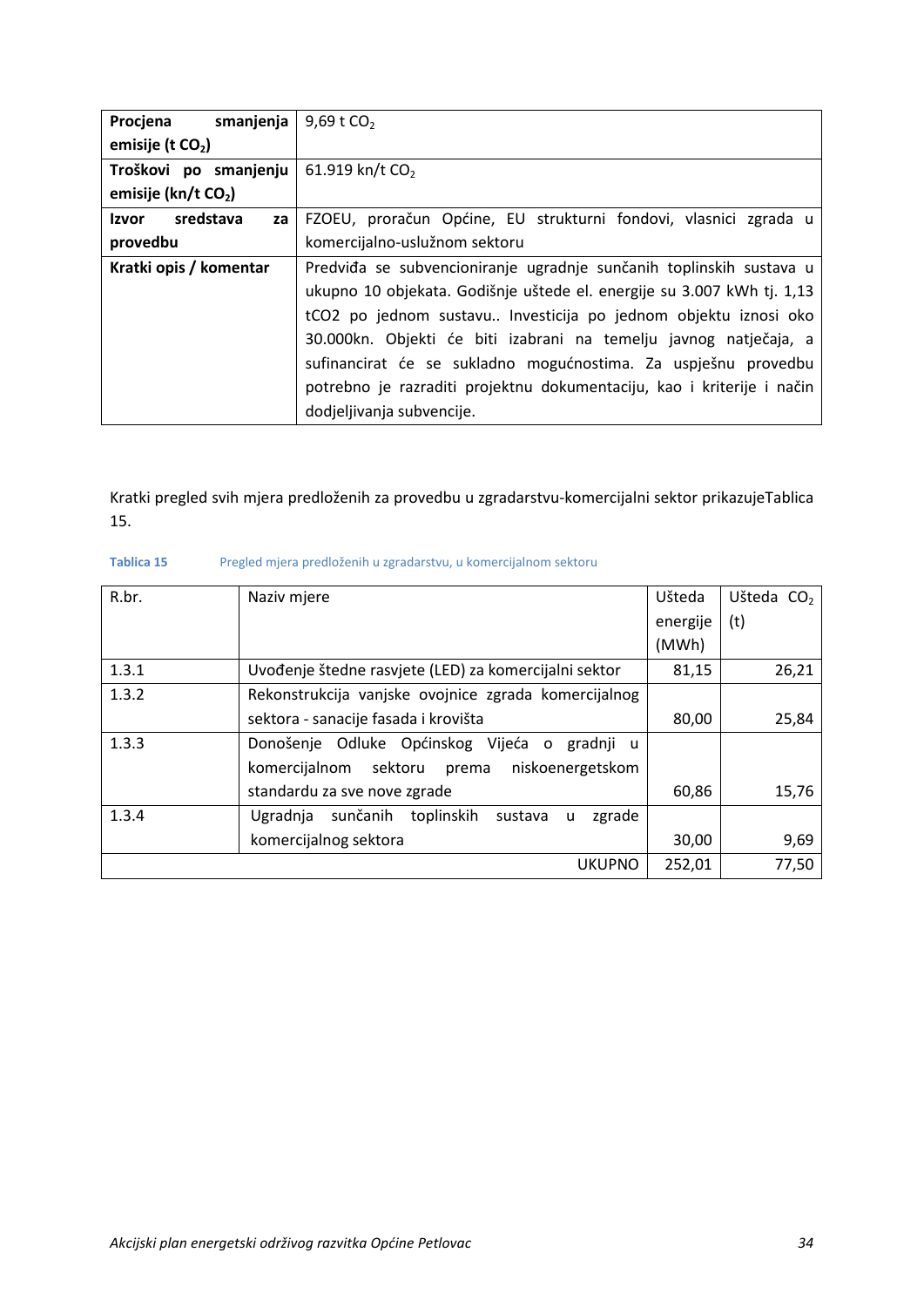| Redni broj mjere                | 2.1.1.                                                                   |
|---------------------------------|--------------------------------------------------------------------------|
| Ime mjere/aktivnosti            | Modernizacija javne rasvjete                                             |
| Zadužen za provedbu             | Općina Petlovac                                                          |
| Početak / kraj provedbe         | 2015.-2020.                                                              |
| (godine)                        |                                                                          |
| Procjena<br>troškova            |                                                                          |
| (jedinična ili ukupna po        | 780.000 kn                                                               |
| mjeri)                          |                                                                          |
| Procjena uštede (% ili          | 36,27 MWh                                                                |
| kWh, litre goriva)              |                                                                          |
| smanjenja<br>Procjena           | 11,72 t $CO2$                                                            |
| emisije (t $CO2$ )              |                                                                          |
| Troškovi po smanjenju           | 66.580 kn/t CO <sub>2</sub>                                              |
| emisije (kn/t CO <sub>2</sub> ) |                                                                          |
| sredstava<br>Izvor<br>za        | Fond za zaštitu okoliša i energetsku učinkovitost, IPA, proračun Općine, |
| provedbu                        | ESCO model                                                               |
| Kratki opis / komentar          | Zamjena rasvjetnih tijela koja su trenutno u uporabi učinkovitim         |
|                                 | rasvjetnim tijelima. Predviđena ušteda iznosi 92,75 kWh/rasvjetnom       |
|                                 | tijelu. Trošak rekonstrukcije jednog rasvjetnog tijela iznosi oko 2000kn |

# <span id="page-43-0"></span>**7.4 Prioritetne mjere u sektoru javne rasvjete**

| Redni broj mjere                | 2.1.2.                                                                   |
|---------------------------------|--------------------------------------------------------------------------|
| Ime mjere/aktivnosti            | Upravljanje intenzitetom javne rasvjete                                  |
| Zadužen za provedbu             | Općina Petlovac                                                          |
| Početak / kraj provedbe         | 2015.-2020.                                                              |
| (godine)                        |                                                                          |
| troškova<br>Procjena            |                                                                          |
| (jedinična ili ukupna po        | 117.000                                                                  |
| mjeri)                          |                                                                          |
| Procjena uštede (% ili          | 20,53 MWh                                                                |
| kWh, litre goriva)              |                                                                          |
| Procjena smanjenja              | 6,63 t $CO2$                                                             |
| emisije (t CO <sub>2</sub> )    |                                                                          |
| Troškovi po smanjenju           | 17.647                                                                   |
| emisije (kn/t CO <sub>2</sub> ) |                                                                          |
| sredstava<br>Izvor<br>za        | Fond za zaštitu okoliša i energetsku učinkovitost, IPA, proračun Općine, |
| provedbu                        | ESCO model                                                               |
| Kratki opis / komentar          | Uz zamjenu rasvjetnih tijela ugrađuju se i prigušnice koje omogućavaju   |
|                                 | regulaciju intenziteta rasvjete. Očekuje se smanjenje od 20% u odnosu    |
|                                 | na ukupnu potrošnju.                                                     |

Kratki pregled svih mjera predloženih za javnu rasvjetu prikazuj[eTablica 16.](#page-44-1)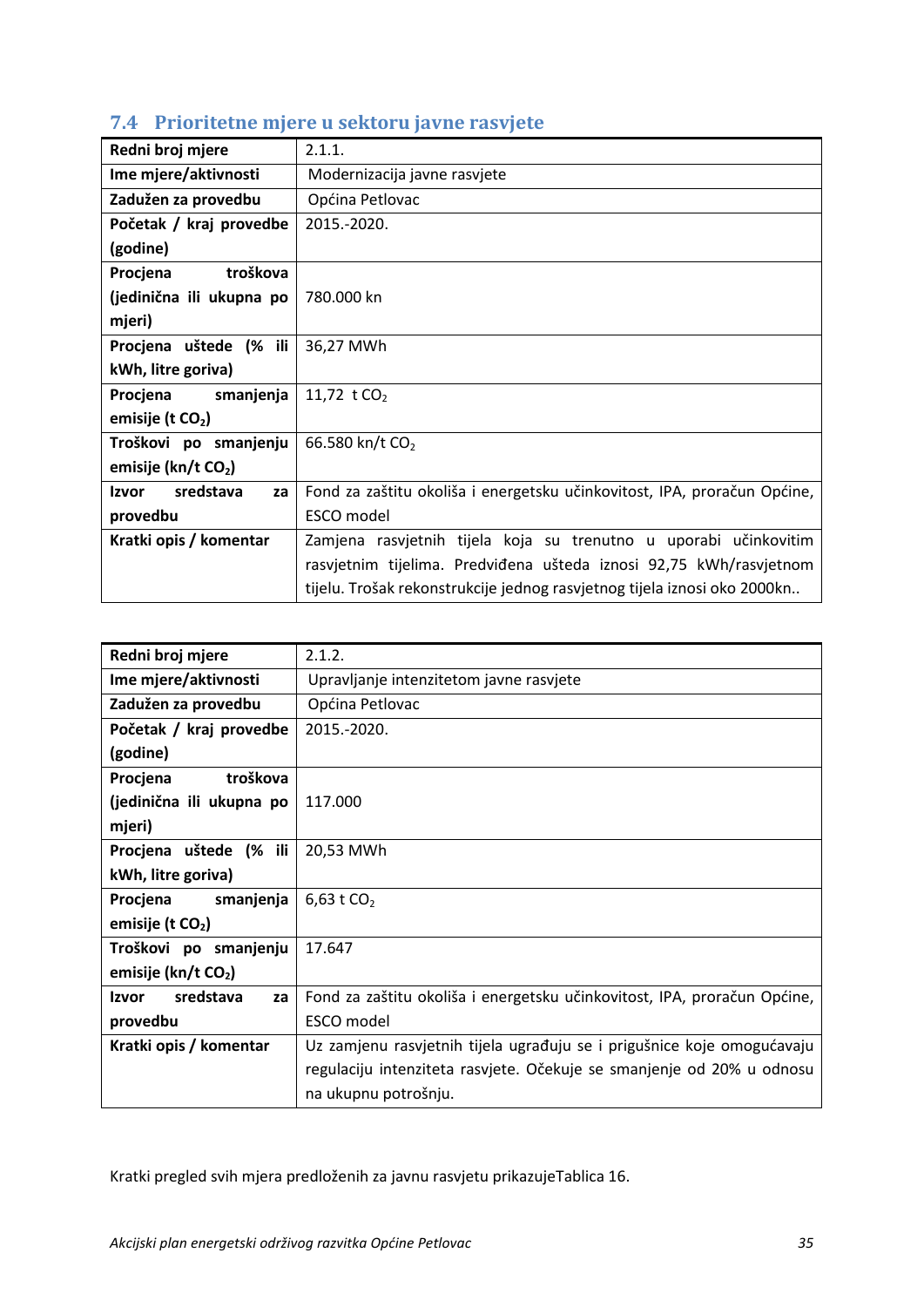#### <span id="page-44-1"></span>**Tablica 16** Pregled mjera predloženih za javnu rasvjetu

| R.br.  | Naziv mjere                             | Ušteda | energije | Ušteda $CO2$ (t) |
|--------|-----------------------------------------|--------|----------|------------------|
|        |                                         | (MWh)  |          |                  |
| 2.1.1. | Modernizacija javne rasvjete            |        | 36,27    | 11,72            |
| 2.1.2  | Upravljanje intenzitetom javne rasvjete |        | 20,53    | 6,63             |
|        | <b>UKUPNO</b>                           |        | 56,80    | 18,35            |

## <span id="page-44-0"></span>**7.5 Prioritetne mjere u prometu**

| 3.1.1                                                                |
|----------------------------------------------------------------------|
| 10% biogoriva u ukupnoj potrošnji goriva u prometu                   |
| Ministarstvo gospodarstva                                            |
| $2015. - 2020.$                                                      |
|                                                                      |
|                                                                      |
|                                                                      |
|                                                                      |
| 710,77 MWh                                                           |
|                                                                      |
| 185,23 t $CO2$                                                       |
|                                                                      |
|                                                                      |
|                                                                      |
| $\overline{1}$                                                       |
|                                                                      |
| Sukladno Zakonu o biogorivima za prijevoz, 10% dizelskog goriva mora |
| biti zamijenjeno biogorivima. Istovremeno, javni sektor je u obvezi  |
| korištenja višeg udjela nego privatni sektor.                        |
|                                                                      |

| Redni broj mjere            | 3.1.2                                                                 |
|-----------------------------|-----------------------------------------------------------------------|
| Ime mjere/aktivnosti        | Promotivne, informativne i obrazovne mjere i aktivnosti<br>cilju<br>u |
|                             | unapređenja kvalitete prometa i smanjenja emisija $CO2$               |
| Zadužen za provedbu         | Općina Petlovac                                                       |
| Početak / kraj provedbe     | $2015 - 2020.$                                                        |
| (godine)                    |                                                                       |
| troškova<br>Procjena        | 21.000 kn                                                             |
| (jedinična ili ukupna po    |                                                                       |
| mjeri)                      |                                                                       |
| $(%$ ili<br>Procjena uštede | 284,31 MWh                                                            |
| kWh, litre goriva)          |                                                                       |
| smanjenja<br>Procjena       | 74,09 t CO <sub>2</sub>                                               |
| emisije (t $CO2$ )          |                                                                       |
| Troškovi<br>smanjenju<br>po | $283$ kn/t $CO2$                                                      |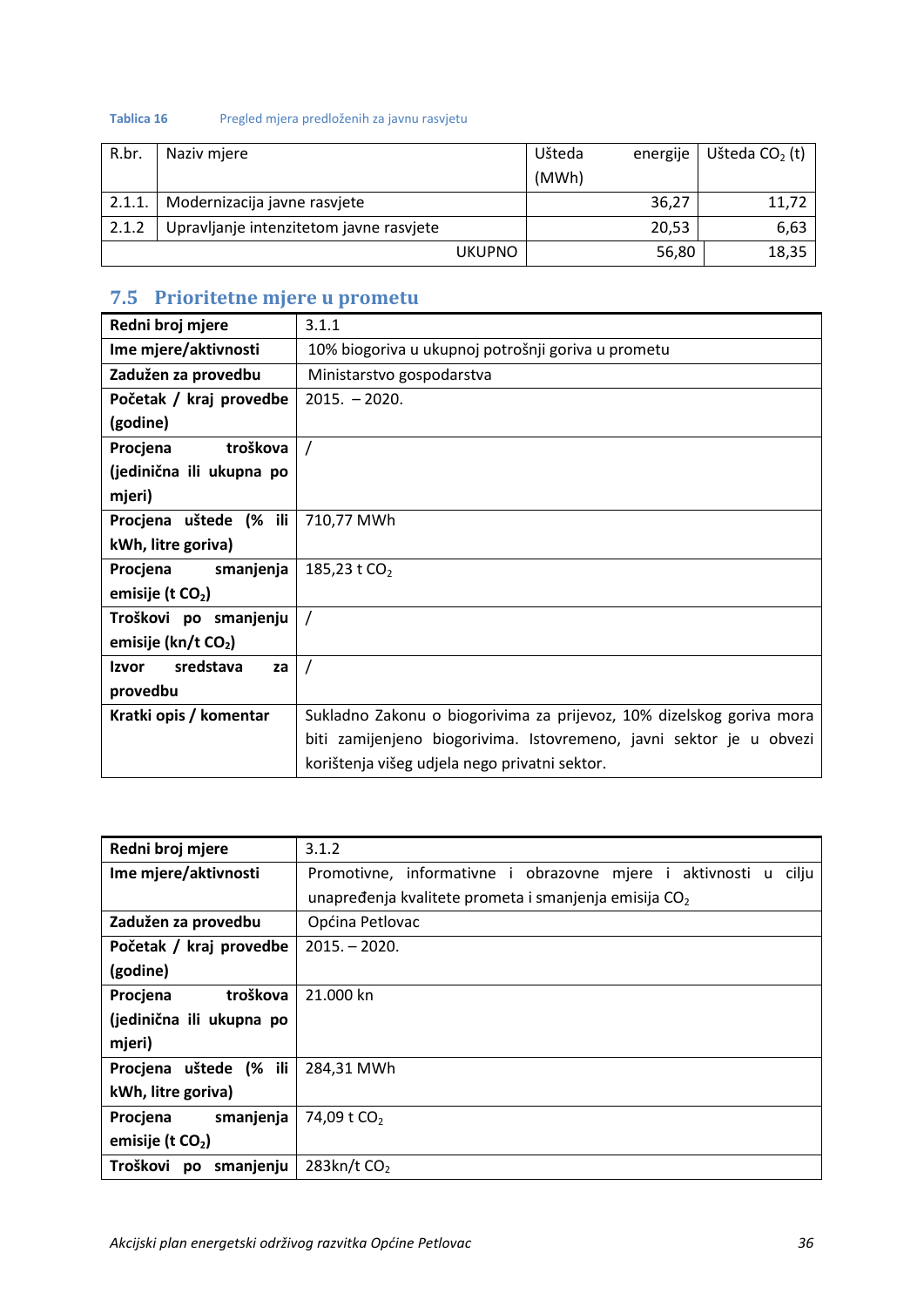| emisije (kn/t CO <sub>2</sub> ) |                                                                               |  |  |
|---------------------------------|-------------------------------------------------------------------------------|--|--|
| sredstava<br>Izvor<br>za        | Proračun Općine, Fond za zaštitu okoliša, IPA, Horizon 2020                   |  |  |
| provedbu                        |                                                                               |  |  |
| Kratki opis / komentar          | Mjere i aktivnosti u cilju unapređenja kvalitete prometa i smanjenja          |  |  |
|                                 | emisija CO <sub>2</sub> obuhvaćaju sljedeće:                                  |  |  |
|                                 | 1. Promocija car-sharing modela za povećanje okupiranosti vozila;             |  |  |
|                                 | 2. Informiranje i treniranje ekološki prihvatljivog načina vožnje (auto       |  |  |
|                                 | škole);                                                                       |  |  |
|                                 | 3. Promoviranje upotrebe alternativnih goriva;                                |  |  |
|                                 | 4. Organizacija informativno-demonstracijskih radionica za građane o          |  |  |
|                                 | korištenju vozila na alternativna goriva (električna energija, prirodni plin, |  |  |
|                                 | biogoriva i dr.) uz mogućnost iznajmljivanja vozila na alternativna goriva;   |  |  |
|                                 | 5. Organizacija Tjedna mobilnosti u Petlovcu;                                 |  |  |
|                                 | 6. Organizacija tribina, radionica i okruglih stolova, provođenje anketa i    |  |  |
|                                 | istraživanja, distribucija informativnog i promotivnog materijala i dr.;      |  |  |
|                                 | 7. Kampanja: Jedan dan u tjednu bez automobila;                               |  |  |
|                                 | Na temelju iskustava naprednih gradova, kontinuiranim obrazovanjem            |  |  |
|                                 | građana moguće je uštedjeti 4% goriva u prometu.                              |  |  |

| Redni broj mjere                | 3.1.3.                                                                    |  |  |  |
|---------------------------------|---------------------------------------------------------------------------|--|--|--|
| Ime mjere/aktivnosti            | Grupa mjera - razvoj biciklističke infrastrukture i edukacija             |  |  |  |
| Zadužen za provedbu             | Općina Petlovac                                                           |  |  |  |
| Početak / kraj provedbe         | $2015. - 2020.$                                                           |  |  |  |
| (godine)                        |                                                                           |  |  |  |
| troškova<br>Procjena            | Potrebne su detaljnije analize                                            |  |  |  |
| (jedinična ili ukupna po        |                                                                           |  |  |  |
| mjeri)jedinična<br>ili          |                                                                           |  |  |  |
| ukupna po mjeri)                |                                                                           |  |  |  |
| Procjena uštede (% ili          | 213,23 MWh                                                                |  |  |  |
| kWh, litre goriva)              |                                                                           |  |  |  |
| smanjenja<br>Procjena           | 55,57 t CO <sub>2</sub>                                                   |  |  |  |
| emisije (t CO <sub>2</sub> )    |                                                                           |  |  |  |
| Troškovi po smanjenju           | Potrebne su detaljnije analize                                            |  |  |  |
| emisije (kn/t CO <sub>2</sub> ) |                                                                           |  |  |  |
| sredstava<br>Izvor<br>za        | $\prime$                                                                  |  |  |  |
| provedbu                        |                                                                           |  |  |  |
| Kratki opis / komentar          | Ova grupa mjera se sastoji od:                                            |  |  |  |
|                                 | - uspostave mreže biciklističkih staza povezanih s turističkim lokacijama |  |  |  |
|                                 | - provođenja kampanje za korištenje bicikla kao prijevoznog sredstva      |  |  |  |
|                                 | - provođenja edukacije u školi i vrtiću o mogućnostima korištenja bicikla |  |  |  |
|                                 | - osiguravanja pakirna mjesta za bicikle                                  |  |  |  |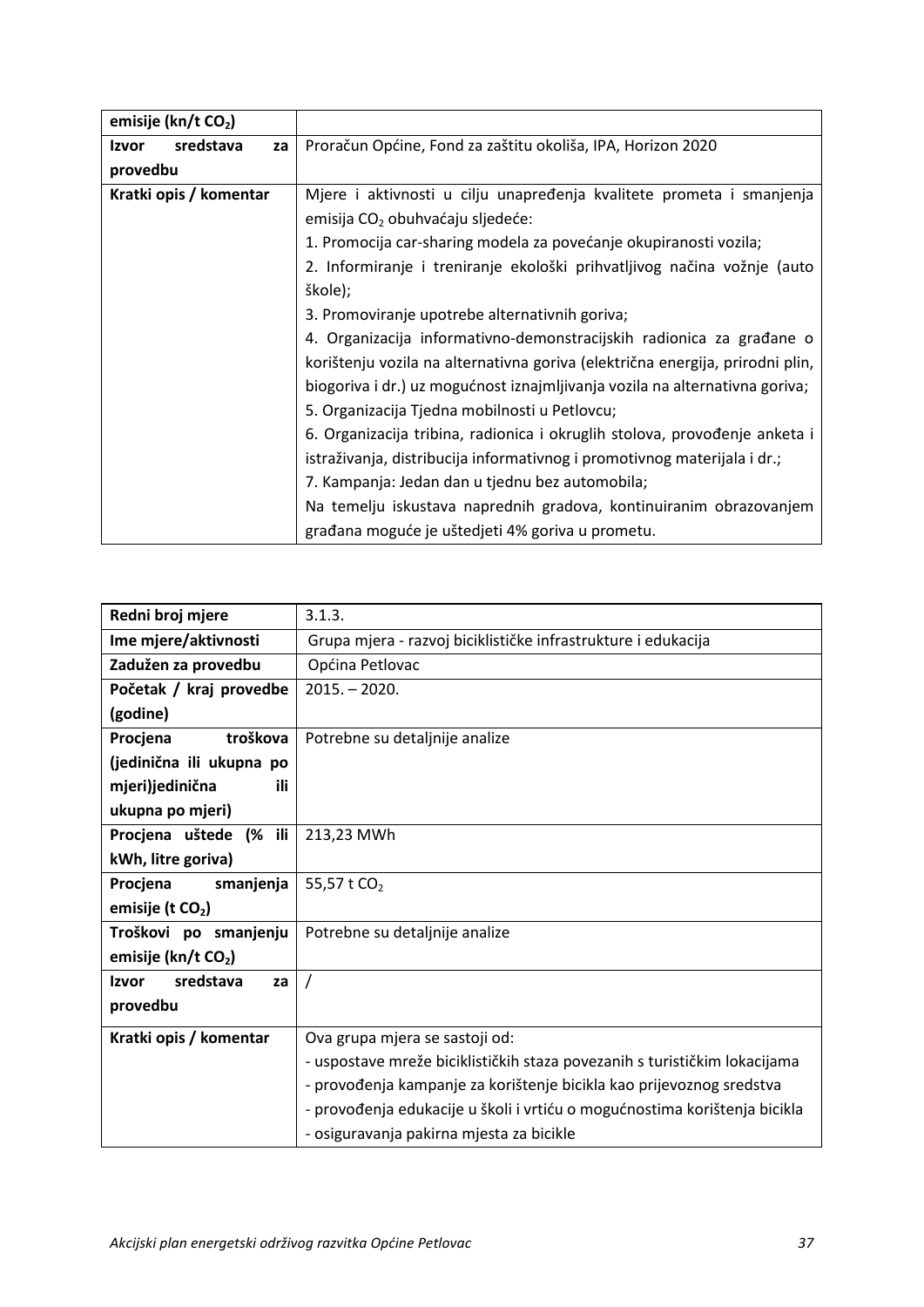Kratki pregled svih mjera predloženih za provedbu u prometu prikazuje[Tablica 17.](#page-46-1)

#### <span id="page-46-1"></span>**Tablica 17** Pregled mjera predloženih u prometu

| R.br. | Naziv mjere                                         | Ušteda | energije | Ušteda $CO2$ (t) |
|-------|-----------------------------------------------------|--------|----------|------------------|
|       |                                                     | (MWh)  |          |                  |
| 3.1.1 | 10%<br>biogoriva u ukupnoj potrošnji<br>goriva u    |        |          |                  |
|       | prometu                                             |        | 710,77   | 185,23           |
| 3.1.2 | Promotivne, informativne i obrazovne mjere          |        |          |                  |
|       | aktivnosti u cilju unapređenja kvalitete prometa i  |        |          |                  |
|       | smanjenja emisija $CO2$                             |        | 284,31   | 74,09            |
| 3.1.3 | Grupa mjera - razvoj biciklističke infrastrukture i |        |          |                  |
|       | edukacija                                           |        | 213,23   | 55,57            |
|       | <b>UKUPNO</b>                                       |        | 1.208,32 | 314,88           |

## <span id="page-46-0"></span>**7.6 Ostale prioritetne mjere**

| Redni broj mjere             | 4.1.1                                                                                |
|------------------------------|--------------------------------------------------------------------------------------|
| Ime mjere/aktivnosti         | Mala bioplinska postrojenja za OPG                                                   |
| Zadužen za provedbu          | OPG, Općina Petlovac                                                                 |
| Početak / kraj provedbe      | $2015. - 2020.$                                                                      |
| (godine)                     |                                                                                      |
| troškova<br>Procjena         | Potrebne su detaljnije analize                                                       |
| (jedinična ili ukupna po     |                                                                                      |
| mjeri)jedinična<br>ili       |                                                                                      |
| ukupna po mjeri)             |                                                                                      |
| Procjena uštede (% ili       | 432 MWh                                                                              |
| kWh, litre goriva)           |                                                                                      |
| Procjena<br>smanjenja        | 105,55 t CO <sub>2</sub>                                                             |
| emisije (t CO <sub>2</sub> ) |                                                                                      |
| Troškovi po smanjenju        | Potrebne su detaljnije analize                                                       |
| emisije (kn/t CO2)           |                                                                                      |
| Izvor<br>sredstava<br>za     | $\prime$                                                                             |
| provedbu                     |                                                                                      |
| Kratki opis / komentar       | Prema podacima dobivenim na radionici sa zainteresiranim dionicima u                 |
|                              | općini<br>Petlovac,<br>mogućnost<br>da<br>postoji<br>manja<br>poljoprivredna         |
|                              | gospodarstva budu opremljena sa bioplinskim sustavima koja bi mogla                  |
|                              | proizvoditi el. i toplinsku energiju za vlastite potrebe (npr. toplina za            |
|                              | staklenike/plastenike, grijanje prostora i potrošne tople vode,). Veličina           |
|                              | bioplinskog postrojenja izražena je u količini proizvedenog plina u m <sup>3</sup> . |
|                              | Prema literaturi jedna odrasla krava proizvodi dnevno od 25-50kg izmeta              |
|                              | ovisno o veličini, a jedna tona svježeg kravljeg izmeta može proizvesti              |
|                              | oko 32m <sup>3</sup> bioplina. Jedan prostorni metar bioplina može proizvesti oko    |
|                              | 2,4kWh električne energije. Za snagu el.generatora od 1kW potrebno je                |
|                              | cca pet krava. Pretpostavka je instaliranje 2 postrojenja od 10kW                    |
|                              | el.energije i 20kW toplinske energije do 2020. Godišnji sati rada su 7200            |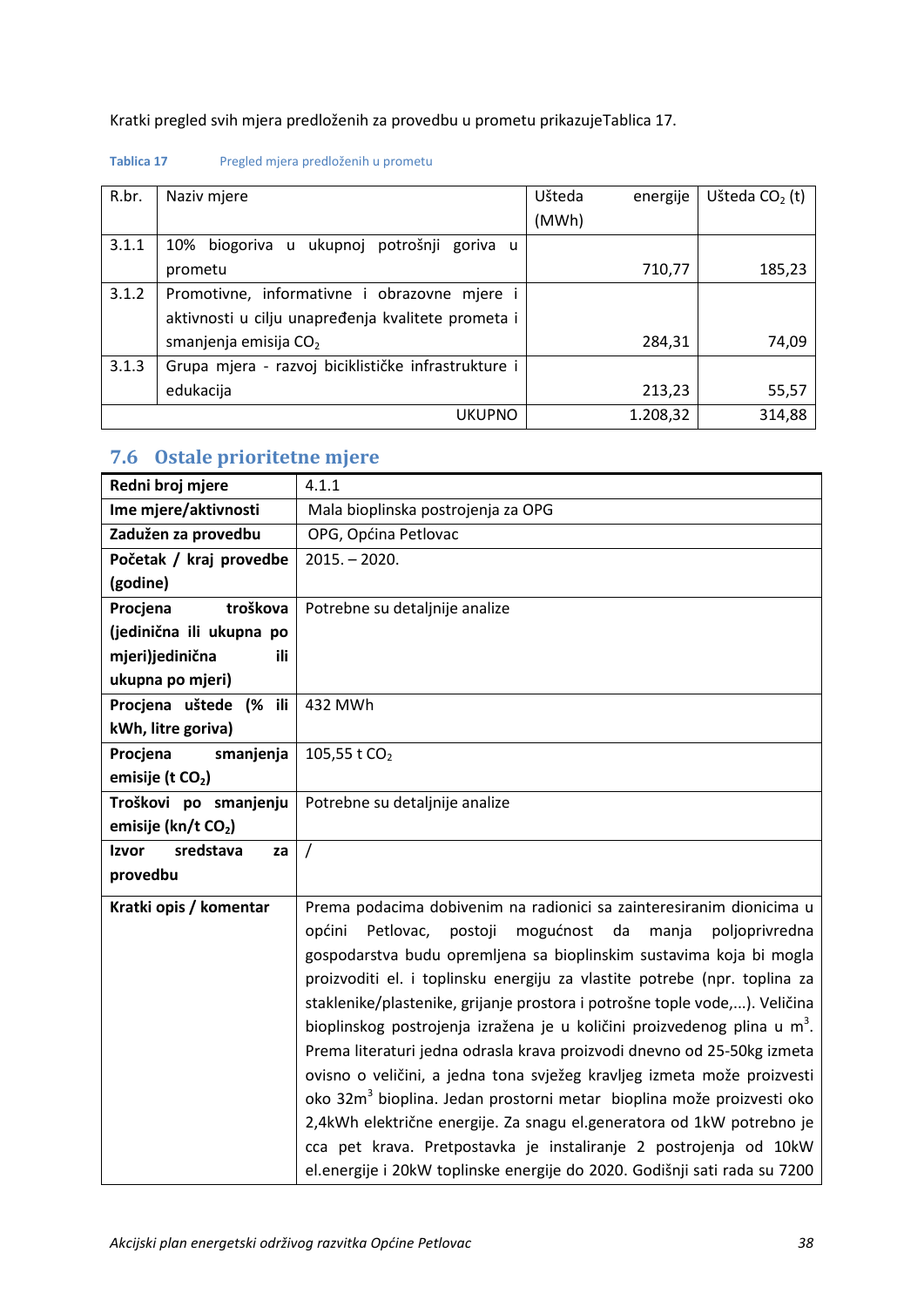| cca 10 mjeseci), prema tome i proizvedena energija. |
|-----------------------------------------------------|
|                                                     |

#### <span id="page-47-2"></span>**Tablica 18 Pregled ostalih prioritetnih mjera**

| R.br  | Naziv mjere                        |               | Ušteda<br>(MWh) | energije | Ušteda $CO2$ (t) |
|-------|------------------------------------|---------------|-----------------|----------|------------------|
| 4.1.1 | Mala bioplinska postrojenja za OPG |               |                 | 432      | 105,55           |
|       |                                    | <b>UKUPNO</b> |                 | 432      | 105,55           |

## <span id="page-47-0"></span>**7.7 Projekcije potrošnje energije i emisije CO2 do 2020. godine, Scenarij s mjerama**

Provedba opisanih mjera (20 prioritetnih mjera za sektor zgradarstva, 3 za sektor prometa i 2 za javnu rasvjetu i 1 dodatna priortietna mjera za mala bioplinska postrojenja) rezultirati će smanjenjem potrošnje energije, a time i emisija stakleničkih plinova koje će provedbom mjera biti ograničene na 2.653,61tona, što je za što je za 20,56% niže od bazne emisije koja iznosi 3.340,32 t. Rezultati analize prema Scenariju s mjerama dani su u [Tablica 19](#page-47-3) i [Slika 15.](#page-47-1)

**Tablica 19 Prognoze potrošnje energije i pripadajućih emisije CO2 za 2020. godinu za Scenarij s mjerama**

<span id="page-47-3"></span>

|            |                | Potrošnja energije MWh |           | Emisija tCO <sub>2</sub> |          | % u                |
|------------|----------------|------------------------|-----------|--------------------------|----------|--------------------|
| Scenarij   | <b>Sektor</b>  | 2011.                  | 2020.     | 2011.                    | 2020.    | odnosu na<br>2011. |
| Scenarij s | Promet         | 7.107,74               | 5.899,42  | 1.852,26                 | 1.889,30 | 2,00%              |
|            | Zgradarstvo    | 14.806,72              | 12.166,85 | 1.454,9                  | 743,21   | $-48,92%$          |
| mjerama    | Javna rasvjeta | 102,64                 | 45,84     | 33,15                    | 21,10    | $-36,34%$          |
|            | <b>UKUPNO</b>  | 2.2017,1               | 18.112,12 | 3.340,31                 | 2.653,61 | $-20,56%$          |



**Slika 15 Emisija stakleničkih plinova u baznoj godini i projekcija temeljem Scenarija s mjerama**

<span id="page-47-1"></span>Gledano po sektorima, najveće smanjenje emisija biti će realizirano provedbom mjera u sektoru zgradarstva gdje će emisije biti oko 49% manje nego u 2011. godini, dok se u sektoru javne rasvjete očekuje smanjenje od 36%, a u prometu oko 2%.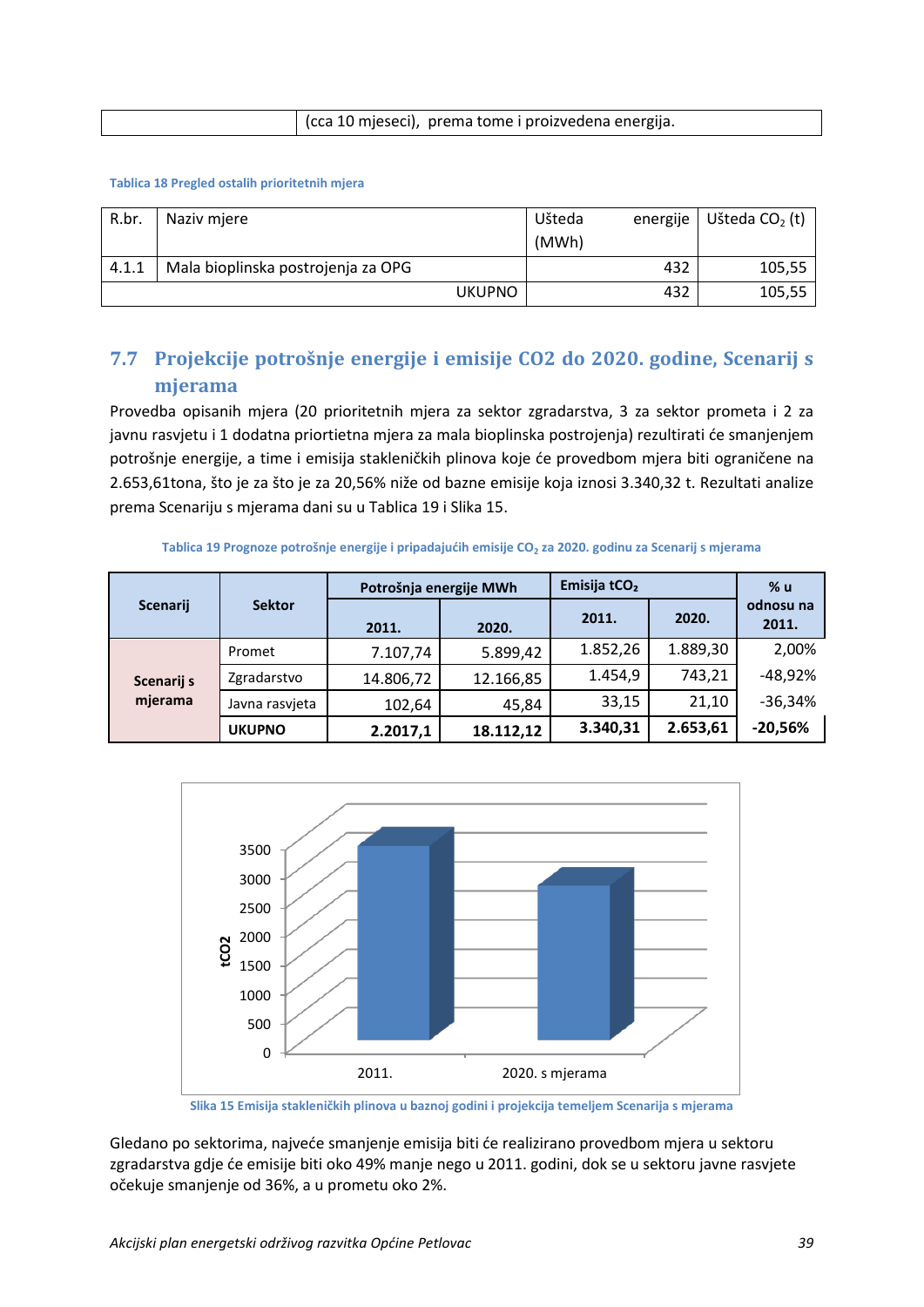## <span id="page-48-0"></span>**8 Izvori financiranja**

U nastavku je zasebno opisano financiranje iz općinskog proračuna i financiranje iz drugih izvora.

#### <span id="page-48-1"></span>**8.1 Financiranje iz općinskog proračuna**

Da bi planirane mjere bile provedene, nužno je osigurati odgovarajuće financiranje. Potrebno je identificirati potrebne iznose i moguće izvore sredstava za svaku planiranu mjeru.

Za proračun i proračunske korisnike ulaganja u energetsku učinkovitost moraju biti u skladu sa pravilima za financiranje, prvenstveno sa Zakonom o proračunu (NN 87/08 i 136/12), Zakon o izvršavanju državnog proračuna (NN 152/13 i 39/14), Pravilnikom o Proračunskim klasifikacijama (NN 26/2010 i 120/13) i Pravilnikom o postupku zaduživanja te davanju jamstava i suglasnosti jedinica lokalne i područne (regionalne) samouprave (NN 55/09 i 139/2010). Nadalje, potrebna je i usklađenost s relevantnim propisima na području energetike, prvenstveno sa Zakonom o učinkovitom korištenju energije u neposrednoj potrošnji (NN 152/08, 55/12 i 14/14). Zakon prenosi odredbe Direktive 2006/32/EZ o učinkovitom korištenju energije u neposrednoj potrošnji i energetskim uslugama, Direktive 2009/125/EZ o uspostavi okvira za postavljanje zahtjeva za ekološki dizajn proizvoda povezanih s energijom te Direktive 2010/31/EU o energetskim svojstvima zgrada u dijelu koji se odnosi na energetsko certificiranje zgrada i redovne preglede sustave grijanja i klimatizacije u zgradama.

Financiranje mjera predviđenih Akcijskim planom energetski održivog razvitkaOpćine Petlovac trebalo bi omogućiti smanjivanje dugoročnih troškova za energiju (troškova koje snose lokalni i središnji državni proračun, poduzetnici, stanovništvo, tj. svi dionici) te omogućiti ostvarivanje drugih koristi (stvaranje novih poslovnih mogućnosti, otvaranje novih radnih mjesta, poboljšanje stanja okoliša i ostvarivanje koristi za zdravlje, kvalitetu života, privlačnost grada za život i sl.).

Prioritete treba odabrati na temelju financijskih i ekonomskih učinaka tijekom životnog ciklusa. Pri tome valja voditi računa da pojedini projekti mogu imati vrlo različit ekonomski učinak, ovisno o početnom stanju. Osnovni kriterij za ocjenu isplativosti projekta predstavlja veličina stope povrata u odnosu na kamatu za zaduživanje. Projekti čija je stopa povrata viša od kamatne smatraju se isplativima.

Takav pristup omogućava uravnoteženu kombinaciju kratkoročnih projekata i projekata s dužim rokom povrata, jer fokus na projektima s kratkim rokom povrata ne omogućava ostvarivanje punog potencijala ušteda. Naime, rok povrata treba se uspoređivati sa životnim vijekom - npr. rok povrata od 15 godina za zgradu očekivanog životnog vijeka od 50-60 godina nije dug. Pri tome valja uzeti u obzir da duži rok povrata podrazumijeva veću neizvjesnost, što je povezano s određenim stupnjem rizika. Kako bi se smanjili politički rizici (i osigurao kontinuitet i u slučaju promjene lokalne vlasti) za projekte koji se trebaju financirati tijekom dužeg razdoblja preporuča se postizanje konsenzusa u općinskom vijeću.

Vlastiti prihodi lokalnog proračuna ograničeni su i ne mogu osigurati financiranje svih potreba. Zbog toga je potrebno koristiti i druge izvore financiranje. Ovisno o vrsti mjera i njezinoj isplativosti, moguće je korištenje drugih domaćih javnih sredstava (prvenstveno sredstava Fonda za zaštitu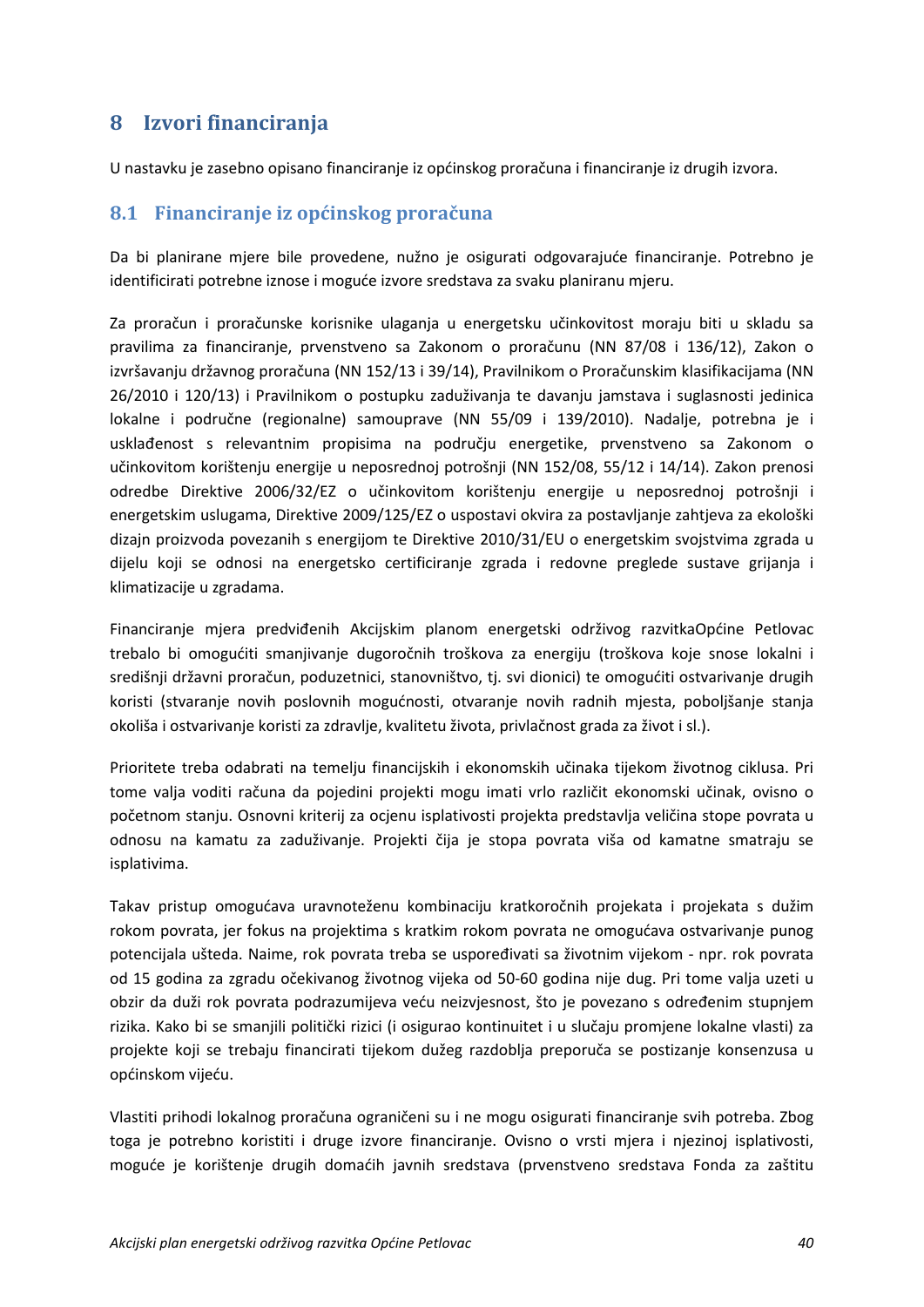okoliša i energetsku učinkovitost), sredstva međunarodnih financijskih institucija i fondova EU, te sredstava privatnog sektora - financiranjem treće strane, zaduživanjem (klasični krediti) ili ESCO modelom.

Zbog ograničenosti predviđenih primitaka od financijske imovine i zaduživanja, mogućnosti financiranja leasingom ili klasičnim zaduživanjem vrlo su ograničene. Međutim, treba napomenuti da su sredstvima proračuna implicitno omogućena primjena modela financiranja treće strane i ESCO modela. Zakon o učinkovitom korištenju energije definira financijske instrumente za energetske uštede (čl. 4 st.8). To su svi instrumenti koji djelomično ili u cijelosti nadoknađuju početne troškove projekta poboljšanja energetske učinkovitosti.<sup>[9](#page-49-1)</sup> Ukoliko treća strana ili ESCO društvo u cijelosti preuzima financijski i komercijalni rizik, takav način financiranja ne predstavlja zaduživanje.

Osim toga, potrebno je obrazovati djelatnike lokalne samouprave i poduzeća o održivoj energetici, o prednostima i provedbi konkretnih mjera te o zelenoj javnoj nabavi. Usporedive aktivnosti trebaju se provoditi i za privatni i komercijalni sektor, u okviru sredstava planiranih proračunom.

Iz subvencija trgovačkim društvima u javnom i izvan javnog sektora može se sufinancirati provedba mjera u komercijalnom sektoru, a pri dodjeli naknada građanima i kućanstvima (za što su sredstva također planirana u proračunu) također je potrebno uvesti kriterije koji se odnose na energetsku učinkovitost.

### <span id="page-49-0"></span>**8.2 Mogući izvori financiranja izvan općinskog proračuna**

S obzirom na ograničenja gradskog proračuna, za uspješnu provedbu predloženih mjera nužno je razmotriti i druge izvore financiranja, van općinskog proračuna. Najvažniji takvi izvori financiranja su:

- Strukturni fondovi i Kohezijski fond Europske unije
- Javno privatno partnerstvo
- Hrvatska banka za obnovu i razvoj
- Fond za zaštitu okoliša i energetsku učinkovitost
- ESCO model
- Program HORIZON 2020

**Strukturni fondovi EU** su Europski fond za regionalni razvoj i Europski socijalni fond. Oni zajdno s Kohezijskijskim fondom predstavljaju fondove iz kojih se financira kohezijska politika Europske unije. Uz njih, moguće je i korištenje sredstava Europske investicijske banke i Europske banke za obnovu i razvoj. Priprema operativnih programa temeljem kojih će se omogućiti pristup navedenim izvorima financiranja još uvijek je u tijeku. Kako je priprema dokumentacije za takve projekte opsežna, početak provedbe projekata sufinanciranih iz tih izvora ne očekuje se prije 2016. godine.

<span id="page-49-1"></span><sup>&</sup>lt;sup>9</sup> Nije definirano značenje pojmova početnih troškova, niti njihov odnos prema ostalim troškovima (npr. ukupnim troškovima, operativnim troškovima)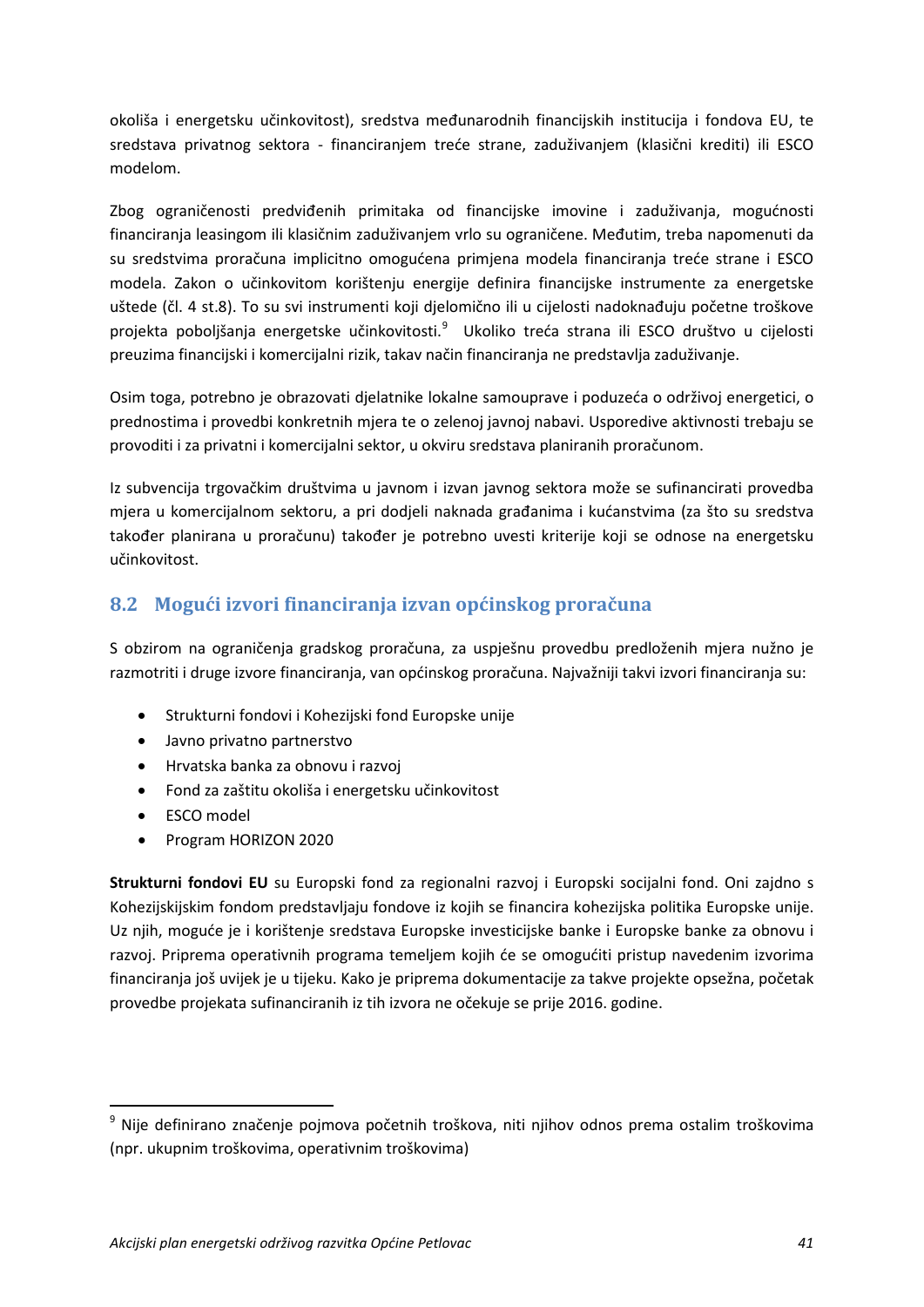**Javno privatno partnerstvo** (JPP) je zajednička provedba i financiranje aktivnosti u proizvodnji javnih usluga ili proizvoda, u partnerstvu javnog i privatnog sektora. Prednost financiranja putem JPP je u tome što ovaj vid sufinanciranja pruža mogućnost da takvi projekti ne povećavaju javni dug.

**Hrvatska banka za obnovu i razvoj** (HBOR) kroz Program kreditiranja projekata zaštite okoliša, energetske učinkovitosti i obnovljivih izvora energije omogućava realizaciju investicijskih projekata za JLP(R)S, pod uvjetom da novim kreditnim zaduženjem JLP(R)S ne prekoračuju dopuštenu stopu zaduživanja. HBOR u pravilu kreditira do 75% predračunske vrijednosti investicije, bez PDV-a. Minimalni iznos kredita je 100.000 kuna, a maksimalni iznos nije određen, nego ovisi o konkretnom investicijskom programu, kreditnoj sposobnosti krajnjeg korisnika kredita te vrijednosti i kvaliteti instrumenata osiguranja. Kamatna stopa je 4% godišnje, a rok otplate (uključujući i poček) je 12 godina. Više na http://www.hbor.hr/

**Fond za zaštitu okoliša i energetsku učinkovitost** (FZOEU) dodjeljuje sredstva na temelju javnog natječaja. Fond nudi zajmove, subvencije, financijske pomoći i donacije. Jedinicama područne (regionalne) samouprave i jedinicama lokalne samouprave FZOEU u pravilu dodjeljuje financijske pomoći i donacije, u pravilu do 40% ukupnog iznosa investicije. Podaci o natječajima, odobrenim projektima i obrasci za izvještaje dostupni su na internetskim stranicama Fonda Potrebno je napomenuti da je za dobivanje sufinanciranja od strane Fonda za zaštitu okoliša i energetsku učinkovitost potrebno pripremiti projektnu dokumentaciju. Procjenjuje se da bi se tijekom 2014. mogli pripremiti projekti čija bi provedba mogla započeti 2015. (uz sufinanciranje od strane Fonda). Više na http://www.fzoeu.hr

**ESCO** (Energy Service Company) je model financiranja usluga u području energetike. ESCO tvrtka provodi radove i isporučuje usluge s ciljem smanjenja naručiteljevih troškova za energiju. Po provedbi projekta, ostvarene uštede dijele se između naručitelja i ESCO tvrtke do namirenja troškova ESCO tvrtke. Po namirenju troškova koje je imala, ESCO tvrkta se povlači iz financijskih tokova, a naručitelju ostaju trajne uštede ostvarene projektom.

**Obzor 2020. (Horizon 2020)** novi je program Europske unije za istraživanje i inovacije za razdoblje od 2014. do 2020. godine koji objedinjuje aktivnosti Sedmog okvirnog programa (FP7), inovacijske aspekte Programa za konkurentnost i inovacije (CIP) i EU doprinos Europskom institutu za inovacije i tehnologiju (EIT). Više na http://www.obzor2020.hr/

Ostale mogućnosti financiranja uključuju zajmove ili darovnice Svjetske banke, kao i sredstva prikupljena izdavanjem vrijednosnih papira. Priprema dokumentacije za takve projekte opsežna je, pa se provedba projekata sufinanciranih iz tih izvora ne očekuje prije 2016. godine.

Osim toga, valja napomenuti da se za korištenje obnovljivih izvora energije za dobivanje električne energije koja se isporučuje u javnu mrežu, a koji su unutar odobrene kvote primjenjuju poticajne tarife. Poticajne tarife zadane su Tarifnim sustavom za proizvodnju električne energije iz obnovljivih izvora energije i kogeneracije.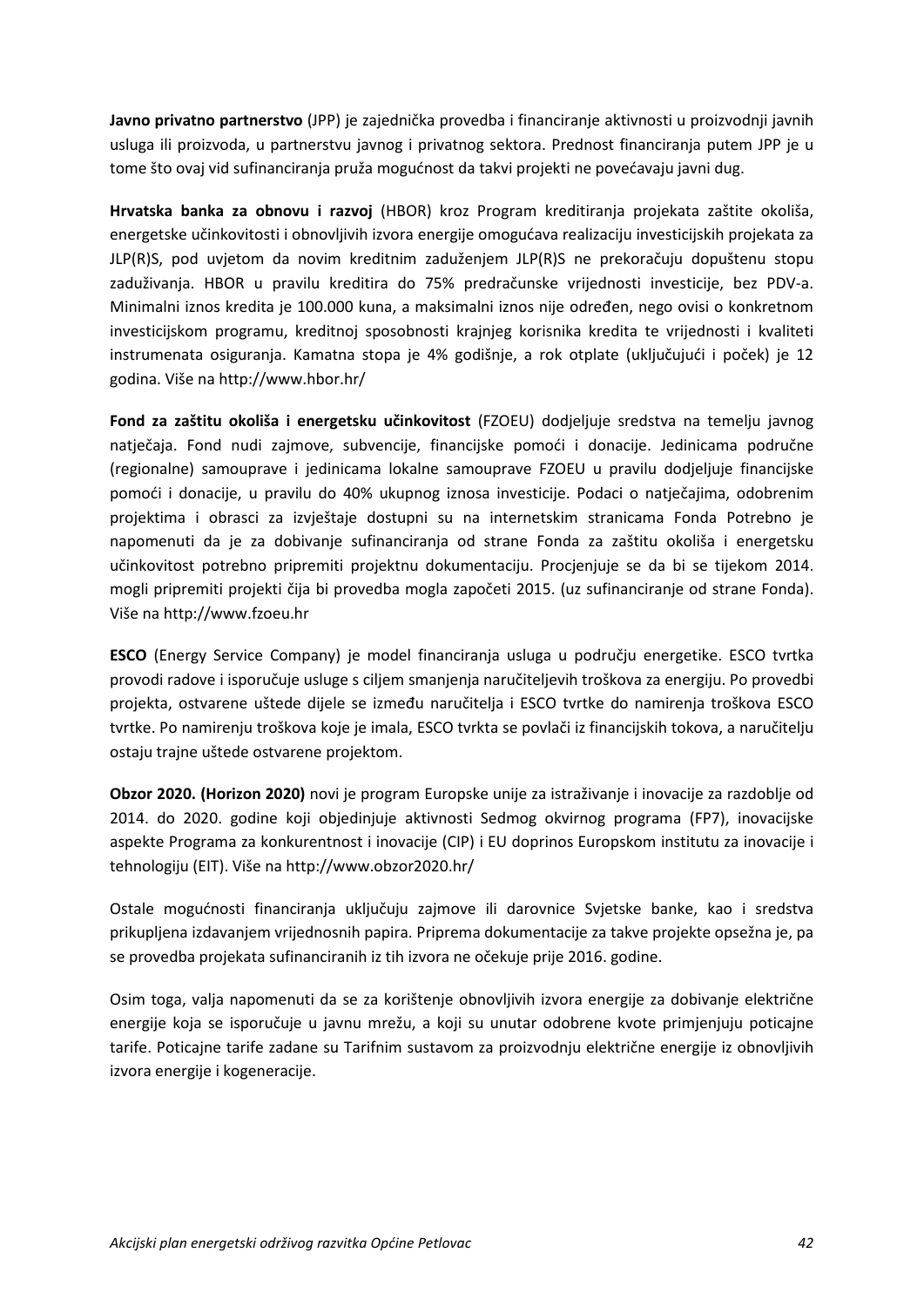## <span id="page-51-0"></span>**9 Praćenje i izvještavanje**

Metodologija praćenja provedbe Plana i izvještavanja o provedbi sastavni je dio ovog dokumenta. Ured Sporazuma gradonačelnika i Zajednički istraživački centar Europske komisije u svibnju 2014. godine objavili su Priručnik za praćenje i izvještavanje o provedbi akcijskih planova, pa je ovdje predložena metodologija usklađena s Priručnikom. Sukladno preporukama Priručnika, Općina Petlovac izvještavat će o provedbi Plana svake dvije godine nakon njegove predaje.

Praćenje će se osigurati u sljedeća tri područja

- 1. Ukupna strategija: prate se eventualne promjene u ukupnoj strategiji, broju dodijeljenog osoblja i raspoloživim financijskim sredstvima
- 2. Inventar emisija: prati se konačna potrošnja energije i pridružene emisije ugljičnog dioksida u godini izvještavanja; zbog složenosti izrade inventara emisija, ovaj će se dio tablice ispunjavati svake četiri godine, sukladno mogućnosti predviđenoj Priručnikom
- 3. Provedba plana: prati se stupanj provedbe planiranih mjera; između mjera u provedbi, izabrat će se tri najuspješnije koje će dobiti oznaku "Benchmark of Excellence"

Kako je praćenje provedbe Plana najkompleksnije, potrebno je zadati indikatore koji se kontinuirano prate, a prikazuje ih [Tablica 20.](#page-51-1)

Nadležno tijelo za prikupljanje podataka je Općina Petlovac, a [Tablica 20](#page-51-1) navodi i ostale organizacije čije je sudjelovanje nužno za valjano praćenje provedbe Plana.

| Br.   | Mjera                                                                                                         | Indikator                                                                                                  | Izvor podataka                                            | Uključene<br>organizacije                                                 |
|-------|---------------------------------------------------------------------------------------------------------------|------------------------------------------------------------------------------------------------------------|-----------------------------------------------------------|---------------------------------------------------------------------------|
| 1.1.1 | Obrazovanje i promjena<br>ponašanja<br>djelatnika/korisnika<br>vlasništvu<br>zgrada<br>$\mathsf{u}$<br>Općine | Broj<br>sudionika<br>seminara<br>Trošak seminara<br>Broj<br>naljepnica<br>edukativnih postera              | Potpisne liste<br>Financijski<br>izvještaj                |                                                                           |
| 1.1.2 | Energetski<br>pregledi<br>certificiranje<br>javnih<br>zgrada                                                  | Broj<br>izdanih<br>energetskih certifikata<br>Trošak certificiranja                                        | Godišnje<br>financijsko<br>izvješće općine                | škola,<br>Osnovna<br>ambulanta, javne<br>tvrtke                           |
| 1.1.3 | sunčanih<br>Uvođenje<br>toplinskih<br>sustava<br>za<br>grijanje PTV u<br>javnim<br>ustanovama                 | instaliranih<br>Broj<br>sunčanih<br>toplinskih<br>sustava<br>Investicijski<br>trošak,<br>trošak održavanja | <b>ISGE</b><br>Godišnje<br>financijsko<br>izvješće Općine | Općinske<br>tvrtke,<br>tvrtke,<br>javne<br>škola,<br>osnovna<br>ambulanta |
| 1.1.4 | Modernizacija rasvjete u<br>4 javne ustanove sa LED i<br>fluokompaktnom<br>štednom rasvjetom                  | Broj<br>zamijenjenih<br>rasvjetnih tijela<br>Investicijski trošak                                          | Tehnički izvještaj<br>Financijsko<br>izvješće             | Odabrane<br>javne<br>ustanove                                             |

#### <span id="page-51-1"></span>**Tablica 20 Indikatori za praćenje provedbe Plana, izvori podataka i uključene organizacije**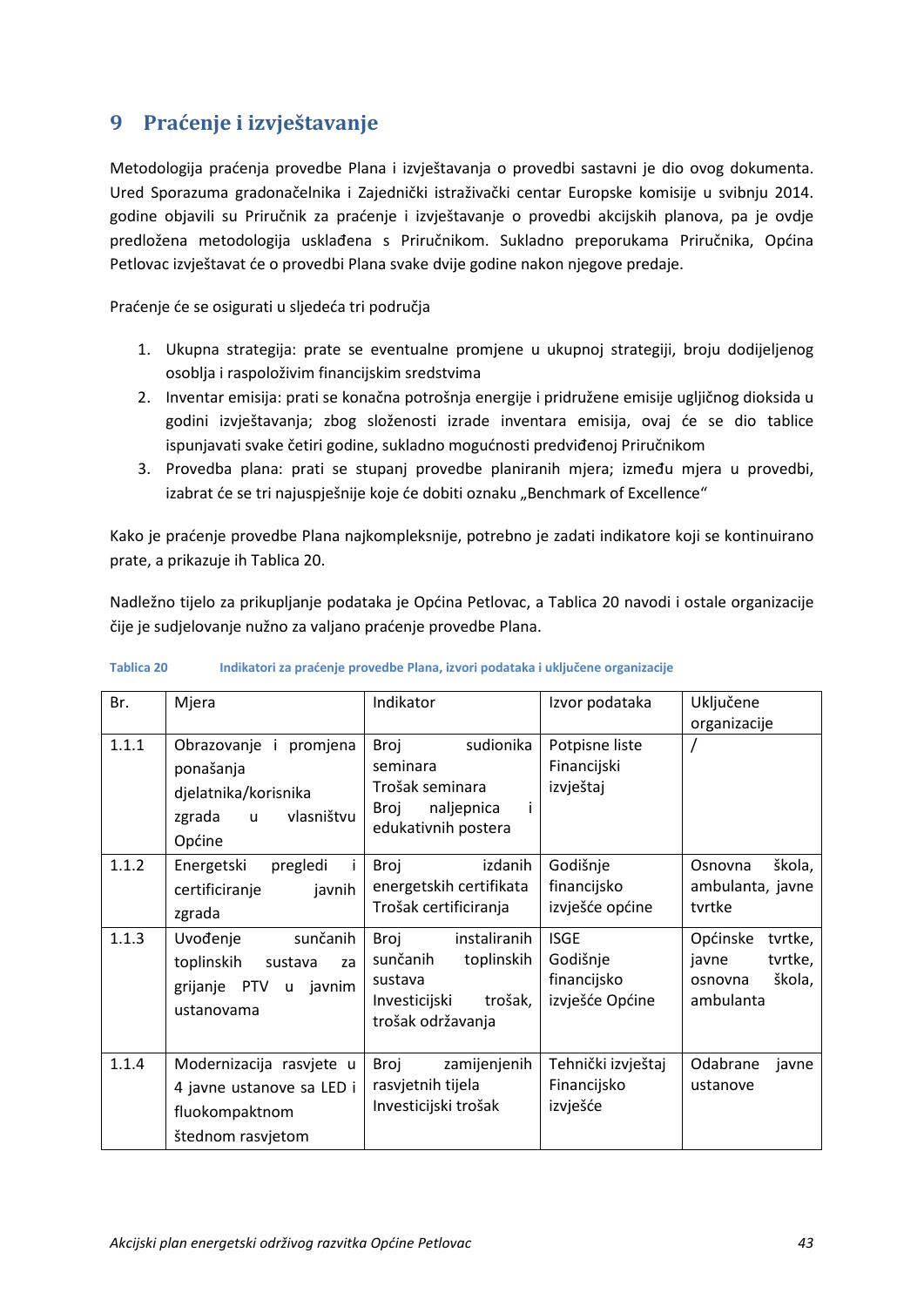| 1.1.5<br>1.1.6 | Postavljanje termometara<br>svakoj<br>prostoriji<br>u<br>u<br>javnim zgradama<br>Toplinska izolacija vanjske                        | postavljenih<br>Broj<br>termometara<br>Potrošnja energije za<br>grijanje prije i poslije<br>Cijena termometara<br>$\mathbf{i}$<br>kvadratura<br>Broj | <b>ISGE</b><br>Financijsko<br>izvješće<br><b>ISGE</b>                                                                             | škola,<br>Osnovna<br>javne tvrtke<br>Općinska                       |
|----------------|-------------------------------------------------------------------------------------------------------------------------------------|------------------------------------------------------------------------------------------------------------------------------------------------------|-----------------------------------------------------------------------------------------------------------------------------------|---------------------------------------------------------------------|
|                | i/ili<br>krovišta<br>ovojnice<br>javnih zgrada                                                                                      | toplinski<br>izoliranih<br>javnih zgrada<br>Cijena zahvata                                                                                           | Financijska<br>izvješća                                                                                                           | poduzeća,<br>odabrane<br>javne<br>zgrade                            |
| 1.1.7          | energetski<br>Ugradnja<br>visokoučinkovitih prozora                                                                                 | objekata<br>Broj<br>sa<br>zamijenjenom<br>stolarijom;<br>broj<br>zamijenjenih prozora i<br>vrata<br>Cijena zahvata                                   | <b>ISGE</b><br>Financijska<br>izvješća                                                                                            | Općinska<br>poduzeća                                                |
| 1.1.8          | Zelena javna nabava za<br>električne uređaje                                                                                        | zamijenjenih<br>Broj<br>uređaja sa novim -<br>energetski<br>učinkovitijim<br>Razlika u cijeni uređaja                                                | Financijska<br>izvješća                                                                                                           | Ι                                                                   |
| 1.1.9.         | Instalacija fotonaponskih<br>proizvodnju<br>panela<br>za<br>električne<br>energije<br>na<br>javnim objektima                        | Instalirana snaga u FN<br>elektranama, predana<br>el.energija u mrežu<br>Investicijski trošak                                                        | <b>HROTE</b><br>Financijska<br>izvješća                                                                                           | Općinska<br>poduzeća                                                |
| 1.1.10.        | Zamjena sustava grijanja<br>na loživo ulje u 4 javne<br>ustanove                                                                    | Količina<br>ušteđenog<br>goriva- lož ulja<br>Investicijski trošak                                                                                    | Financijsko<br>izvješće osnovne<br>škole                                                                                          | Odabrane<br>javne<br>ustanove,<br>Osječko-<br>baranjska<br>županija |
| 1.2.1.         | Obrazovanje i promocija<br>učinkovitosti<br>energetske<br>za građane                                                                | Broj događanja, broj<br>sudionika događanja<br>Trošak događanja                                                                                      | Potpisne liste<br>Financijska<br>izvješća                                                                                         | Udruge                                                              |
| 1.2.2.         | vanjske<br>Rekonstrukcija<br>stambenih<br>ovojnice<br>zgrada - sanacije fasada i<br>krovišta                                        | Broj<br>kvadratura<br>-i<br>toplinski<br>izoliranih<br>stambenih zgrada<br>Investicijski trošak                                                      | Anketa<br>0<br>potrošnji energije<br>u kućanstvima                                                                                |                                                                     |
| 1.2.3.         | Ugradnja<br>sunčanih<br>toplinskih<br>sustava<br>u<br>kućanstvima                                                                   | instaliranih<br>Broj<br>sunčanih<br>toplinskih<br>sustava<br>Investicijski trošak                                                                    | Anketa<br>0<br>potrošnji energije<br>u kućanstvima                                                                                | Osječko-<br>baranjska<br>županija                                   |
| 1.2.4.         | Smanjenje<br>komunalnog<br>doprinosa<br>izgradnju<br>za<br>novih niskoenergetskih i<br>pasivnih<br>zgrada<br>u<br>stambenom sektoru | Broj novo izgrađenih<br>niskoenergetskih<br>pasivnih<br>stambenih<br>objekata<br>Investicijski<br>trošak;<br>razlika u cijeni                        | Općinska<br>dokumentacija o<br>komunalnom<br>doprinosu,<br>dokumentacija o<br>novim zgradana,<br>izdane<br>građevinske<br>dozvole | $\overline{1}$                                                      |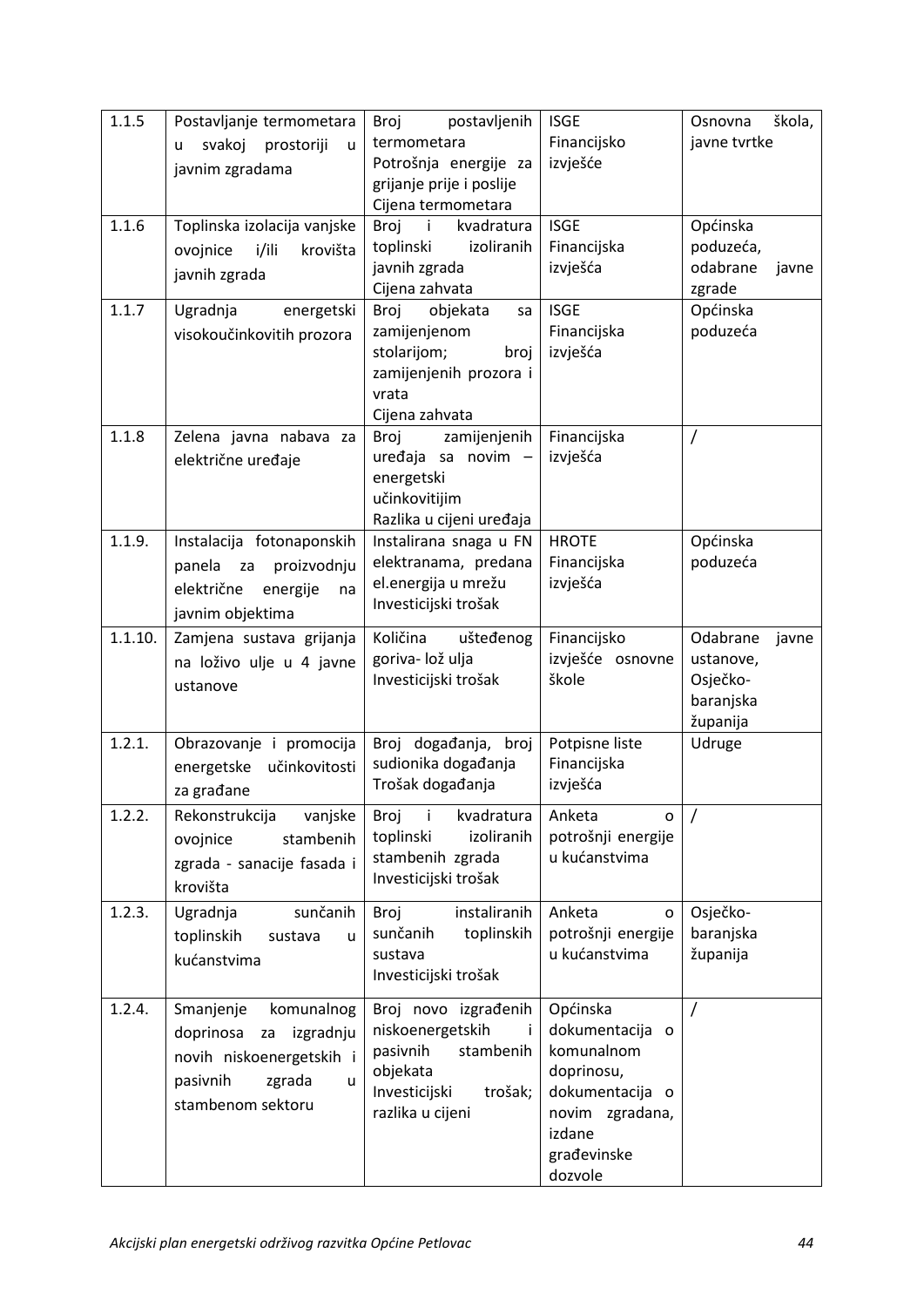| 1.2.5. | Ugradnja<br>energetski<br>učinkovitih<br>kućanskih<br>uređaja (A+ klase i više)                                                                                  | ugrađenih<br>Broj<br>energetski učinkovitih<br>klima uređaja<br>Razlika u cijeni                            | Anketa<br>0<br>potrošnji energije<br>u kućanstvima                                                                                    |                                       |
|--------|------------------------------------------------------------------------------------------------------------------------------------------------------------------|-------------------------------------------------------------------------------------------------------------|---------------------------------------------------------------------------------------------------------------------------------------|---------------------------------------|
| 1.2.6. | Uvođenje štedne rasvjete<br>50%<br>kućanstva<br>u.<br>na<br>području općine                                                                                      | kućanstava<br>Broj<br>sa<br>novo ugrađenom EE<br>rasvjetom<br>Razlika u cijeni                              | Anketa<br>0<br>potrošnji energije<br>u kućanstvima                                                                                    | $\prime$                              |
| 1.3.1. | Uvođenje štedne rasvjete<br>za komercijalni sektor                                                                                                               | Broj objekata s novo<br>ugrađenom<br>EE<br>rasvjetom<br>Razlika u cijeni                                    | Anketa<br>O<br>potrošnji energije<br>za poslovni sektor                                                                               | $\prime$                              |
| 1.3.2. | Rekonstrukcija<br>vanjske<br>ovojnice<br>zgrada<br>komercijalnog sektora -<br>sanacije fasada i krovišta                                                         | $\mathbf{i}$<br>Broj<br>kvadratura<br>toplinski<br>izoliranih<br>poslovnih objekata<br>Investicijski trošak | Anketa<br>0<br>potrošnji energije<br>za poslovni sektor                                                                               | $\prime$                              |
| 1.3.3. | Odluke<br>Donošenje<br>Općinskog<br>Vijeća<br>$\mathbf{o}$<br>gradnji u komercijalnom<br>sektoru<br>prema<br>niskoenergetskom<br>standardu za sve nove<br>zgrade | Broj<br>kvadratura<br>novoizgrađenih zgrada                                                                 | Općinska<br>dokumentacija o<br>zahtjehjevnima za<br>gradnju                                                                           |                                       |
| 1.3.4. | sunčanih<br>Ugradnja<br>toplinskih<br>sustava<br>$\mathsf{u}$<br>zgrade<br>komercijalnog<br>sektora                                                              | instaliranih<br>Broj<br>sunčanih<br>toplinskih<br>sustava<br>Investicijski trošak                           | Anketa<br>$\Omega$<br>potrošnji energije<br>za poslovni sektor                                                                        |                                       |
| 2.1.1. | Modernizacija<br>javne<br>rasvjete                                                                                                                               | Broj<br>ugrađenih<br>rasvjetnih<br>tijela<br>potrošnja el. en. prije i<br>poslije<br>Investicijski trošak   | Izvještaj<br>$\mathsf{o}$<br>potrošnji<br>električne<br>energije                                                                      | Općinska<br>poduzeća, javne<br>tvrtke |
| 2.1.2. | Upravljanje intenzitetom<br>javne rasvjete                                                                                                                       | Potrošnja el. en. prije i<br>poslije<br>Investicijski trošak                                                | Izvještaj<br>$\mathbf{o}$<br>potrošnji<br>električne<br>energije                                                                      | Komunalne<br>tvrtke                   |
| 3.1.1  | 10% biogoriva u ukupnoj<br>potrošnji<br>goriva<br>u<br>prometu                                                                                                   | Prosječna<br>godišnje<br>prevaljena<br>kilometraža,<br>količina<br>prodanog goriva                          | Izvještaji<br>ministarstva<br>nadležnog<br>za<br>promet<br>Ankete<br>0<br>potrošnji energije<br>u kućanstvima i<br>za poslovni sektor | Distributeri<br>naftnih derivata      |
| 3.1.2  | Promotivne, informativne<br>obrazovne<br>mjere<br>Ξi<br>Ť.<br>cilju<br>aktivnosti<br>$\mathsf{u}$<br>unapređenja<br>kvalitete                                    | Broj sudionika javnih<br>događanja<br>Trošak događanja                                                      | Potpisne liste<br>Financijski<br>izvještaji                                                                                           | Udruge                                |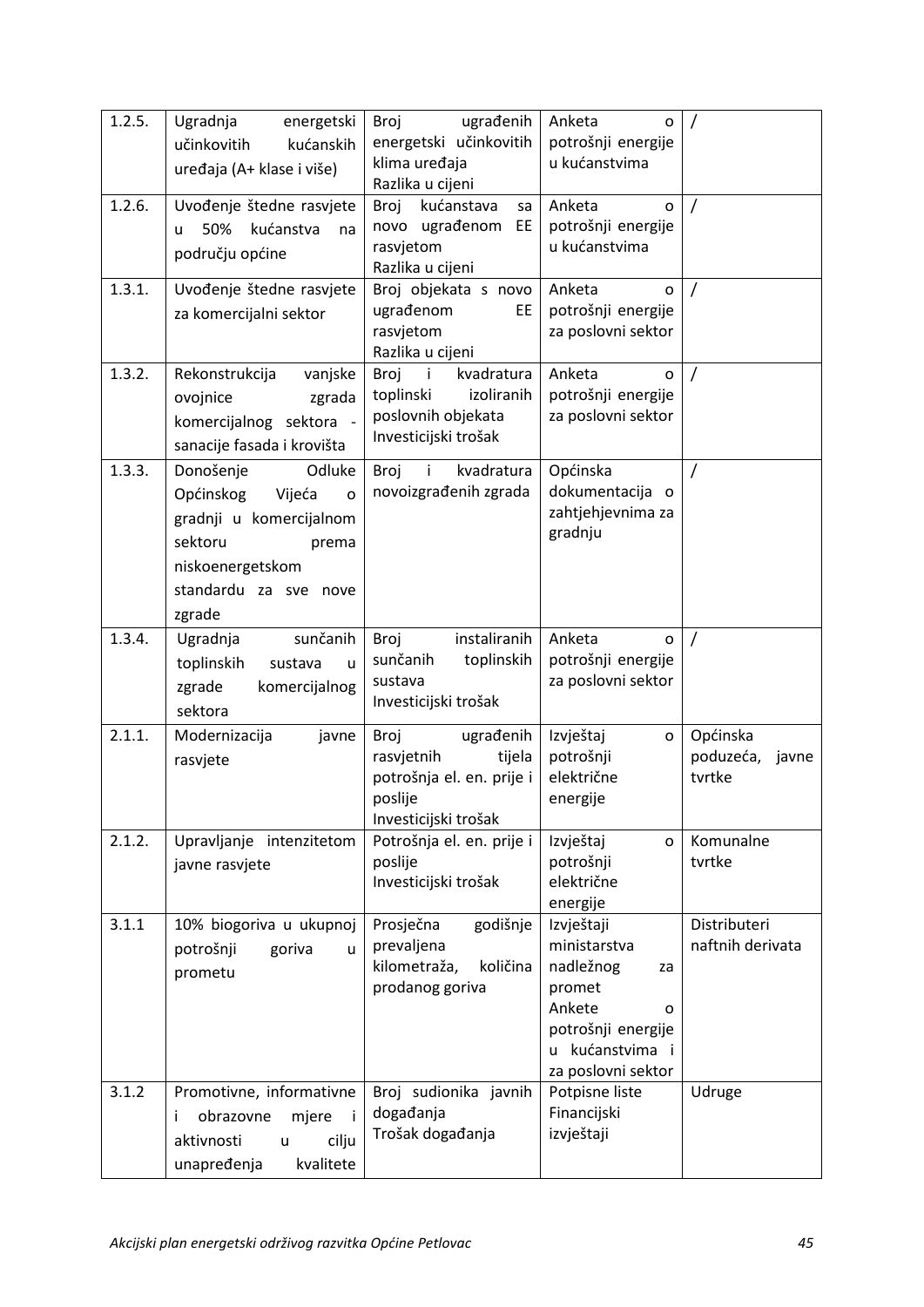|        | prometa i<br>emisija $CO2$                                      | smanjenja  |                                                                                                         |              |                                                                                                                                                                                                      |                         |
|--------|-----------------------------------------------------------------|------------|---------------------------------------------------------------------------------------------------------|--------------|------------------------------------------------------------------------------------------------------------------------------------------------------------------------------------------------------|-------------------------|
| 3.1.3. | mjera -<br>Grupa<br>biciklističke infrastrukture<br>i edukacija | razvoj     | <b>Broj</b><br>novoizgrađenih staza;<br>broj korisnika<br>Investicijski troškovi<br>Trošak<br>događanja | km<br>javnih | Godišnje<br>financijsko<br>izvješće<br>općine,<br>potpisne<br>liste,<br>Anketa<br>$\Omega$<br>potrošnji energije<br>kućanstvima i<br>$\mathbf{u}$<br>za poslovni sektor<br>Financijski<br>izvještaji | Turistička<br>zajednica |
| 4.1.1. | Mala<br>postrojenja za OPG                                      | bioplinska | Broj instaliranih malih<br>bioplinskih postrojenja<br>Količina<br>proizvedene<br>energije iz bioplina   |              | <b>HROTE</b>                                                                                                                                                                                         | <b>OPG</b>              |